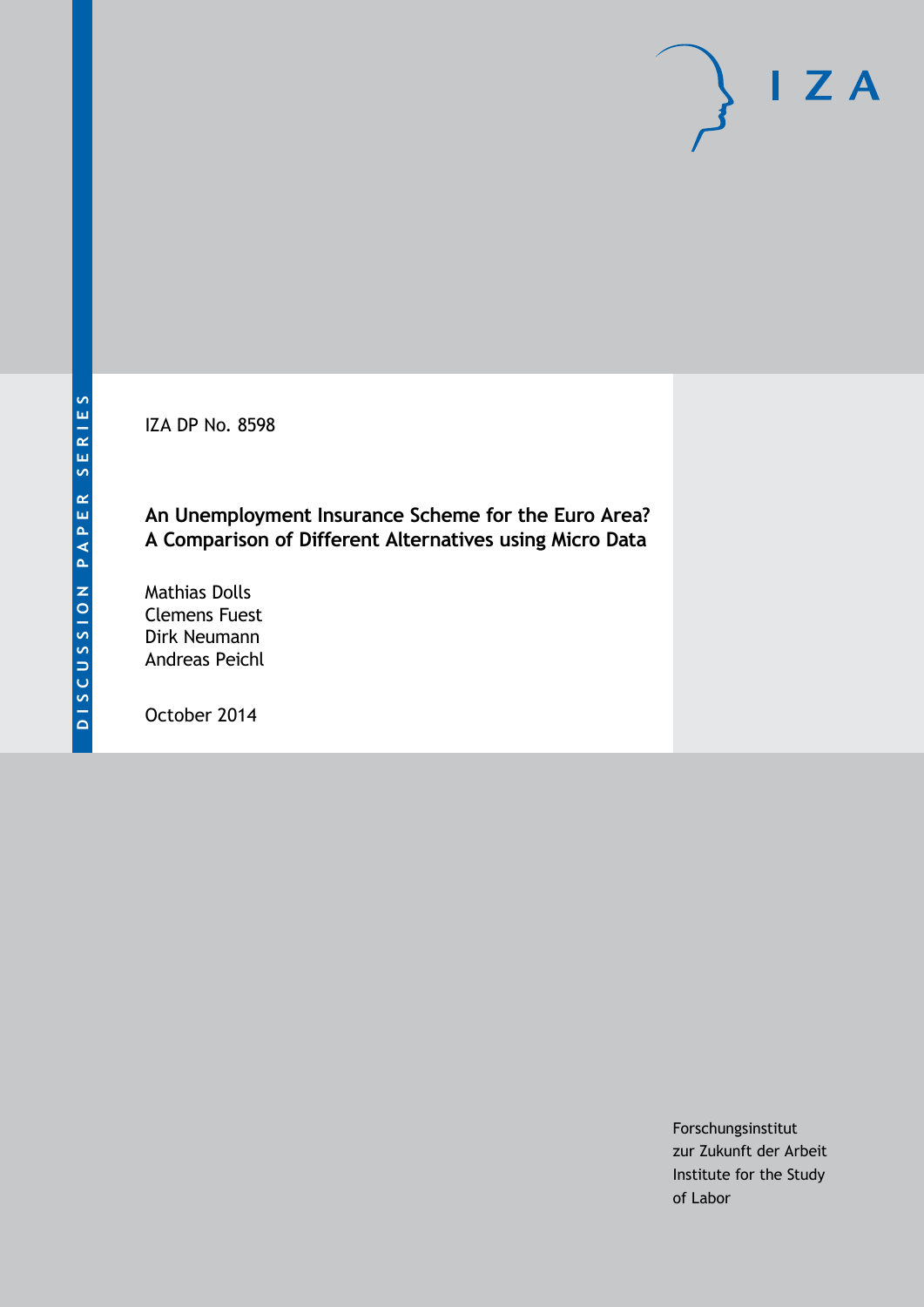# **An Unemployment Insurance Scheme for the Euro Area? A Comparison of Different Alternatives using Micro Data**

# **Mathias Dolls**

*ZEW and IZA*

# **Clemens Fuest**

*ZEW, University of Mannheim, IZA and CESifo*

# **Dirk Neumann**

*CORE, Université catholique de Louvain, ZEW and IZA*

# **Andreas Peichl**

*ZEW, University of Mannheim, IZA and CESifo*

# Discussion Paper No. 8598 October 2014

IZA

P.O. Box 7240 53072 Bonn Germany

Phone: +49-228-3894-0 Fax: +49-228-3894-180 E-mail: [iza@iza.org](mailto:iza@iza.org)

Any opinions expressed here are those of the author(s) and not those of IZA. Research published in this series may include views on policy, but the institute itself takes no institutional policy positions. The IZA research network is committed to the IZA Guiding Principles of Research Integrity.

<span id="page-1-0"></span>The Institute for the Study of Labor (IZA) in Bonn is a local and virtual international research center and a place of communication between science, politics and business. IZA is an independent nonprofit organization supported by Deutsche Post Foundation. The center is associated with the University of Bonn and offers a stimulating research environment through its international network, workshops and conferences, data service, project support, research visits and doctoral program. IZA engages in (i) original and internationally competitive research in all fields of labor economics, (ii) development of policy concepts, and (iii) dissemination of research results and concepts to the interested public.

IZA Discussion Papers often represent preliminary work and are circulated to encourage discussion. Citation of such a paper should account for its provisional character. A revised version may be available directly from the author.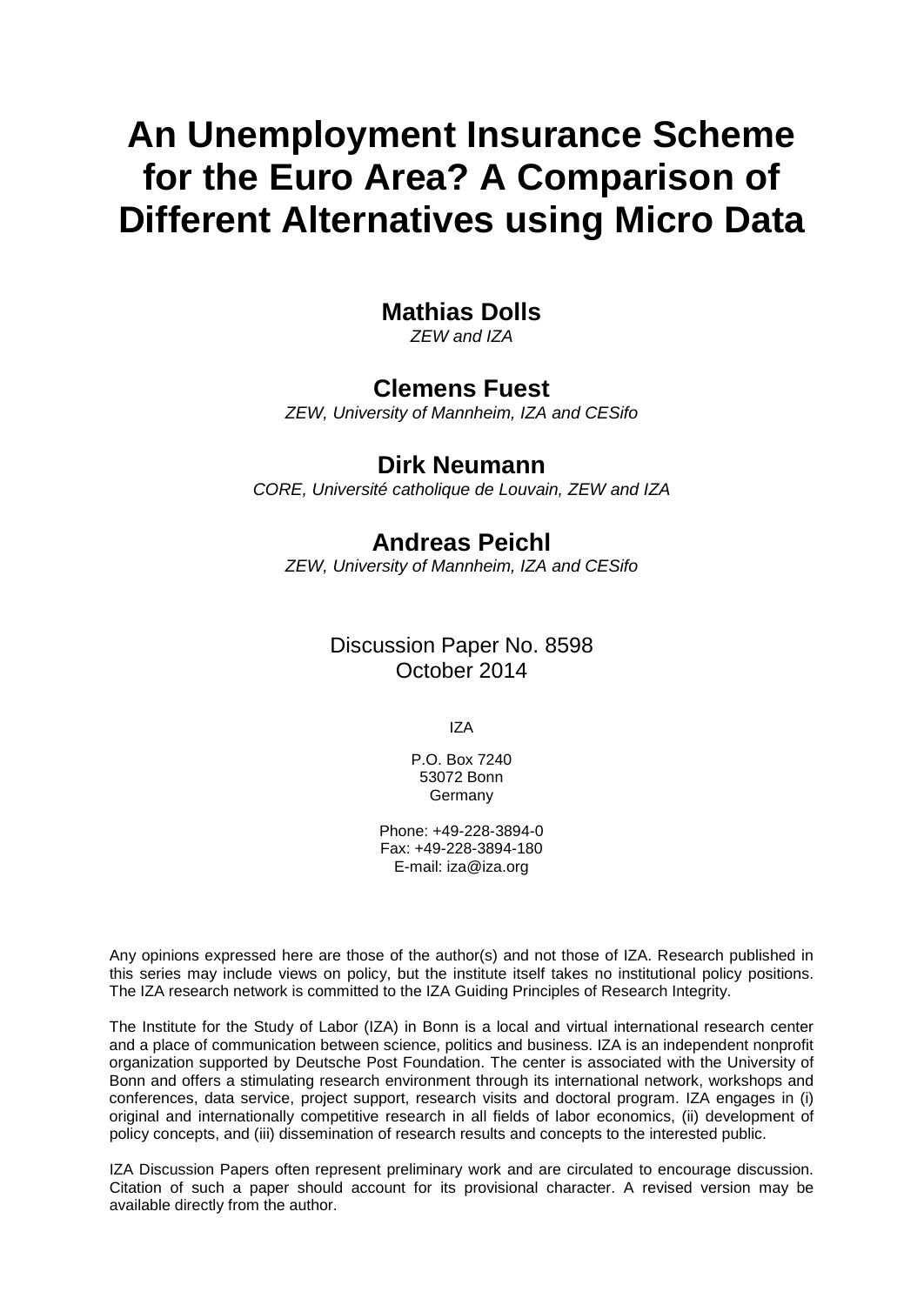IZA Discussion Paper No. 8598 October 2014

# **ABSTRACT**

# **An Unemployment Insurance Scheme for the Euro Area? A Comparison of Different Alternatives using Micro Data[\\*](#page-1-0)**

We analyze different alternatives how a common unemployment insurance system for the euro area (EA) could be designed and assess their effectiveness to act as an insurance device in the presence of asymmetric macroeconomic shocks. Running counterfactual simulations based on micro data for the period 2000-13, we highlight and quantify the tradeoff between automatic stabilization effects and the degree of cross-country transfers. In the baseline, we focus on a non-contingent scheme covering short-term unemployment and find that it would have absorbed a significant fraction of the unemployment shock in the recent crisis. However, 5 member states of the EA18 would have been either a permanent net contributor or net recipient. Our results suggest that claw-back mechanisms and contingent benefits could limit the degree of cross-country redistribution, but might reduce desired insurance effects. We also discuss moral hazard issues at the level of individuals, the administration and economic policy.

JEL Classification: F55, H23, J65

Keywords: European fiscal integration, unemployment insurance, automatic stabilizers

Corresponding author:

Mathias Dolls Centre for European Economic Research (ZEW)  $1, 7, 1$ 68161 Mannheim Germany E-mail: [dolls@zew.de](mailto:dolls@zew.de)

This paper uses EUROMOD version F6.0+. EUROMOD is maintained, developed and managed by the Institute for Social and Economic Research (ISER) at the University of Essex, in collaboration with national teams from the EU member states. EUROMOD is based on the EU-SILC database which is made available by EUROSTAT. We would like to thank all past and current members of the EUROMOD consortium for the construction and development of EUROMOD and the European Commission for providing financial support for it, as well as seminar and conference audiences in Berlin (CIBU), Brussels (DG ECFIN, DG EMPL), Canazei (IT9), Halle (IWH), Hamburg (VfS), Lugano (IIPF), Luxembourg, Mannheim (SEEK), Paris (Euroframe, OECD), Trier and Tübingen for valuable comments and suggestions. Johannes Braese, Martin Ungerer and Christoph Wilhelm provided excellent research assistance. Neumann acknowledges support from the European Research Council under the European Union's Seventh Framework Programme (FP7/2007-2013) / ERC grant agreement no. 269831. All results and their interpretation presented in this paper are the authors' responsibility.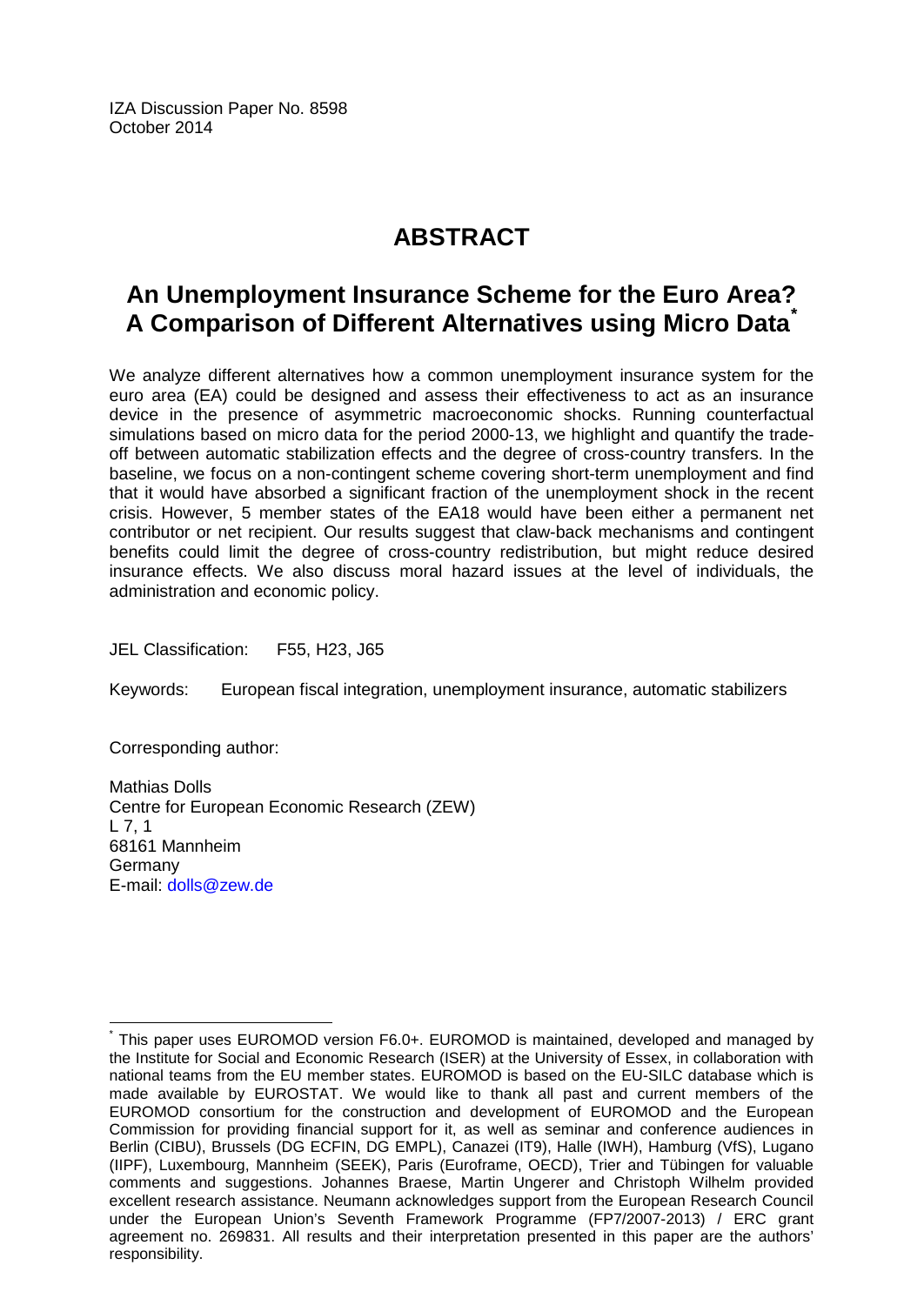# 1 Introduction

The Great Recession and the resulting European debt crisis have revived the debate about deeper Öscal integration in the European Monetary Union (EMU). The EMU is an atypical monetary union because monetary policy is decided at the central (European) level while fiscal policy is carried out at the sub-central (member-state) level  $($ Bordo et al. 2013).<sup>1</sup> Some observers argue that national automatic stabilizers provided insufficient income insurance during the crisis as some EMU member states lost access to private capital markets and conclude that common fiscal stabilization mechanisms are necessary to make EMU more sustainable (Bertola 2013, IMF 2013). While the main argument in favor of integrated fiscal mechanisms in the euro area is that they should act as insurance devices in the presence of asymmetric macroeconomic shocks, the main concerns in the debate relate to the issues of permanent transfer flows within the currency union and moral hazard, in particular with regard to negative incentive effects inducing national governments to neglect structural reforms or fiscal consolidation.

How could a fiscal risk sharing mechanism in the euro area be designed? The former President of the European Council, Herman van Rompuy, has suggested the following: ìAn EMU Öscal capacity with a limited asymmetric shock absorption function could take the form of an insurance-type system between euro area countries. [...] The specific design of such a function could follow two broad approaches. The first would be a macroeconomic approach, where contributions and disbursements would be based on fluctuations in cyclical revenue and expenditure items  $[\dots]$ . The second could be based on a microeconomic approach, and be more directly linked to a specific public function sensitive to the economic cycle, such as unemployment insurance." (Van Rompuy 2012). The European Commission built upon this initiative when launching its official report entitled  $A$  blueprint for a deep and genuine Economic and Monetary Union -Launching a European Debate" (European Commission 2012).

Since then, the perspectives of a European fiscal union and different reform proposals along the lines of the Van Rompuy report have been analyzed in various studies.<sup>2</sup> For the 'macroeconomic approach' suggestions include a cyclical shock absorber based

<sup>&</sup>lt;sup>1</sup>In the following we equivalently use "EA", "EMU" and "Eurozone" to refer to the current 18 member states of the European Currency Union and thus, only to those EMU members who have already introduced the euro.

 ${}^{2}$ First analyses of potential insurance effects if the EMU were more fiscally integrated date back to the introduction of the euro (Fatás 1998 and Forni and Reichlin 1999), adding to the vast literature on insurance effects in existing fiscal federations such as the US (see e.g. Bayoumi and Masson 1995 and Asdrubali et al. 1996). More recent contributions include Bargain et al. (2013) who analyze the economic implications of a fully integrated European tax and transfer system and a fiscal equalization mechanism based on taxing capacity and expenditure needs for 11 founding members of the euro area, and Feyrer and Sacerdote (2013) who ask to what extent economic shocks would be absorbed by the center if the EU were as fiscally integrated as the US. The question of how to optimally design insurance mechanisms and the political economy of fiscal unions has also gained renewed interest in the more theoretical literature (cf. Evers 2012, Farhi and Werning 2014, Luque et al. 2014).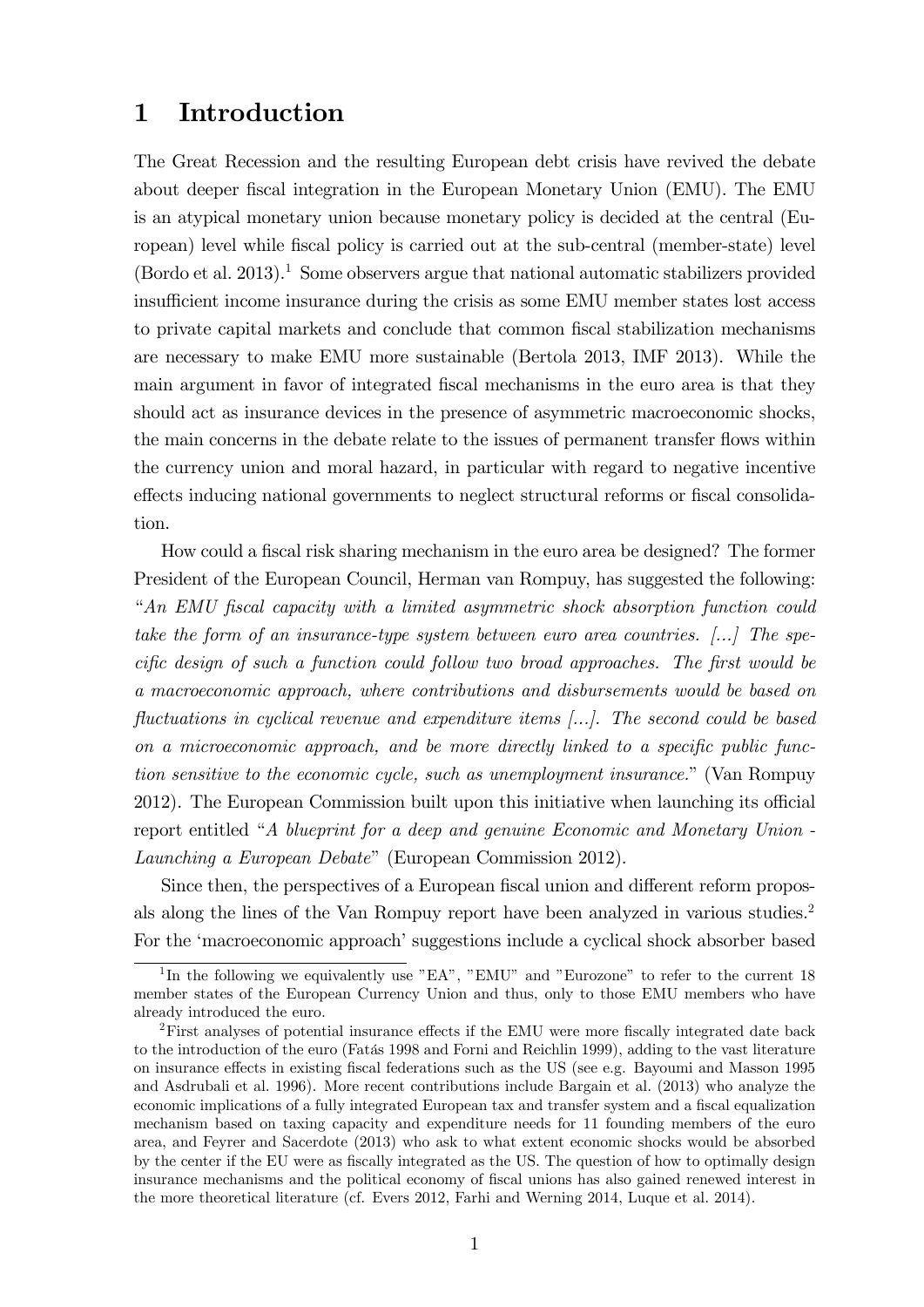on output-gaps (Enderlein et al. 2013) and a stabilization fund for the euro area (Furceri and Zdzienicka 2013). For the 'microeconomic approach', the discussion has focused on the idea of a common EMU-wide unemployment insurance system (henceforth EMU-UI) as proposed among others by Deinzer (2004), Dullien (2014a) and Andor (2014).<sup>3</sup> Previous studies on the economic effects of an EMU-UI system are based on aggregate macro-level data and focus on overall net contributions across euro area member states. This is the first paper based on household micro data that provides a comprehensive and systematic analysis of a wide range of design options for an EMU-UI system.<sup>4</sup> Our counterfactual simulation experiment includes the EA18 member states and covers the whole period since the start of the euro in 1999. Besides net contributions per member state, our analysis includes coverage ratios and automatic fiscal stabilization effects of a basic EMU-UI scheme that (partly) replaces national unemployment insurance systems. In addition, we explore the effects of experience rating and claw-back mechanisms that are supposed to limit the amount of redistribution across member states. We also compare the basic EMU-UI scheme to a variant with 'contingent', i.e., trigger-based benefit payments that provide income insurance only if the labor market situation deteriorates significantly in a given member state. Moreover, we run several sensitivity checks regarding coverage and generosity levels of the scheme. We also discuss various concerns and potential adverse effects of an EMU-UI system, in particular the view that such a system would lead to a transfer union in Europe and moral hazard issues. Importantly, the aim of the paper is not to serve as a policy proposal but rather as a conceptual experiment, providing general insights in the effects of various design options for a basic EMU-UI.

Our main results are as follows. We find that a basic euro area unemployment insurance scheme with a replacement rate of 50 per cent, a maximum duration of benefit receipt of 12 months and a broad coverage of all new unemployed with previous employment income could be implemented with a relatively small annual budget. Over the period 2000-13, average benefits would have amounted to roughly 49 billion euro per year Önanced by a uniform contribution rate across member states of 1.57 per cent on employment income. While the scheme does not lead to permanent redistribution per se as only short-term (rather than structural) unemployment is insured at the central level, our simulations show that a small number of member states would have

<sup>&</sup>lt;sup>3</sup>See also IAB (2013), Centre for European Policy Studies (2014), Dullien et al. (2014) and Lellouch and Sode (2014). Claeys et al. (2014) provide an overview of policy challenges associated with an EMU-UI system.

<sup>4</sup>Jara and Sutherland (2014) also use micro data to analyze to what extent an EMU-unemployment insurance system would top-up national unemployment insurance systems in 10 euro area member states to guarantee a minimum level of income protection. Their analysis is conceptually different from ours as they compare stabilization gaps of existing national systems which would be filled by the centralized unemployment insurance scheme while we focus on the economic effects of the latter ignoring potential top-ups of national unemployment insurance systems. Both studies are thus complementary to each other.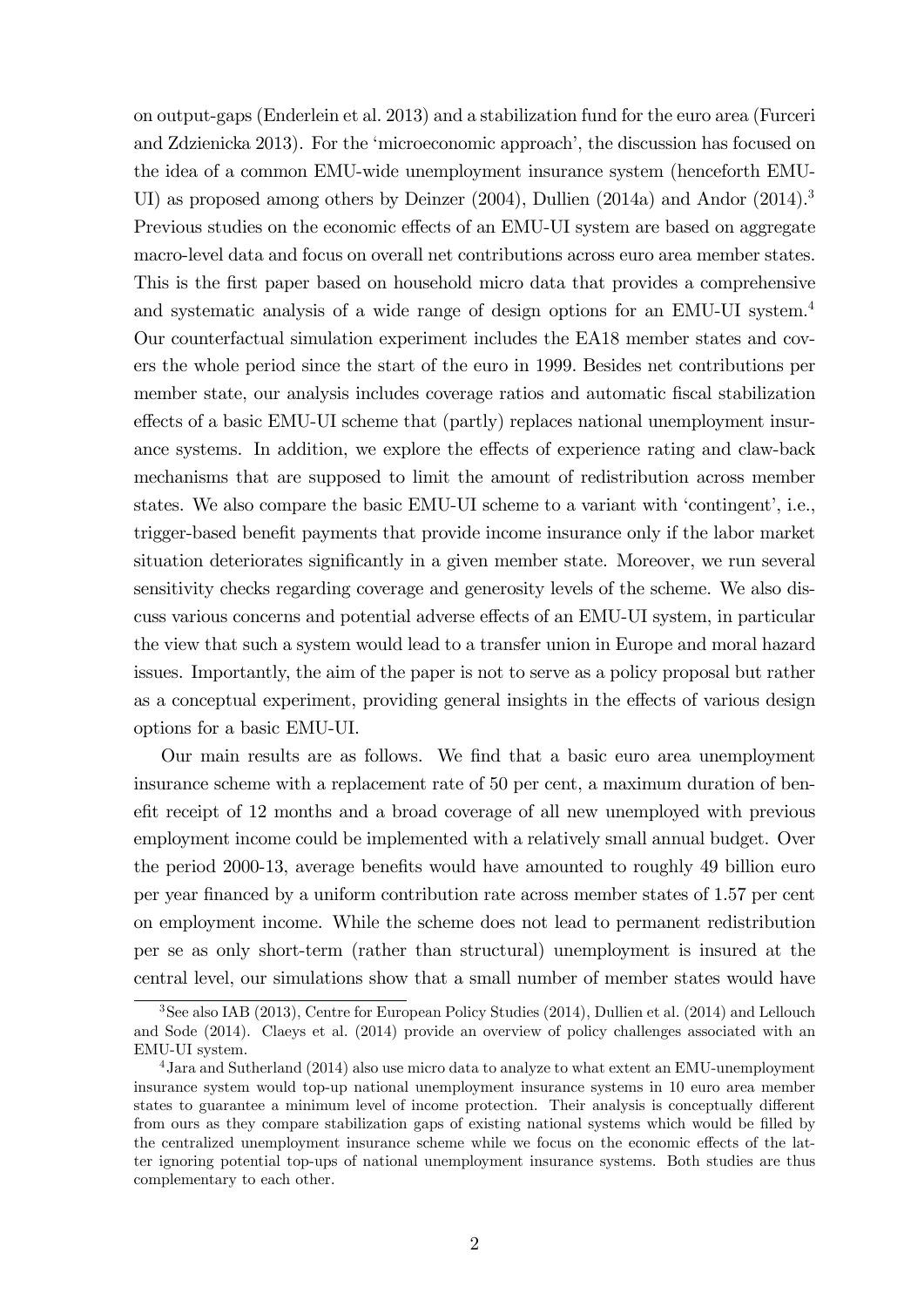been net contributor or net recipient in each year of our simulation period. Largest net contributors are Austria, Germany and the Netherlands with average yearly net contributions of 0.2-0.42 per cent of GDP, while Latvia and Spain are the largest net recipients (average yearly net benefits of  $0.33$  and  $0.53$  per cent of GDP). We find that household incomes would have been stabilized in particular at the beginning of the recent economic crisis. Our measure for automatic stabilization, the income stabilization coefficient, indicates that 36 per cent of the unemployment shock in 2009, measured as the decline in income due to the surge in unemployment, would have been absorbed by the scheme in the Eurozone. However, this effect would have diminished the longer the crisis lasted as the share of (non-eligible) long-term unemployed was rising in the majority of member states. Schemes with lower coverage ratios and generosity levels generate smaller cross-country transfers, but also reduce desired insurance effects. Country-specific contribution rates that would have balanced the budget in each member state over the period 2000-13 range from 0.75 per cent in the Netherlands to 3.3 per cent in Spain. The spread becomes larger if budgets are required to be balanced in each single year and range from 0.46 per cent in Luxembourg to 5.8 per cent in Latvia. However, revenue-neutrality can be imposed only ex-post when accumulated net benefit payments and changes in the tax base are known. Therefore, we explore to what extent cross-country transfers can be restricted  $ex$ -ante by pre-specified rules and analyze two different claw-back mechanisms, i.e.,  $ex\text{-}post$  adjustments of country-specific contribution rates. We find that they would have led to smaller accumulated surpluses/deficits relative to the benchmark of a uniform and time-invariant contribution rate in some, but not in all member states. Finally, we consider a contingent benefit scheme which is activated if the unemployment rate in a given member state is 1 percentage point higher than in one of the previous three years. Under this system no member state would have been in a permanent net contributing / receiving position. With 21 billion euro per year, the overall budget and thus the amount of cross-country redistribution would have been less than half as large as under the non-contingent scheme in the baseline.

The paper is structured as follows. In section  $2$ , we discuss different alternatives how a common EMU-UI system could be designed. In addition, we present key features of the simulated EMU-UI schemes. Section 3 describes the framework of the analysis. Baseline results are presented in section 4. Alternative EMU-UI schemes with clawback mechanisms based on experience rating and contingent benefits are analyzed in section 5. Section 6 concludes.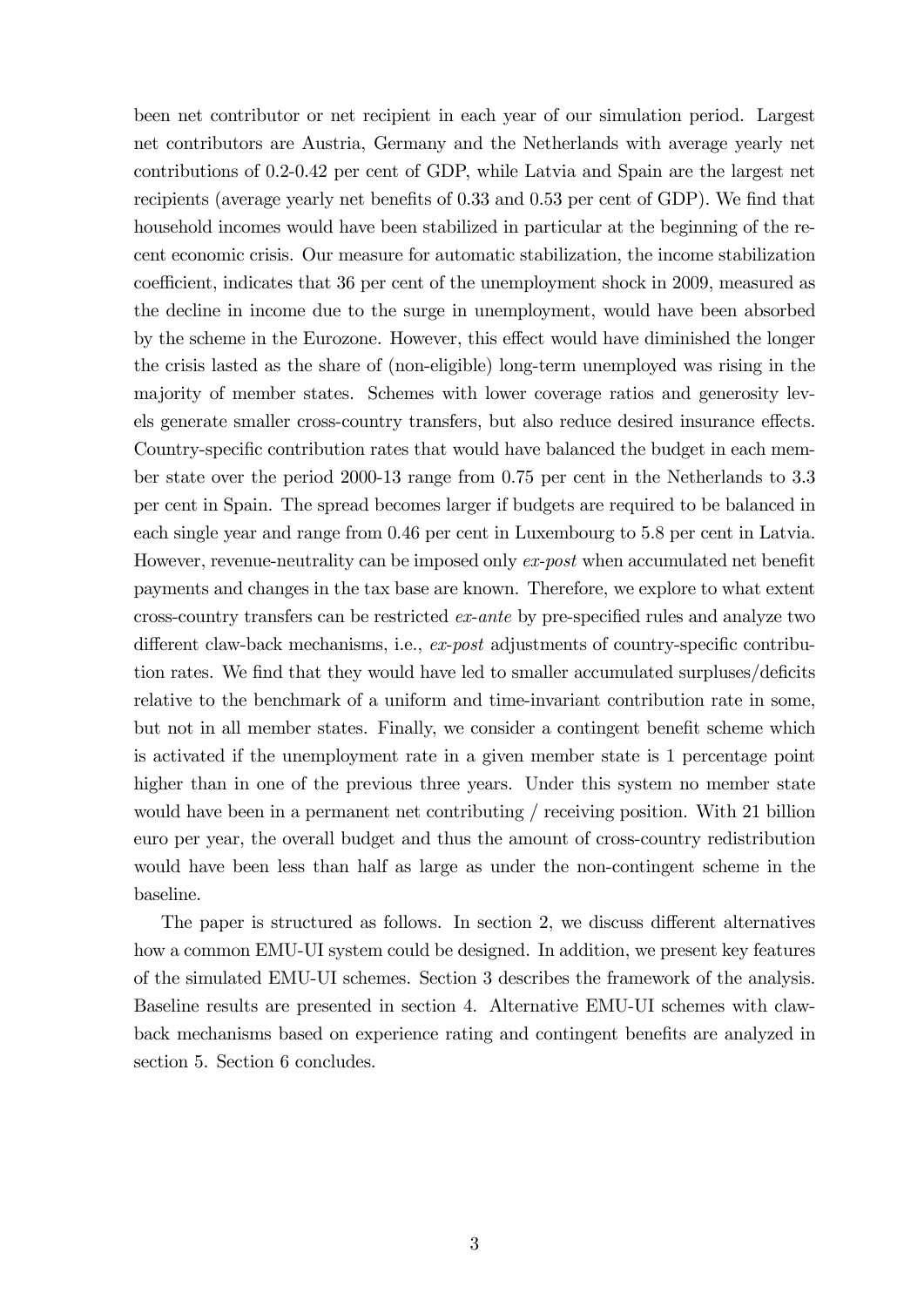## 2 Possible characteristics of an EMU-UI system

Design options. A common unemployment insurance system for the euro area could be designed in various ways. Three key options have been discussed in the literature and in the policy debate so far. A first option would be a common EMU-UI system that provides a basic level of insurance by partly replacing national unemployment insurance systems. Benefits from the euro area system could be topped up by additional payments from national unemployment insurance systems. Hence, there would be room for diversity across member states so that existing differences with regard to replacement rates and benefit duration could be preserved. The EMU-UI system would be financed by social insurance contributions with a contribution rate that could be uniform across Eurozone member states or country-specific and time-variant to restrict cross-country transfers.<sup>5</sup> An important feature of such a scheme is that it would provide income insurance to the unemployed (under certain eligibility conditions) irrespective of the size of the unemployment shock in a given member state. As an alternative, a common scheme could provide income stabilization only in the event of large (unemployment) shocks. Such contingent unemployment benefits would be triggered if the level and/or change in overall unemployment has reached a pre-determined threshold in a given period.<sup>6</sup> National unemployment insurance systems would still be in place in normal times. As a third option, the euro area unemployment insurance scheme could complement national systems by providing additional transfers which would either top up national benefits or kick-in if national benefits expire. The payout rules of this scheme could be trigger-based as well. Such a system would be comparable to the US unemployment insurance system where regular state benefits can be complemented by two types of benefits extension programs which are at least partly provided by the federal government, the Extended Benefit program (EB) and emergency benefits.<sup>7</sup>

Concerns. A major concern with an EMU-UI system is that it would lead to permanent transfers across euro area member states. How do the three variants for an EMU-UI system differ with regard to the risk of permanent redistribution? A basic EMU-UI scheme would not lead to permanent redistribution per se given that such a scheme conditions on changes in employment status rather than on unemployment levels. Differences in unemployment rates alone do not (necessarily) lead to permanent redistribution because benefits would be targeted to cyclical (short-time) unemploy-

<sup>&</sup>lt;sup>5</sup>Cf. Dolls et al.  $(2014)$  and Dullien  $(2014b)$ .

 ${}^{6}$  Cf. Epaulard (2014) and Gros (2014). Other triggers could be the short-term unemployment rate or the insured unemployment rate which is used in the US unemployment insurance system (besides the total unemployment rate) as a trigger for benefit extension programs (Nicholson et al. 2014).

<sup>&</sup>lt;sup>7</sup>Cf. Congressional Budget Office (2012) and Nicholson et al. (2014). Note that in the US regular state benefits are paid for a period which usually lasts not longer than 6 months. The large extensions of unemployment insurance provided by the US federal government in the 2009-12 period increased the benefit duration to 99 weeks in many US states. Unemployment benefits in the EMU are usually granted much longer than regular state benefits in the US (Esser et al. 2013).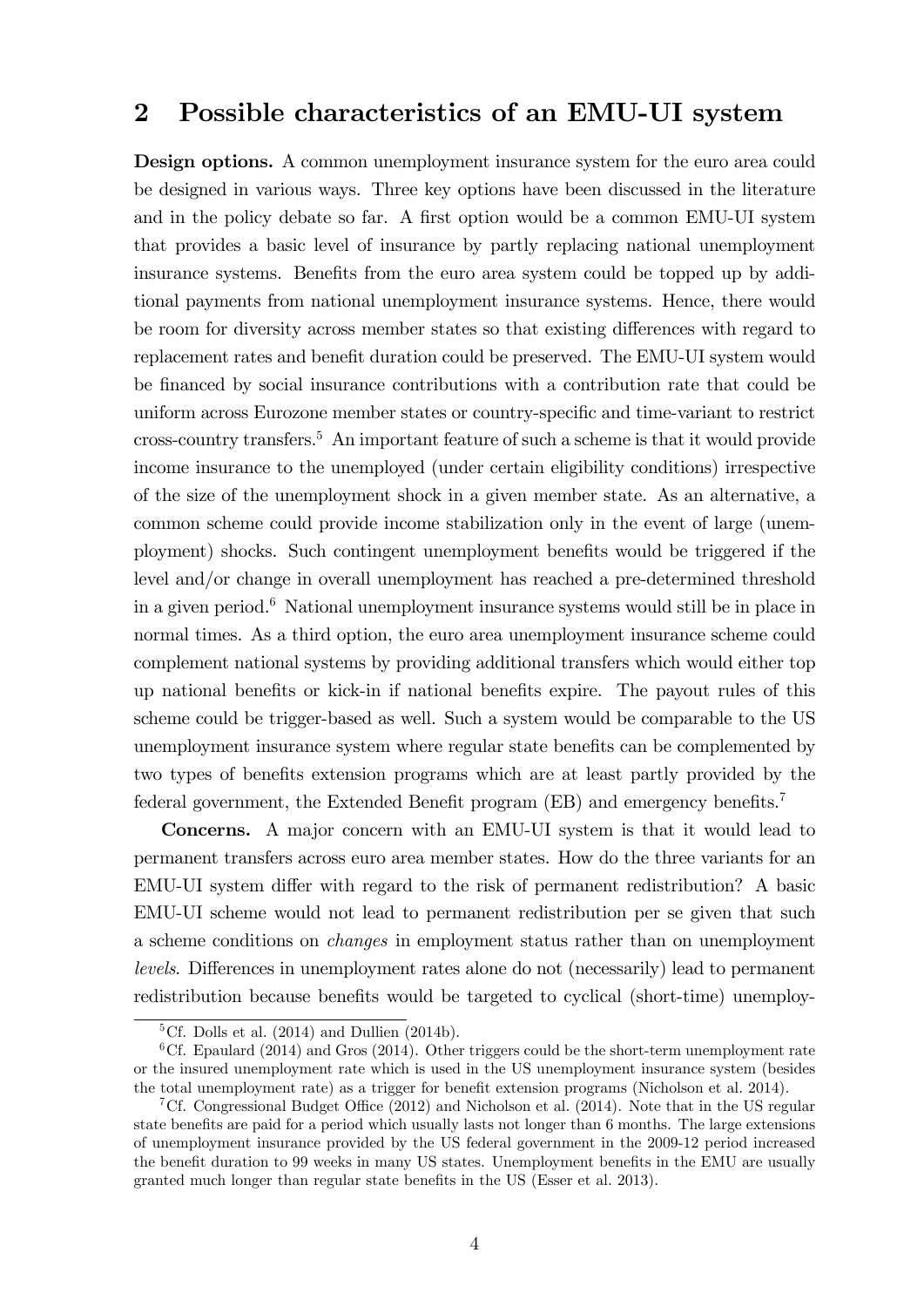ment and expire after a certain time span. It may nevertheless happen that (net) transfers are unevenly distributed across member states if flows into unemployment diverge permanently or if there are permanent differences in the level of short-term unemployment.<sup>8</sup> This risk could be reduced by claw-back mechanisms based on experience rating or if transfers were trigger-based as under the contingent benefit scheme. Clearly, redistributive effects of the former (latter) scheme would depend on the exact claw-back mechanism (choice of the trigger). The risk of permanent transfers would be high with an EMU-UI scheme that provides extended benefits after national unemployment benefits expire because such a scheme would be likely to cover not only cyclical, but also structural unemployment. Moreover, it could incentivize governments to cut national unemployment insurance benefits as the EMU-UI system would step in.

A further concern related to moral hazard is that a common EMU-UI system could undermine incentives for national governments to address structural weaknesses of the labor market. One argument against this claim is that national governments would still bear the cost of long-term unemployment under a basic, contingent or non-contingent EMU-UI system. This argument is much weaker, however, with an extended benefit program which is likely to cover also structural unemployment. Moreover, incentives to pursue active labor market policies such as short-time work could be adversely affected by an EMU-UI system given that the cost of short-term unemployment would be borne by the common pool.

Additional concerns relate to other moral hazard issues including administrative manipulation and adverse incentive effects at the individual level with regard to job search and labor supply. National administrations would have incentives to use their discretion to increase the number of benefit recipients. Incentives to manipulate would depend on the characteristics of the system, e.g. the required employment period or a waiting period for EMU-UI benefits. The longer both periods are, the more costly would administrative manipulation be, but longer periods would also reduce desired insurance effects. Distortions at the individual level depend on the overall benefit level (EMU plus national benefits) relative to the status quo and in case of the extended benefit scheme also on the benefit duration. The effect of a common EMU-UI system on migration responses in case of unemployment is ambiguous. The portability of unemployment benefit claims might increase the willingness to migrate and to search for a job in a member state with better labor market conditions, but could potentially also reduce incentives for active job search if EMU-UI benefis are more generous than national benefits.

Key features of the simulated EMU-UI schemes. The current debate focuses on a basic EMU-UI system (contingent and non-contingent) as the risk of permanent transfers and moral hazard issues are perceived to be less severe compared to an ex-

<sup>&</sup>lt;sup>8</sup>Economies where seasonal employment like in tourism plays an important role would be likely to have larger flows into and out of unemployment.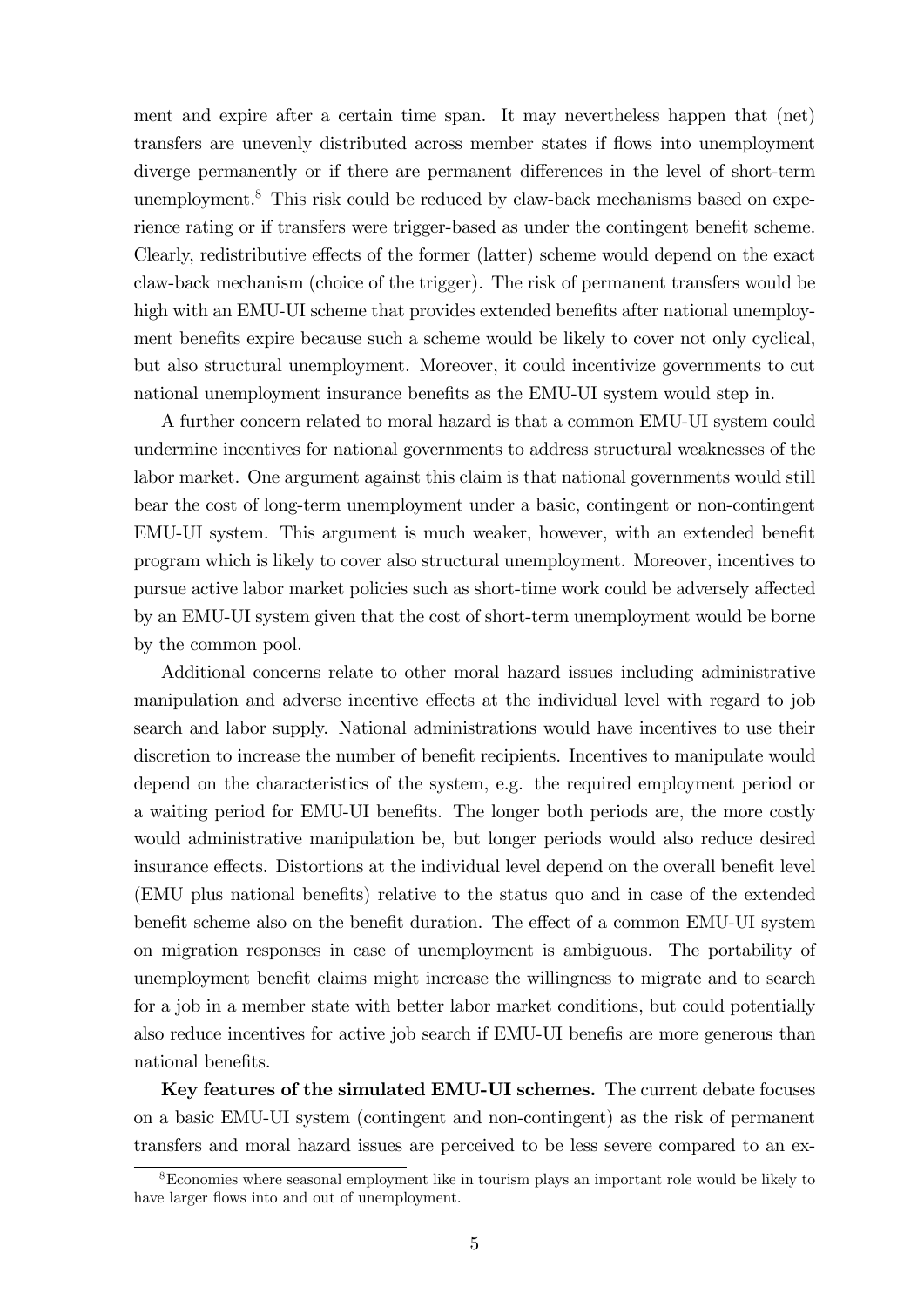tended benefit system. In the baseline scenario, we therefore focus on a basic, noncontingent EMU-UI scheme with a replacement rate of 50 per cent of previous gross earnings and a broad coverage of the short-term unemployed.<sup>9</sup> Eligible to EMU-UI benefits are all newly unemployed with previous employment income for a period of up to 12 months. The scheme is Önanced by social insurance contributions with a uniform contribution rate across member states and calibrated to be revenue-neutral at the Eurozone-level (but not the member-state level) over the simulation period. This scheme is labeled as variant A henceforth. In addition, we explore how our results change if we vary some key parameters of the baseline scheme in terms of coverage rates and generosity levels. With regard to the former, we introduce a waiting period of 2 months after job loss before eligibility to EMU-UI benefits begins in order to diminish the effect of seasonal unemployment (variant B). Moreover, while the coverage rate of the newly unemployed is assumed to be 100 per cent in the baseline (upper bound estimate)<sup>10</sup>, we assume as a lower bound estimate that only the share of short-term unemployed covered by national unemployment insurance systems receives benefits from the euro area scheme (variant C). Variants B and C are otherwise identical to variant A, i.e., the replacement rate is 50 per cent of previous gross earnings and benefits are only paid up to the 12th month after job loss. In terms of generosity, we consider a scheme with a maximum benefit amount of 50 per cent of median gross income in a member state (variant D), a replacement rate of 35 per cent of gross earnings (variant  $E^{11}$ , and a scheme where variants D and E are combined (variant F). Note that in variants D-F, the coverage rules of variant A are applied. Additionally, we compare the baseline EMU-UI scheme (variant A) to three alternative variants in which we impose revenue-neutrality at the member-state level (experience rating), adjust contribution rates based on past net balances in each member-state (claw-back mechanisms) and make the basic EMU-UI scheme trigger-based (contingent benefits). The analysis of redistributive and stabilizing properties of these additional variants is an important extension to the previous literature because they are often assumed to alleviate the risk of permanent redistribution and moral hazard issues.

<sup>&</sup>lt;sup>9</sup>This is on average equivalent to a replacement rate of 71 per cent of net income. To be precise, it corresponds to a replacement rate of 71.4 per cent applied to 70 per cent of gross income, i.e., taking into account the average share of income taxes and social insurance contributions in the euro area. A key advantage of applying the replacement rate to gross rather than net earnings is that in the former case the generosity of the scheme is not affected by the size (and progressivity) of national net taxes (income taxes, social insurance contributions and cash benefits) which vary considerably across euro area member states.

 $10<sup>10</sup>$  Note that the total coverage rate is below 100 per cent as only short-term unemployed are covered by the EMU-UI scheme.

<sup>&</sup>lt;sup>11</sup>This is on average equivalent to a replacement rate of 50 per cent of net income.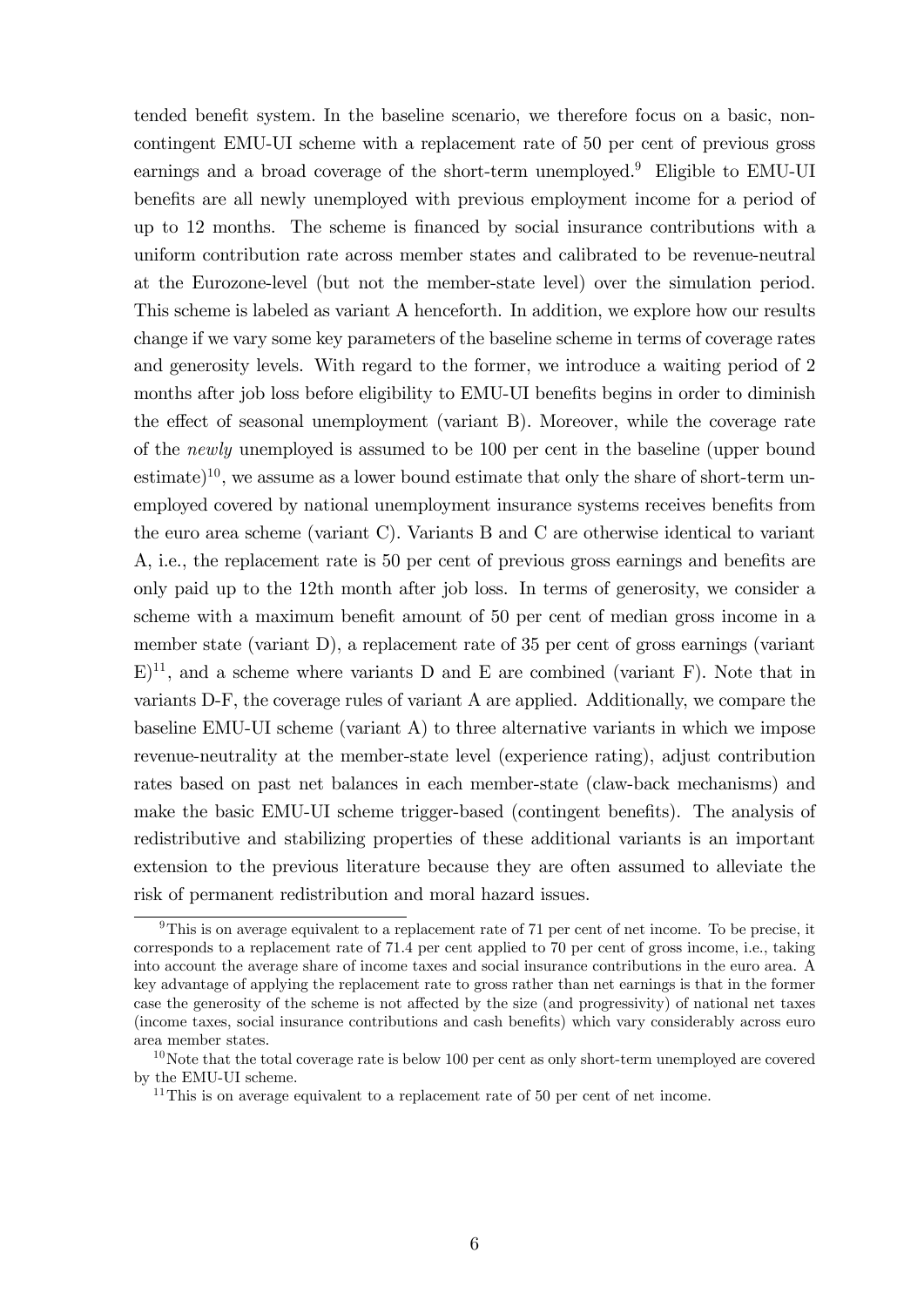## 3 Data and methodology

#### 3.1 EU-SILC and EUROMOD

Different methodological approaches for an analysis of the economic effects of an EMU-UI system are possible. While previous research has mainly used aggregate macro level data, we rely on representative household micro data for the EA18 and use EURO-MOD, a static tax-benefit calculator for the European Union countries, for counterfactual simulations. The key advantage of using a micro data approach in the present context is that it enables us to account for heterogeneity in various characteristics of the populations in different countries which macro data approaches cannot capture. EUROMOD input-data are mainly based on the European Union Statistics on Income and Living Conditions (EU-SILC) released by Eurostat (Eurostat 2012). The simulated components include most direct taxes (especially income taxes on all sources of income including tax credits, payroll taxes and social insurance contributions) and benefits (e.g. welfare benefits, social assistance and some transfers based on previous contributions, e.g. unemployment benefits). $^{12}$ 

#### 3.2 Simulation experiment

An important feature of EUROMOD is that it allows for counterfactual ex-ante simulations. In our empirical analysis, we introduce an unemployment insurance scheme for the current 18 member states of the euro area and ask what would have happened if such a scheme had been introduced from the start of the euro in  $1999^{13}$  In a first step, we reweight our base year household micro data from 2008 such that labor market conditions (unemployment rate, earnings and size of labor force) correspond to the levels observed in the starting year of our simulation period.<sup>14</sup> In the next step, we simulate a sample of repeated cross-sections for each euro area member state for the period 2000-13 by reweighting our cross-country micro data such that total unemployment, short-term unemployment, earnings and the size of the labor force follow observed trends in each member state during the simulation period.<sup>15</sup> An increase (a

<sup>&</sup>lt;sup>12</sup>Sutherland and Figari (2013) provide more detailed information on EUROMOD and the underlying input data.

<sup>&</sup>lt;sup>13</sup>We assume that the current EA18 would have existed from 1999 onwards. In fact, it would complicate the interpretation of our results if we included new member states only after adoption of the euro.

 $14$ Note that EUROMOD is based on cross-sectional data and not panel data. The first data year available in the current version is 2008. Hence, we need to reweight the data (as commonly done in microsimulation studies) using macro aggregates to reflect the potentially changing structure of the economy during the simulation period. This allows us to construct a series of reweighted cross-sections for the period of analysis.

<sup>&</sup>lt;sup>15</sup>Earnings growth along the intensive margin and changes in the size of the labor force are modeled in order to account for changes in the tax base of the euro area unemployment insurance system. Growth rates in nominal compensation per employee, unemployment rates and the size of the labor force are obtained from the AMECO database, information on short-term unemployment from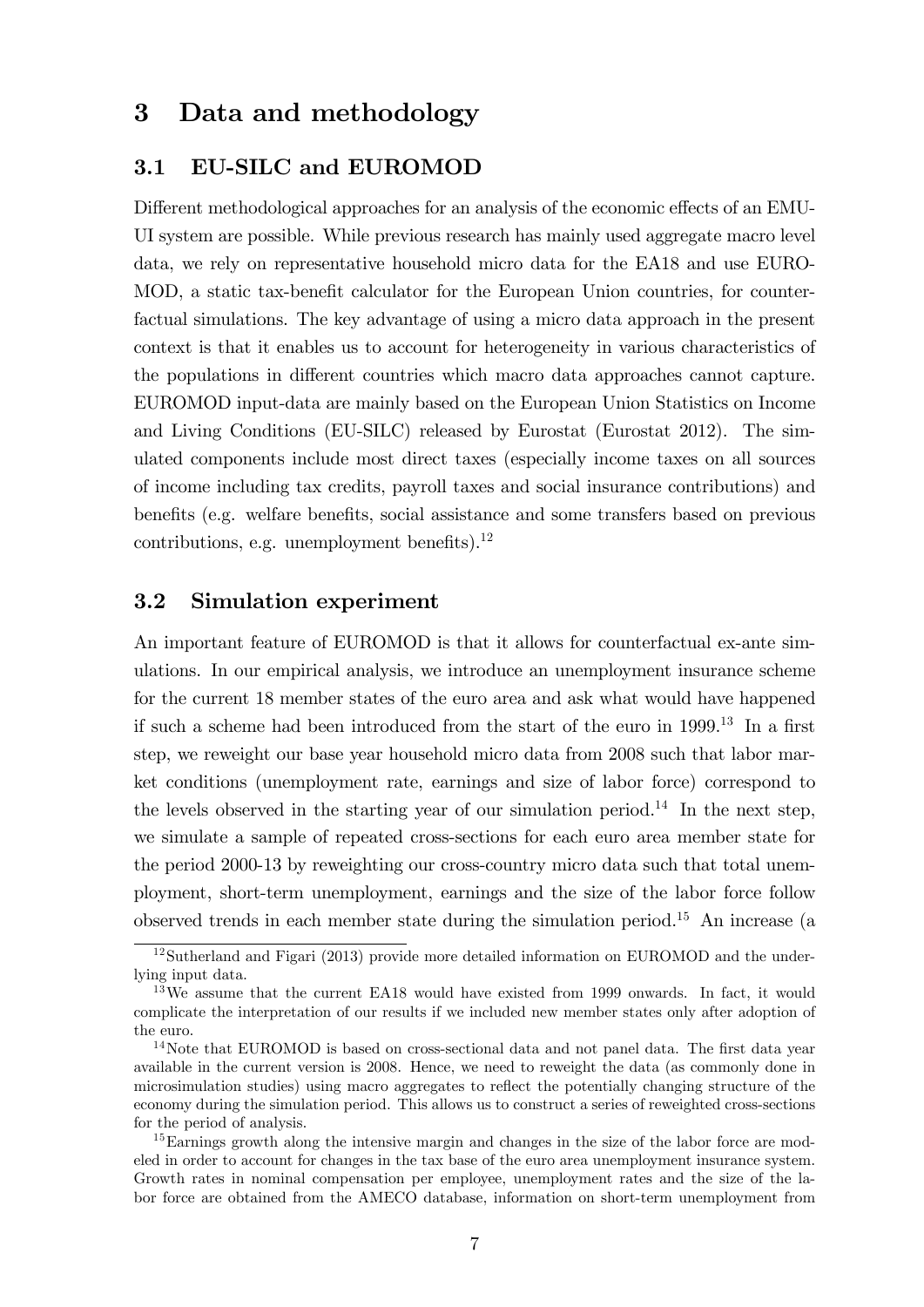decrease) of the unemployment rate is modeled by increasing the weights of the unemployed (employed) while the weights of the employed (unemployed) are decreased  $corresponding  $V<sub>N</sub>$ , i.e., in effect a fraction of employed (unemployed) households is made$ unemployed (employed).<sup>16</sup>

Our analysis is based on the following simplifying assumptions. First, we do not take into account general equilibrium effects of an EMU-UI system, i.e., our analysis remains in a partial equilibrium context. This implies that we abstract both from potential moral hazard of national governments and administrations which could have adverse labor market effects as well as from potential growth-enhancing effects of an EMU-UI scheme. Accounting for these macroeconomic feedback effects would require to link our micro data to a macro-econometric simulation model. However, past validations of micro-macro linkages point to a considerable degree of uncertainty of macroeconomic projections (Peichl 2009). Second, we do not simulate individual behavioral responses, e.g. potential migration responses, changes in hours worked or different patterns of entries and exits to the labor force which could follow the introduction of an EMU- $UL<sup>17</sup>$  In the light of these assumptions, our results should be interpreted as 'first-round' effects of an EMU-UI system.

# 4 Main results

#### 4.1 Coverage rates

Before analyzing coverage rates of various EMU-UI schemes, we first provide descriptive statistics on the unemployment rates of EMU member states. Figure 1 shows that there are significant differences in both levels and trends in unemployment rates and the share of short-term unemployed for the period 2000-13 across euro area member states. Differences between Germany on the one hand and Greece, Ireland and Spain on the other hand are particularly remarkable. In Germany, the unemployment rate increased from 2001 onwards, peaked at 11.3 per cent in 2005 being the second highest rate in the euro area in that year, but constantly fell afterwards. Contrary, unemployment rates increased tremendously in Greece, Ireland and Spain from 2008/2009 onwards, up to 14.7 per cent in Ireland in 2012 and 26.4 (27.3) per cent in Spain (Greece) in 2013. Other member states such as Cyprus, Estonia, Italy and Portugal were also hit by

Eurostat.

<sup>&</sup>lt;sup>16</sup>See Immvervoll et al.  $(2006)$ , Bargain et al.  $(2012)$  and Dolls et al.  $(2012)$  for similar applications of the reweighting approach. When modeling (un)employment shocks, the new (un)employed are evenly chosen from the full cross-section. An alternative approach would be to assume that the sociodemographic characteristics of the (un)employed remain constant which seems less realistic given the length of our simulation period.

<sup>&</sup>lt;sup>17</sup>Bargain et al. (2013) account for labor supply behavior after the introduction of a European tax and transfer system. They find that labor supply responses are marginal and do not alter their main results.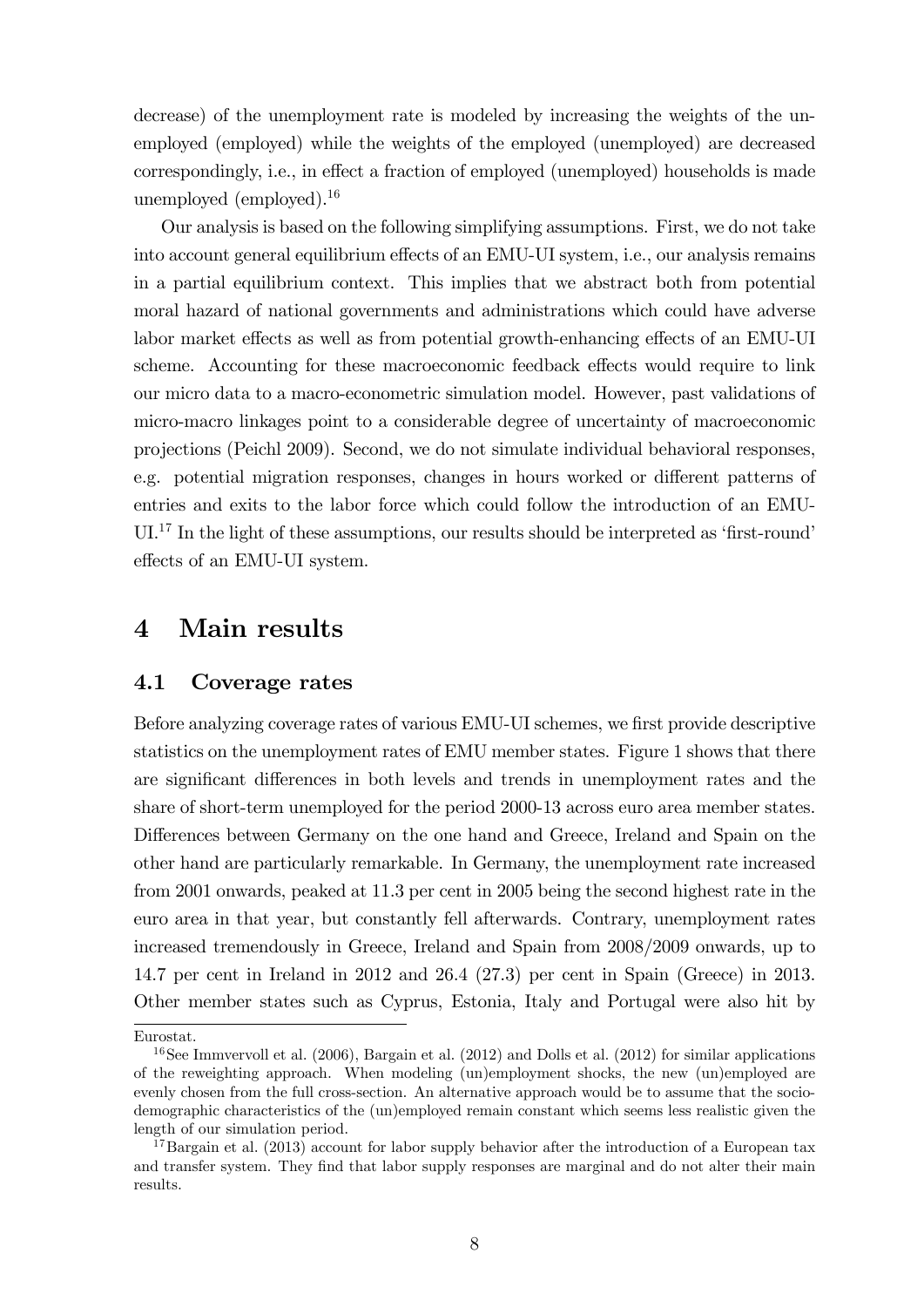large unemployment shocks during the crisis. This would have led to increasing shares of benefit recipients of the euro area scheme relative to the labor force, in particular in those member states most affected by rising unemployment rates. However, the share of short-term unemployed (relative to total unemployment) was falling the longer the crisis lasted. Hence, coverage rates of the baseline EMU-UI scheme (which are equal to the share of short-term unemployed) would have declined as well in spite of rising unemployment rates in recent years.

Figure 2 summarizes average coverage rates of EMU-UI over the period 2000-13 for the baseline scenario of full coverage of all *new* unemployed (variant A), a scenario with a waiting period of 2 months at the beginning of the unemployment spell (variant B) and a scheme covering only the share of short-term unemployed which receives national unemployment insurance benefits (variant  $C$ ).<sup>18</sup> Figure 2 shows that differences in average coverage rates are substantial ranging from 34 per cent in Slovakia to 78 per cent in Finland in the baseline. A waiting period would to some extent exclude seasonal unemployment (like in tourism) from coverage. Our results indicate that coverage rates would indeed decline significantly as a considerable fraction of unemployment spells in euro area member states lasts for not more than 2 months. Finally, coverage rates are much lower than in the baseline if we apply national coverage rates of the short-term unemployed. Lowest coverage rates of roughly 10 per cent are found for Greece, Italy and Slovakia, whereas more than 40 (50) per cent of the short-term unemployed are covered by national unemployment insurance systems in Austria (Finland).





 $18$  Information about the share of unemployed whose unemployment spell does not exceed 2 months (waiting period) and the share of unemployed receiving national unemployment insurance benefits is obtained from Eurostat. Coverage rates for each year of our simulation period are shown in Table 2 in the Appendix.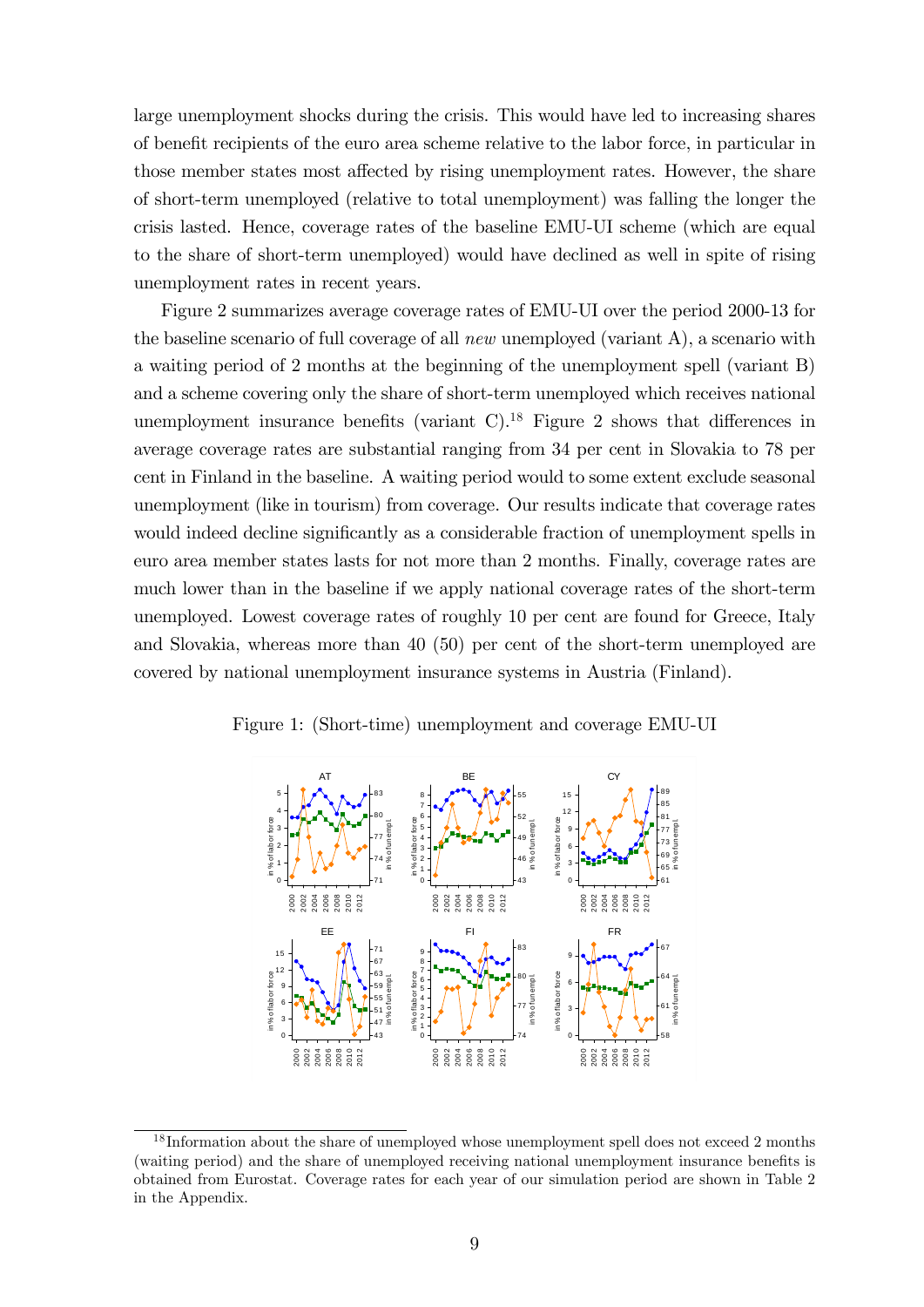

Note: Unemployment rate and share EMU-UI recipients in per cent of the labor force, coverage EMU-UI (equal to the share of short-term unemployed) in per cent of total unemployment. Sources: AMECO, EUROSTAT and own calculations based on EUROMOD.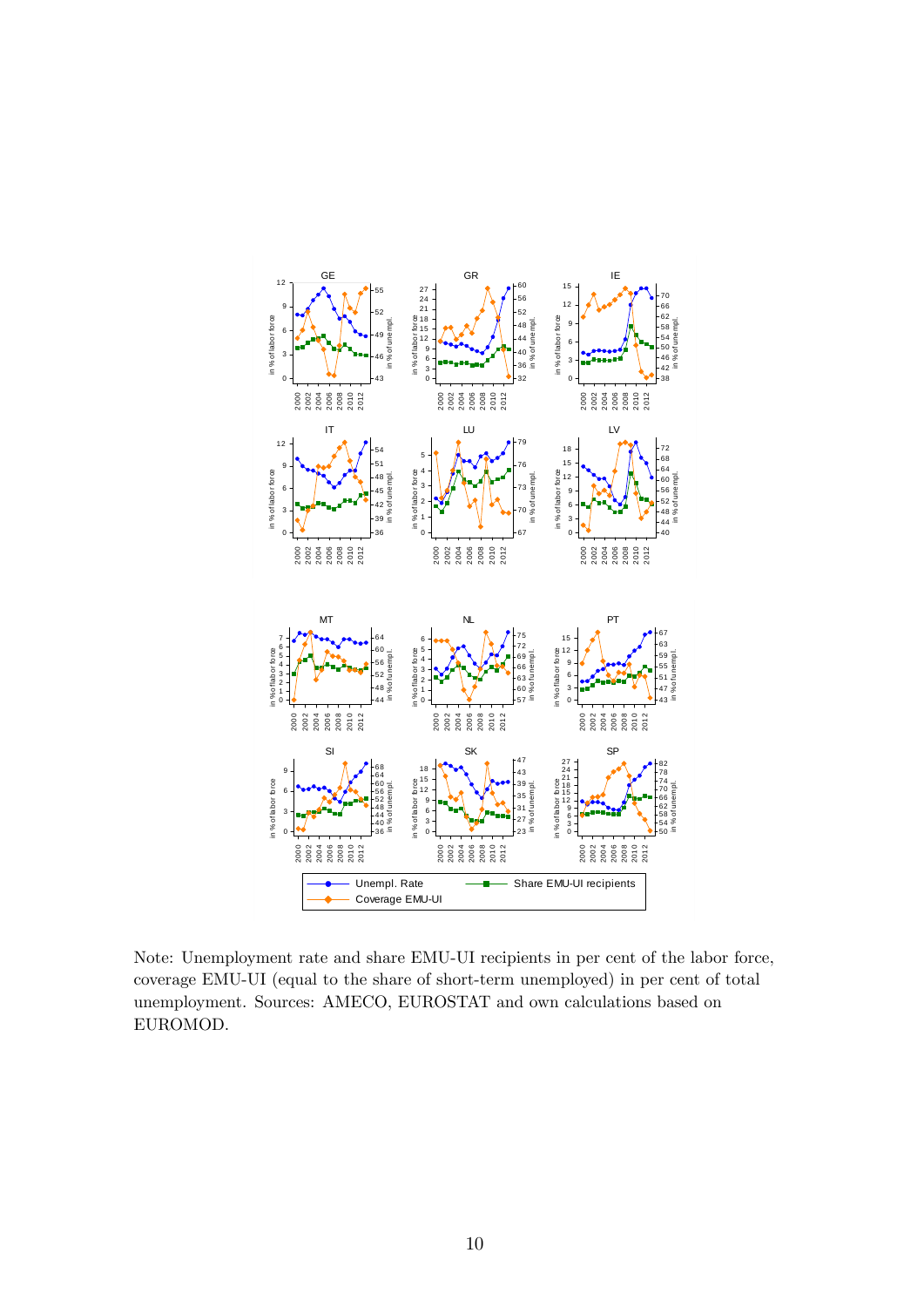

Figure 2: Average coverage rates 2000-13

Note: Baseline: all new unemployed with previous employment income covered (variant A). Waiting period: no benefits paid in the first 2 months of the unemployment spell (variant B). National coverage: only the share of short-term unemployed covered by national unemployment insurance systems eligible to benefits from euro area scheme (variant C). Sources: EUROSTAT and own calculations based on EUROMOD.

#### 4.2 Budgetary effects and financial flows

For the baseline scheme (variant A), a uniform contribution rate across member states of 1.57 per cent on employment income would have led to revenue-neutrality at the euro area level over the period  $2000-13$ .<sup>19</sup> Note that the scheme can run deficits and surpluses in single years which has important implications for its automatic stabilization effects as discussed in the next section. Figure 3 shows the evolution of contributions and benefits for the EA18. While contributions would have almost constantly grown over the period due to growth in nominal earnings, benefit payments would have fluctuated to a much larger extent. On average, benefits and contributions amount to 49 billion euro per year. The scheme would have run surpluses from 2000-03 and from 2006- 08 and deficits in the remaining years, in particular during the recent financial and economic crisis.

Figure 4 shows average yearly net contributions as well as minimum and maximum payments for the baseline scenario. Relative to GDP, Austria, Germany and the Netherlands would have been the largest net contributors with average net contributions of 0.2 per cent in Germany, 0.25 per cent in Austria and 0.42 per cent in the

<sup>&</sup>lt;sup>19</sup>Social insurance contributions include employer and employee contributions. If self-employed were excluded from the scheme, the revenue-neutral contribution rate would be 1.8 per cent.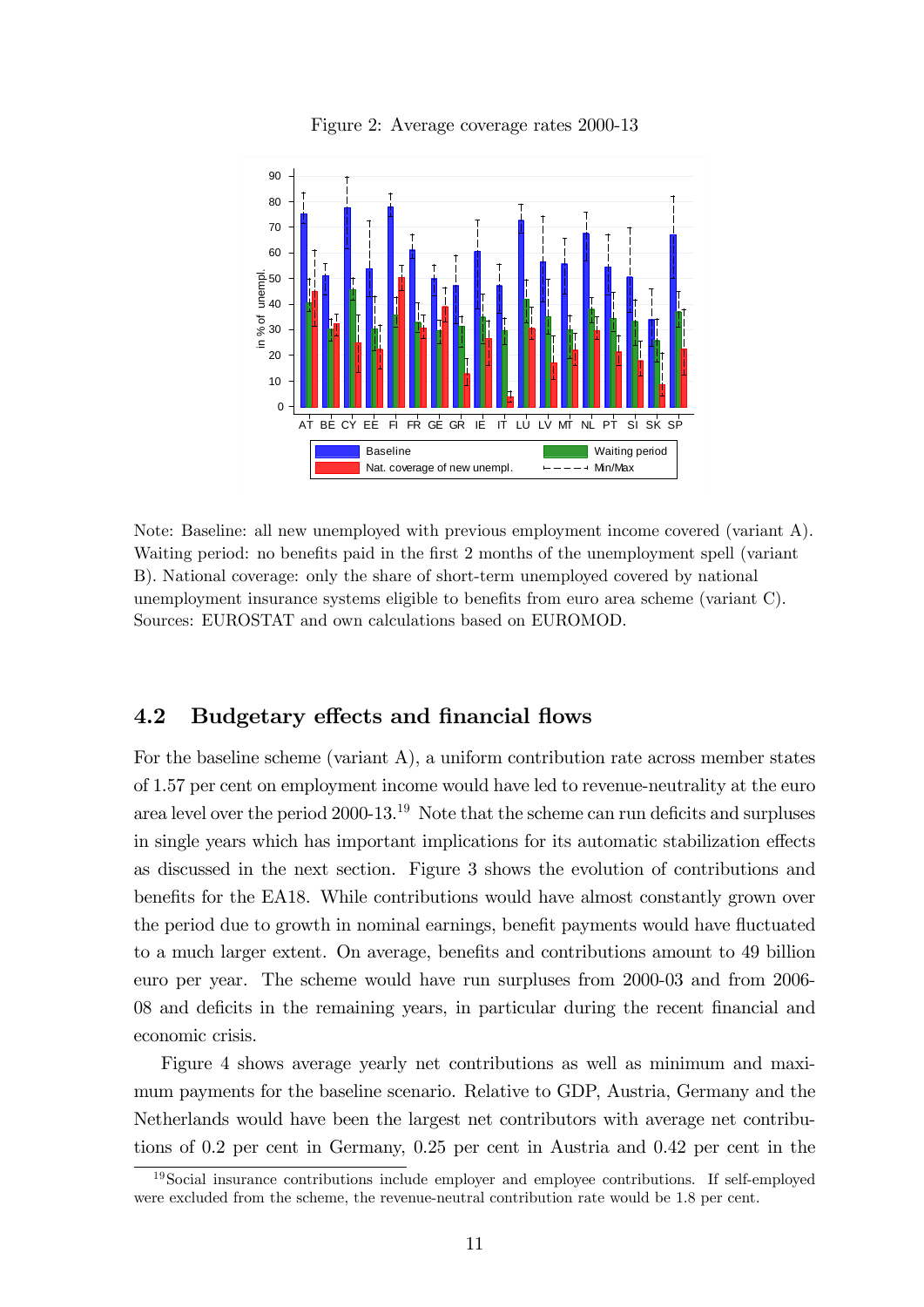

Figure 3: Overall contributions and benefits at Eurozone-level, 2000-13

Note: Social insurance contributions (SIC) and benefits (BEN) at Eurozone-level in nominal terms. Contribution rate uniform across member states. Scheme is revenue-neutral over the simulation period. Sources: Own calculations based on EUROMOD.

Netherlands. Latvia (-0.33 per cent) and Spain (-0.53 per cent) would have been the largest net recipients. Interestingly, the majority of member states would have been net contributor in some years and net recipients in other years. Notable exceptions are Austria and the Netherlands (France, Latvia and Spain) which would have always been net contributors (recipients).

Finally, we compare the baseline scheme to variants with lower coverage and generosity levels. In terms of coverage, we introduce a waiting period for the first two months of the unemployment spell (variant B) and assume that only the share of short-term unemployed covered by national unemployment insurance systems is eligible to the euro area scheme (variant C) as in the previous section. Moreover, we alter the generosity by capping the maximum benefit amount at  $50$  per cent of median income in a given member state in a given year (variant D), by reducing the replacement rate to 35 per cent of gross income (variant E) and by combining the latter two scenarios (variant F). Results are presented in Figures 5 and 6 and in Tables 3-6 in the Appendix.

Figure 5 shows that a waiting period would reduce net contributions considerably in most member states compared to the baseline scenario, in some cases by almost 50 per cent, indicating that a large share of the short-term unemployed was able to find a new job within a short time period. Seasonal (un)employment patterns are one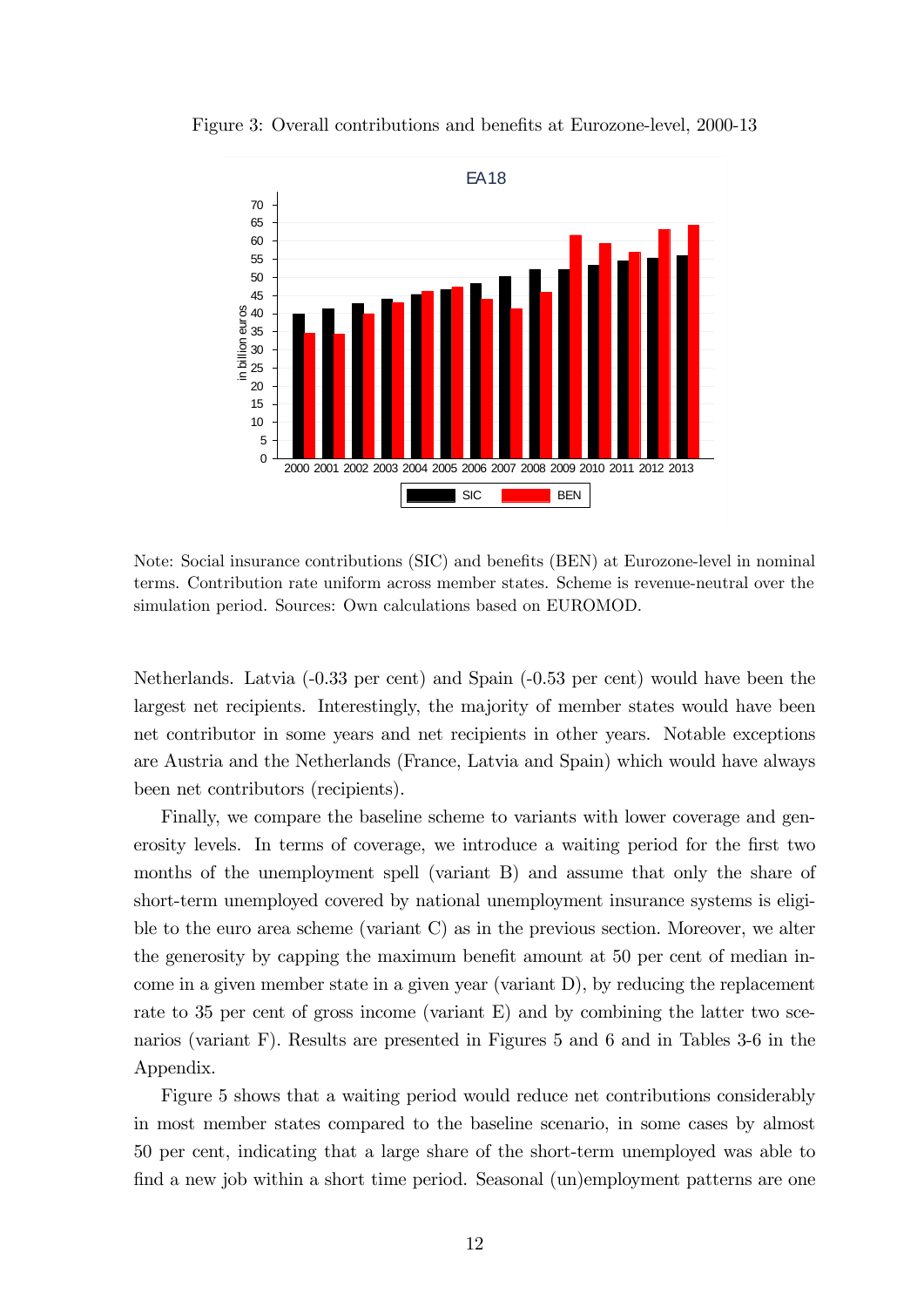

Figure 4: Average yearly net contributions, 2000-13

Note: Net contributions = SIC - BEN. Contribution rate uniform across member states. Scheme is revenue-neutral over the simulation period. Sources: Own calculations based on EUROMOD.

factor explaining this finding. When only the share of short-term unemployed covered by national unemployment insurance systems is eligible, net contributions shrink further and some member states which are a net contributor in the baseline become a net recipient (Belgium, Germany) or vice versa (Cyprus, Estonia, Greece, Portugal, Slovakia). This is due to large differences in coverage rates of national unemployment insurance systems as discussed in section 4.1.

Figure 6 shows that net contributions become smaller the less generous the euro area unemployment scheme is. In the least generous case of a scheme with a 35 per cent replacement rate and benefits capped at 50 per cent of median income, average net contributions shrink to 0.25 per cent of GDP in the Netherlands, the largest net contributor, and to -0.31 per cent in Spain, the largest net recipient. Interestingly, Estonia and Portugal become net contributors rather than net recipients if benefits are capped which is due to low median incomes in these member states.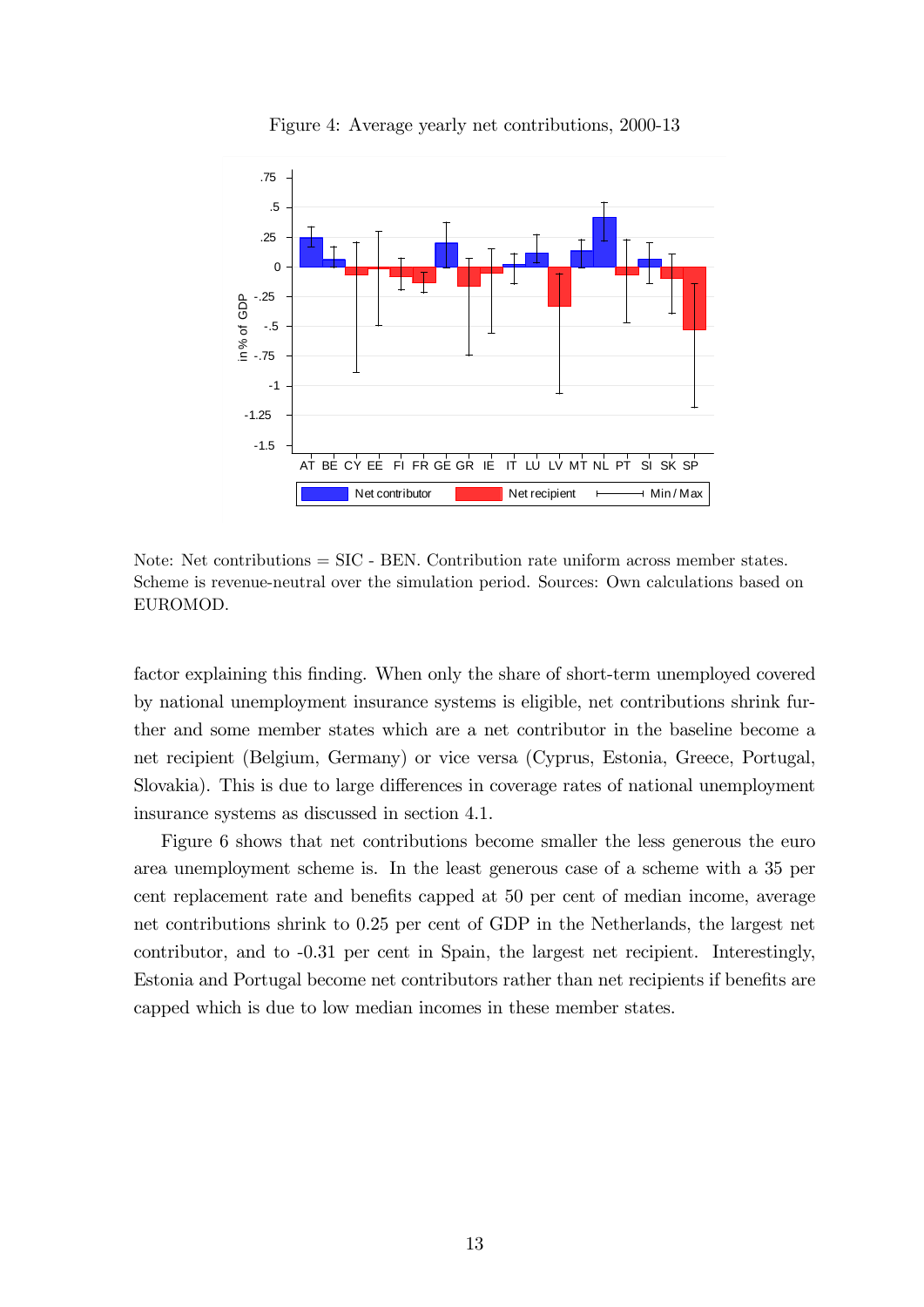

Figure 5: Average yearly net contributions - Different coverage scenarios

Note: Net contributions = SIC - BEN. Contribution rate uniform across member states. Scheme is revenue-neutral over the simulation period. Sources: EUROSTAT and own calculations based on EUROMOD.

.75 .5 .25 0 in % of GDP -.25 in % of GDP -.5 -.75 - 1 -1.25 -1.5 AT BE CY EE FI FR GE GR IE IT LU LV MT NL PT SI SK SP Baseline **Max.** benefit 50% of median inc. 35% repl. rate **Benefits capped + 35% repl. rate** Min/Max

Figure 6: Average yearly net contributions - Different generosity levels

Note: Net contributions = SIC - BEN. Contribution rate uniform across member states. Scheme is revenue-neutral over the simulation period. Sources: Own calculations based on EUROMOD.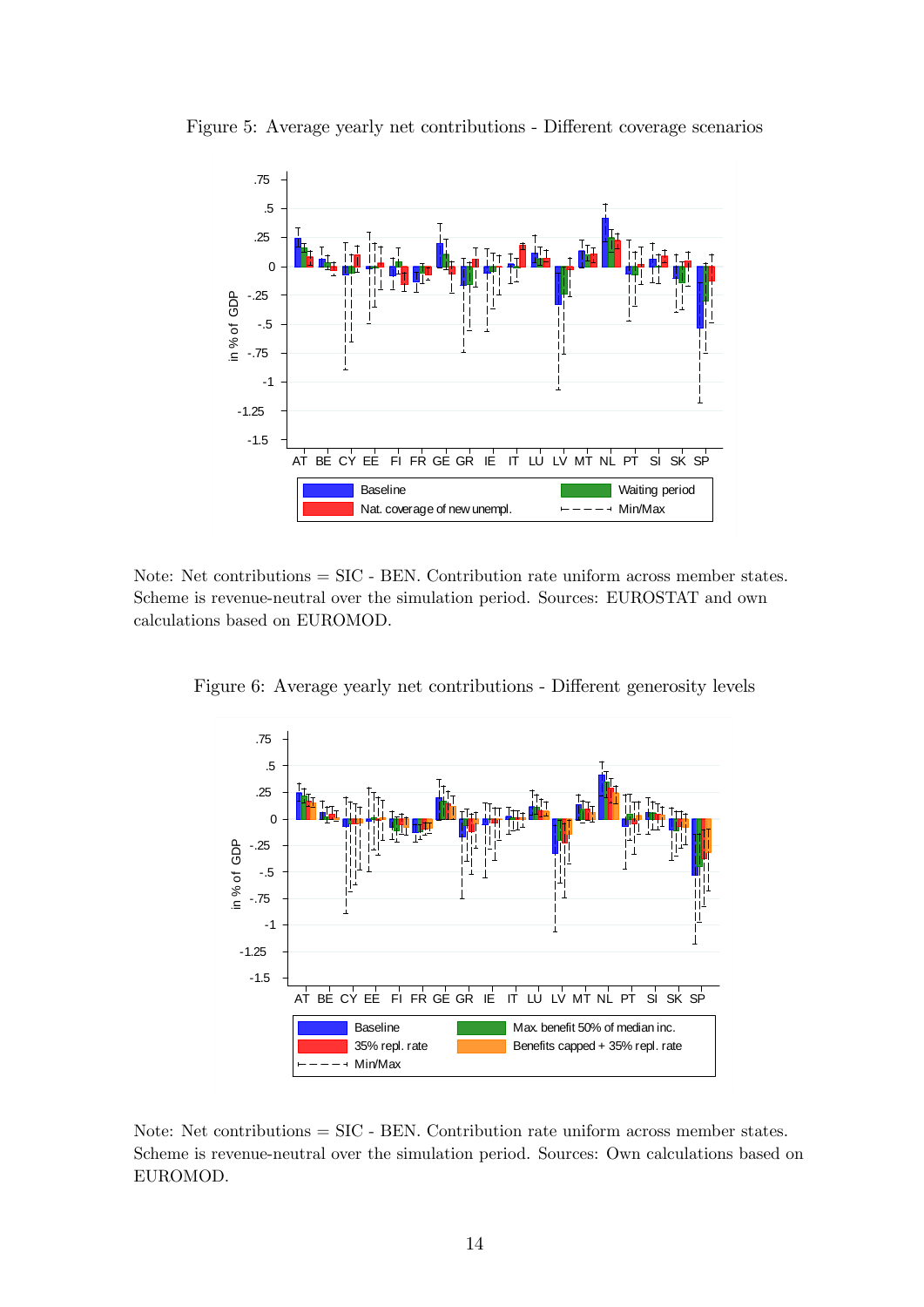#### 4.3 Automatic Öscal stabilization

Automatic Öscal stabilization is associated with the ability of taxes and transfers to automatically stabilize disposable income and consequently consumption in the event of macroeconomic shocks. This relies on a simple mechanism: in the presence of a given negative shock to gross income, taxes decline and transfers increase, with the decline in disposable income being smaller than the shock to gross income (Auerbach and Feenberg 2000, Kniesner and Ziliak 2002, Dolls et al. 2012). Several components of government budgets are affected by the macroeconomic situation in ways that operate to smooth the business cycle, with progressive income taxes and unemployment benefits being the most prominent examples.<sup>20</sup>

A common measure for estimating automatic stabilization based on micro data is the "normalized tax change" used by Auerbach and Feenberg  $(2000)$  which can be interpreted as "the tax system's built-in flexibility" (Pechman 1973, 1987). Based on this idea, Dolls et al. (2012) define the "income stabilization coefficient",  $\tau<sup>I</sup>$ , that shows how changes in market income  $Y^M$  (defined as the sum of all incomes from market activities such as (self)-employment, business and property income) translate into changes in disposable income  $Y^D$  (market income minus taxes plus benefits) through changes in net tax payments T. They extend the concept of normalized tax change to include other taxes as well as SIC and transfers.

In our simulations, we follow their approach and calculate the income stabilization effects of all variants of the EMU-UI system presented throughout this paper.  $\tau$  is computed using arithmetic changes  $(\Delta)$  in benefit and contribution payments as well as changes in employment income from year t to  $t+1\left(\sum_i \Delta B_i, \sum_i \Delta SIC_i \right)$  and  $\sum_i \Delta Y_i^{EMPL}$ which are aggregated across individuals  $i$  in each member state. Note that changes in employment income as well as in contribution and benefit payments are calculated for employment changes along the extensive margin only in order to isolate the stabilizing effect in the event of unemployment shocks from (intensive margin) income shocks. The income stabilization coefficient for euro area unemployment insurance benefits is positive in a given member state if total benefit payments in year  $t+1$  are *higher* than in year t and the total change in employment income following entries into employment/unemployment is negative, and zero otherwise:

$$
\tau_{BEN} = \max\left(\frac{-\sum_{i} \Delta B_i}{\sum_{i} \Delta Y_i^{EMPL}}, 0\right) \tag{1}
$$

Accordingly, the income stabilization coefficient for contribution payments is positive if total contributions in year  $t + 1$  are *lower* than in year t and the total change in

 $20$ Automatic stabilization might not only have effects on disposable income and consumption but also on GDP itself (cf. Fatás and Mihov 2001). If fewer taxes are collected and more transfers are paid in a recession, this should support private incomes and dampen adverse movements in aggregate demand.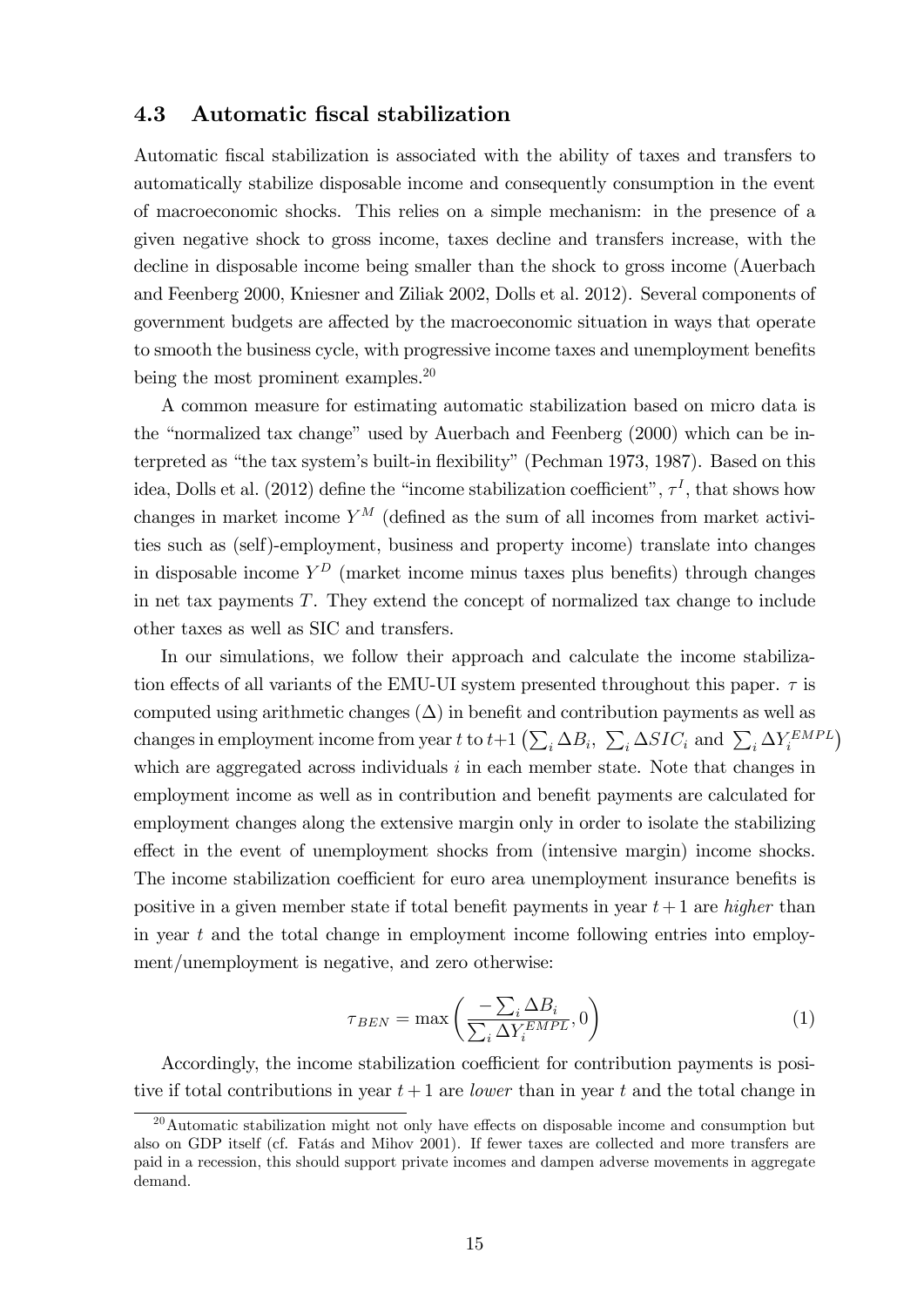employment income is negative, and zero otherwise:

$$
\tau_{SIC} = \max\left(\frac{\sum_{i} \Delta SIC_i}{\sum_{i} \Delta Y_i^{EMPL}}, 0\right) \tag{2}
$$

The individual components of  $\tau$  can be a summed up to the total income stabilization coefficient,  $\tau^I$ :

$$
\tau^I = \tau_{BEN} + \tau_{SIC} \tag{3}
$$

Income stabilization coefficients for the so-called GIIPS countries (Greece, Ireland, Italy, Portugal and Spain), which were hardest hit during the recent crisis period, are shown in Figures 7 and 8. Tables 7 and 8 in the Appendix provide the full set of results. Note that we focus on the total income stabilization coefficient which is mainly driven by increased benefit payments and only to a small extent by lower contribution payments. In fact,  $\tau_{SIC}$  is equal to the contribution rate of the scheme (see last row of Table 1). In the baseline scenario, the euro area unemployment benefit scheme would have absorbed a considerable fraction of the overall unemployment shock in 2009 both at the euro area level (36 per cent) as well as in individual member states. The fact that all member states would have been stabilized in 2009 can be explained by the capacity of the scheme to build up deficits in years with rising (short-time) unemployment.<sup>21</sup> For the GIIPS countries, we find income stabilization coefficients in a range between 23-31 per cent at the beginning of the crisis, but lower stabilization effects in the following years which is due to rising long-term unemployment (and hence lower coverage rates) in the more recent years of the crisis.<sup>22</sup> In line with our results presented in section 4.2, the euro area unemployment benefit scheme is less effective in stabilizing disposable incomes the lower the coverage rates and the less generous the scheme is. These findings indicate that there is a trade-off between the amount of redistribution (ex-post) across member states on the one hand and the insurance and stabilization effects on the other hand as both are positively correlated. Hence, it is interesting to compare the stabilizing effects of a basic EMU-UI system covering only short-term unemployment (for a maximum period of one year, i.e., 52 weeks) to the extended and emergency unemployment benefits provided by the US federal government (with benefits extended from 26 up to 99 weeks in many US states in the 2009-12 period). Given the longer duration of UI payments in the US, one can conclude that a basic EMU-UI system (without further extensions) would only be an effective automatic stabilizer in short recessions. In prolonged recessions with more and more

 $^{21}$ In fact, any shock absorption scheme without debt financing can have destabilizing effects if the union as a whole is hit by a shock as in 2009. See Bargain et al.  $(2013)$  on the  $(de)$ stabilizing effects of a fiscal equalization system with a balanced budget rule.

<sup>&</sup>lt;sup>22</sup>Note that the income stabilization coefficient can be higher than the replacement rate of 50 per cent if a member state faces a strong increase in the share of short-term unemployment, but not in overall unemployment.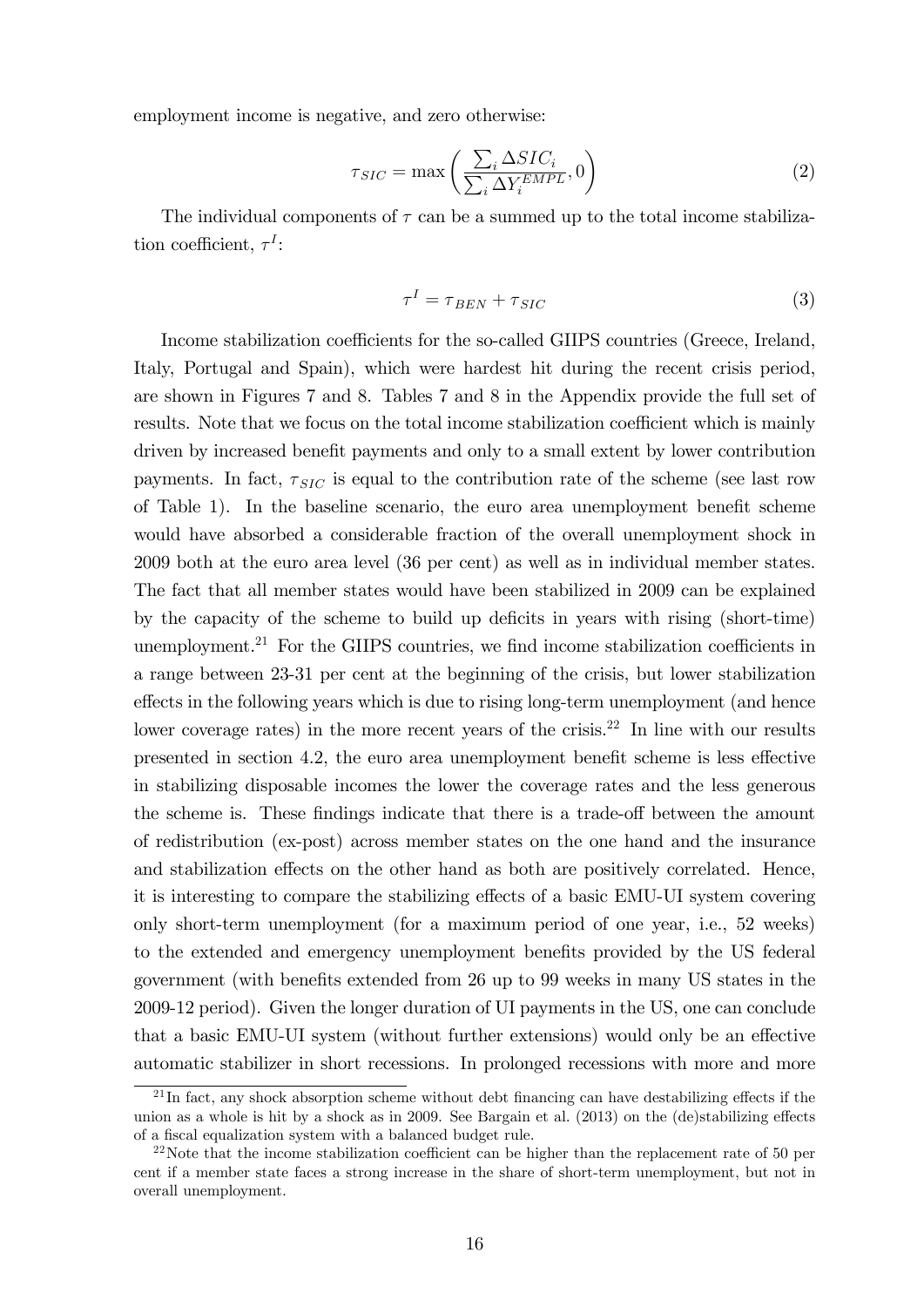long-term unemployed individuals, the coverage rates of the EMU-UI scheme decline (see Figure 1) and a program such as the federal extensions in the US unemployment insurance system would be more effective as an automatic stabilizer in such a setting.



Figure 7: Income stabilization - Different coverage scenarios

Note: Total income stabiliziation coefficient  $\tau^I$  for variants A (baseline), B (waiting period) and C (coverage of national unemployment insurance systems). Sources: EUROSTAT and own calculations based on EUROMOD.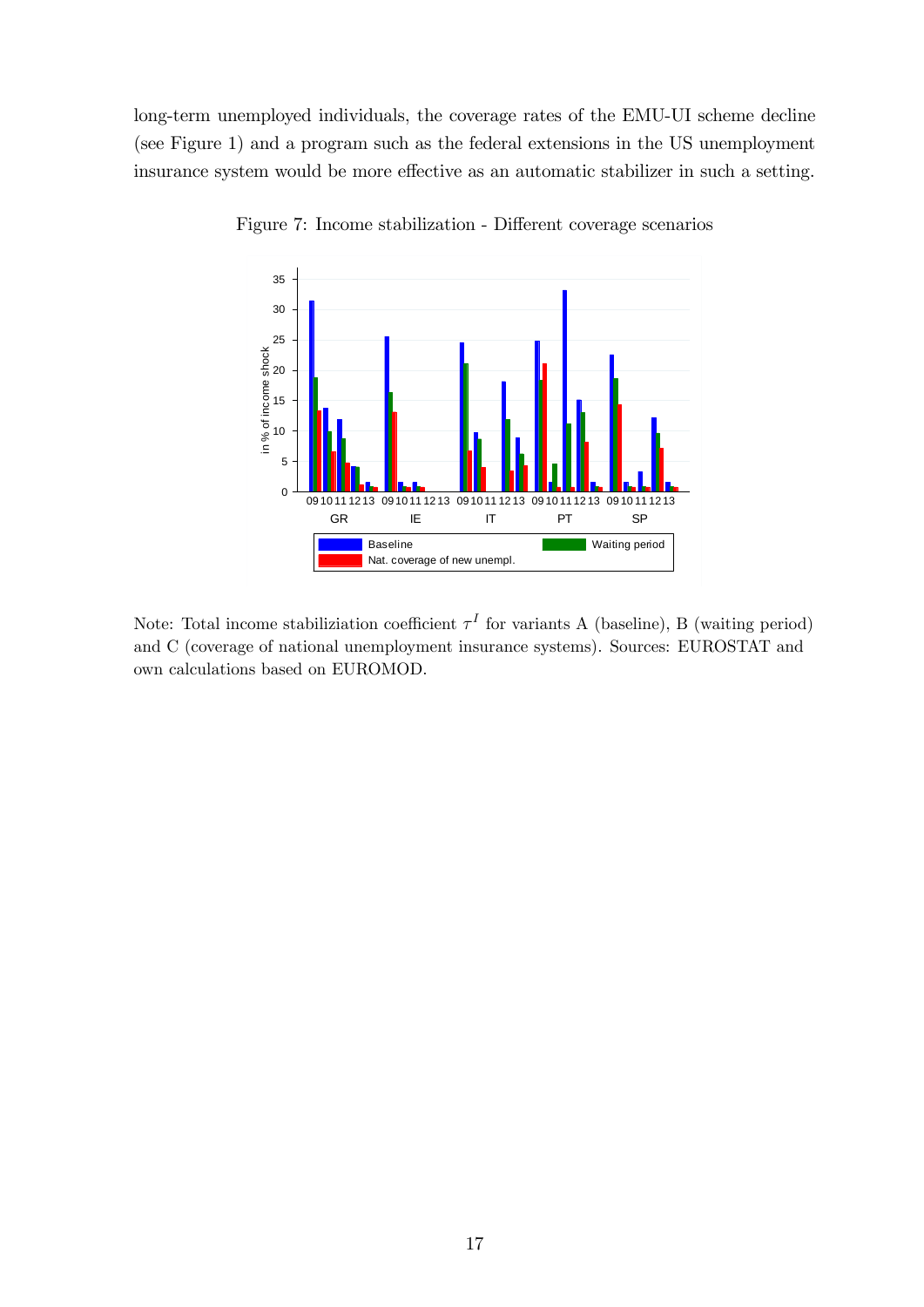

Figure 8: Income stabilization - Different generosity levels

Note: Total income stabiliziation coefficient  $\tau^I$  for variants A (baseline), D (max. benefit  $50\%$  of median income), E (replacement rate of  $35\%$ ) and F (D+E combined). Sources: Own calculations based on EUROMOD.

# 5 Alternative scenarios

#### 5.1 Experience rating and claw-back

The baseline scheme is calibrated to be revenue-neutral at the EMU-level over the simulation period with a uniform contribution rate (1.57 per cent) across member states. The analysis in the previous section has shown that a uniform contribution rate would have led to permanent transfers in the euro area with 5 member states of the EA18 being either net contributor (Austria and the Netherlands) or net recipient (France, Latvia and Spain) in each year of the 2000-13 period. Therefore, an interesting analytical exercise is to calculate country-specific contribution rates that balance the budget in each member state either over the whole simulation period or in each year (experience rating). The former are shown in Table 1 for the different specifications of the euro area unemployment insurance scheme presented throughout this paper. The last row of Table 1 shows the uniform contribution rates that where estimated in the previous section and balance the budget at the euro area, but not the member-state level. Given the large differences in net contributions across member states presented in the previous section, it is not surprising that country-specific contribution rates differ significantly ranging from  $0.75$  per cent in the Netherlands to  $3.3$  per cent in Spain for the baseline scenario. Less generous schemes (columns B-F in Table 1) require lower contribution rates for revenue-neutrality.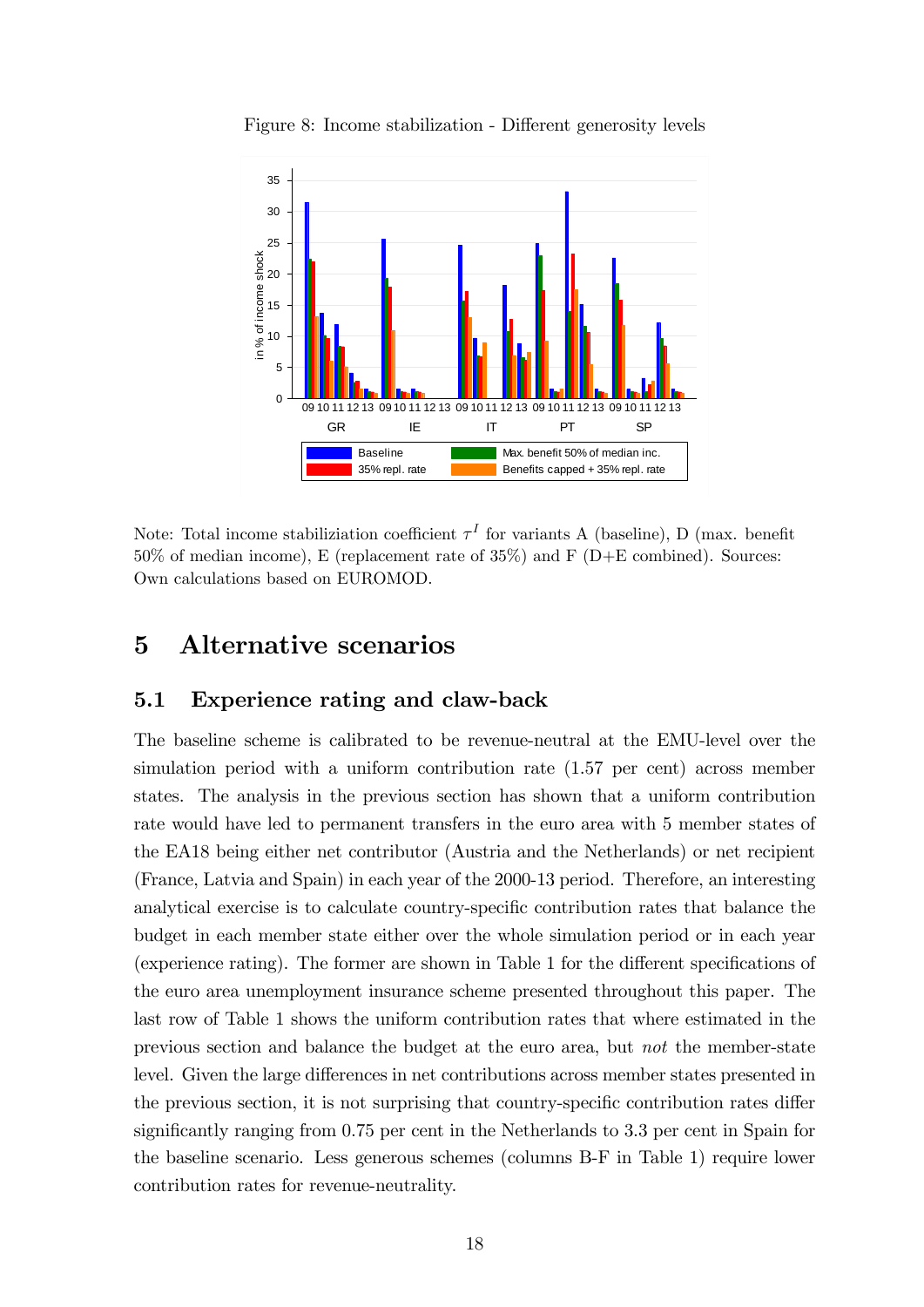|                  | Α    | В    | С    | D    | E    | F    |
|------------------|------|------|------|------|------|------|
| AT               | 0.97 | 0.52 | 0.56 | 0.77 | 0.68 | 0.54 |
| BE               | 1.39 | 0.82 | 0.88 | 1.25 | 0.97 | 0.88 |
| CY               | 1.85 | 1.12 | 0.52 | 1.52 | 1.30 | 1.06 |
| EE               | 1.57 | 0.91 | 0.65 | 1.22 | 1.10 | 0.86 |
| FI               | 1.74 | 0.80 | 1.13 | 1.56 | 1.22 | 1.09 |
| FR               | 2.07 | 1.11 | 1.04 | 1.76 | 1.45 | 1.23 |
| GE               | 1.15 | 0.69 | 0.90 | 0.97 | 0.81 | 0.68 |
| $_{\rm GR}$      | 2.08 | 1.39 | 0.60 | 1.49 | 1.46 | 1.04 |
| ΙE               | 1.81 | 1.11 | 0.80 | 1.34 | 1.27 | 0.94 |
| IT               | 1.50 | 0.95 | 0.13 | 1.27 | 1.05 | 0.89 |
| LU               | 1.10 | 0.64 | 0.45 | 0.86 | 0.77 | 0.60 |
| LV               | 3.05 | 1.96 | 0.90 | 2.23 | 2.13 | 1.56 |
| MT               | 1.19 | 0.65 | 0.47 | 1.06 | 0.83 | 0.74 |
| NL               | 0.75 | 0.42 | 0.33 | 0.62 | 0.53 | 0.43 |
| PT               | 1.82 | 1.16 | 0.74 | 1.19 | 1.27 | 0.83 |
| SI               | 1.39 | 0.92 | 0.48 | 1.15 | 0.98 | 0.81 |
| SK               | 1.84 | 1.39 | 0.44 | 1.63 | 1.29 | 1.14 |
| SP               | 3.30 | 1.88 | 1.23 | 2.76 | 2.31 | 1.93 |
| E <sub>A18</sub> | 1.57 | 0.92 | 0.78 | 1.31 | 1.10 | 0.92 |

Table 1: Contribution rates for different specifications

Notes: Country-specific contribution rates (in  $\%$  of employment income) that balance the budget in each member state over the simulation period. Last row: uniform contribution rates that balance the overall budget at Eurozone-level (but not in each single member state). A: Baseline, all new unemployed with previous employment income covered. B: Waiting period, no benefits paid in the first 2 months of the unemployment spell. C: National coverage, only the share of short-term unemployed covered by national unemployment insurance systems eligible to benefits from euro area scheme. D: Maximum benefit 50 per cent of median income. E: 50 per cent replacement rate applied to 70 per cent of gross income, i.e., net replacement rate of 35 per cent.  $F: D + E$  combined. Sources: EUROSTAT and own calculations based on EUROMOD.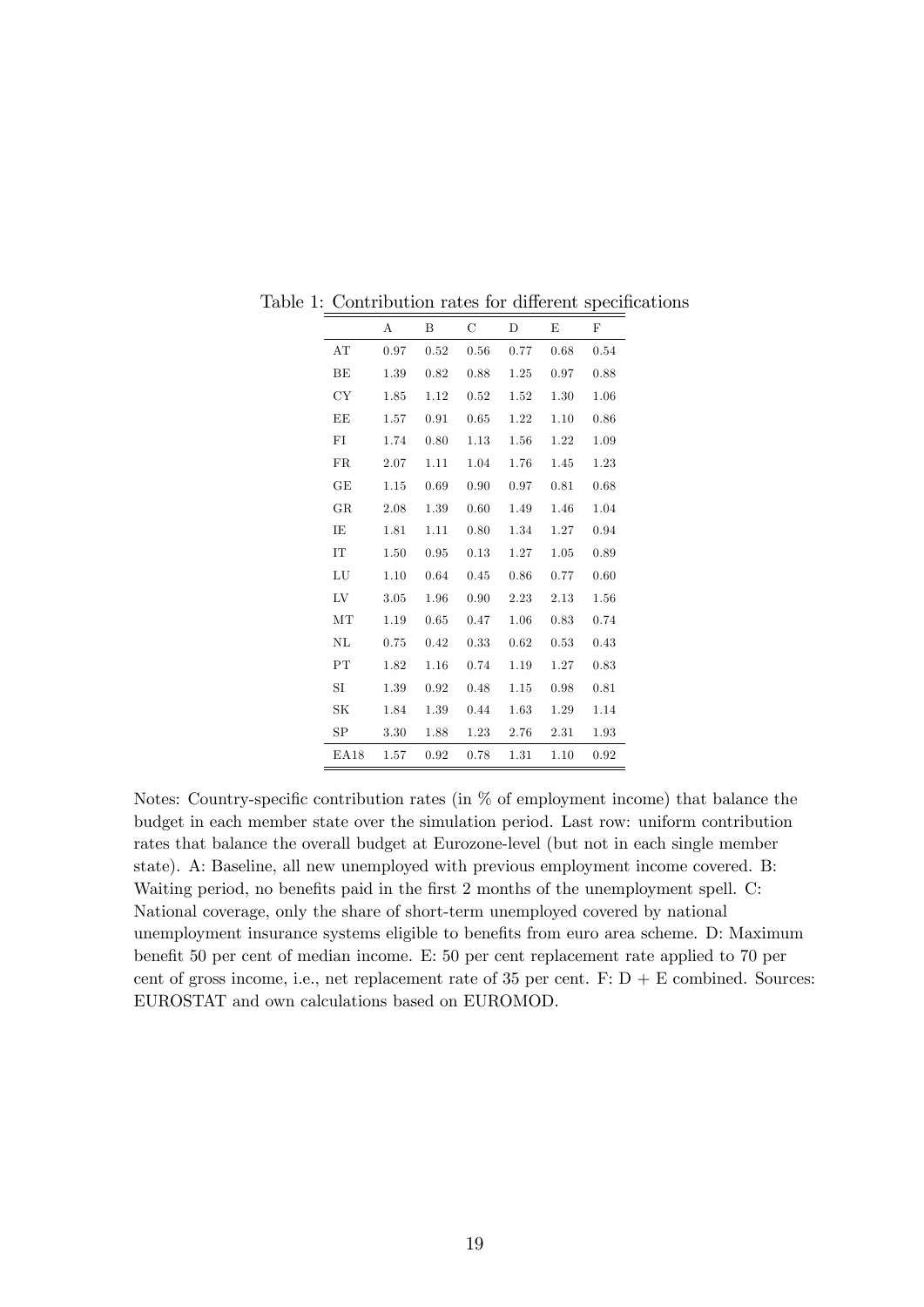Figure 9 presents average country-specific contribution rates that balance national budgets in each year as well as maximum and minimum contribution rates over the period. In Austria and the Netherlands, the two member states that would have been permanent net contributors, revenue-neutral contribution rates would have always been below the uniform (Eurozone-wide) contribution rate of 1.57 per cent (dashed horizontal line), while the opposite is true for France, Latvia and Spain, the three net recipients throughout the simulation period in the baseline scenario (variant A).



Figure 9: Country-specific contribution rates: Annual balanced budget

Note: Dashed horizontal line: Revenue-neutral uniform contribution rate (1.57 per cent) at EMU-level for the period 2000-13. Blue bars: Average country-specific contribution rates that balance the budget in each single year. Black vertical lines: Maximum/Minimum country-specific contribution rates that balance the budget in each single year. Sources: Own calculations based on EUROMOD.

However, an important implementation problem with experience rating is that in practice, the revenue-neutral contribution rate is not known ex-ante (neither for the euro area as a whole nor for its member states). A potential way to reduce cross-country transfers could be to determine pre-specified rules, i.e., claw-back mechanisms, that adjust (country-specific) contribution rates automatically after certain time intervals based on previous balances. In the US, for instance, each state places its unemployment insurance payroll taxes in a trust fund with the Treasury and state-specific tax rates are raised if trust funds become insolvent (Vroman and Woodbury 2014).<sup>23</sup> We consider

 $^{23}$ Note that this automatism can have undesirable side effects such as pro-cyclical adjustments of unemployment insurance payroll taxes during economic downturns.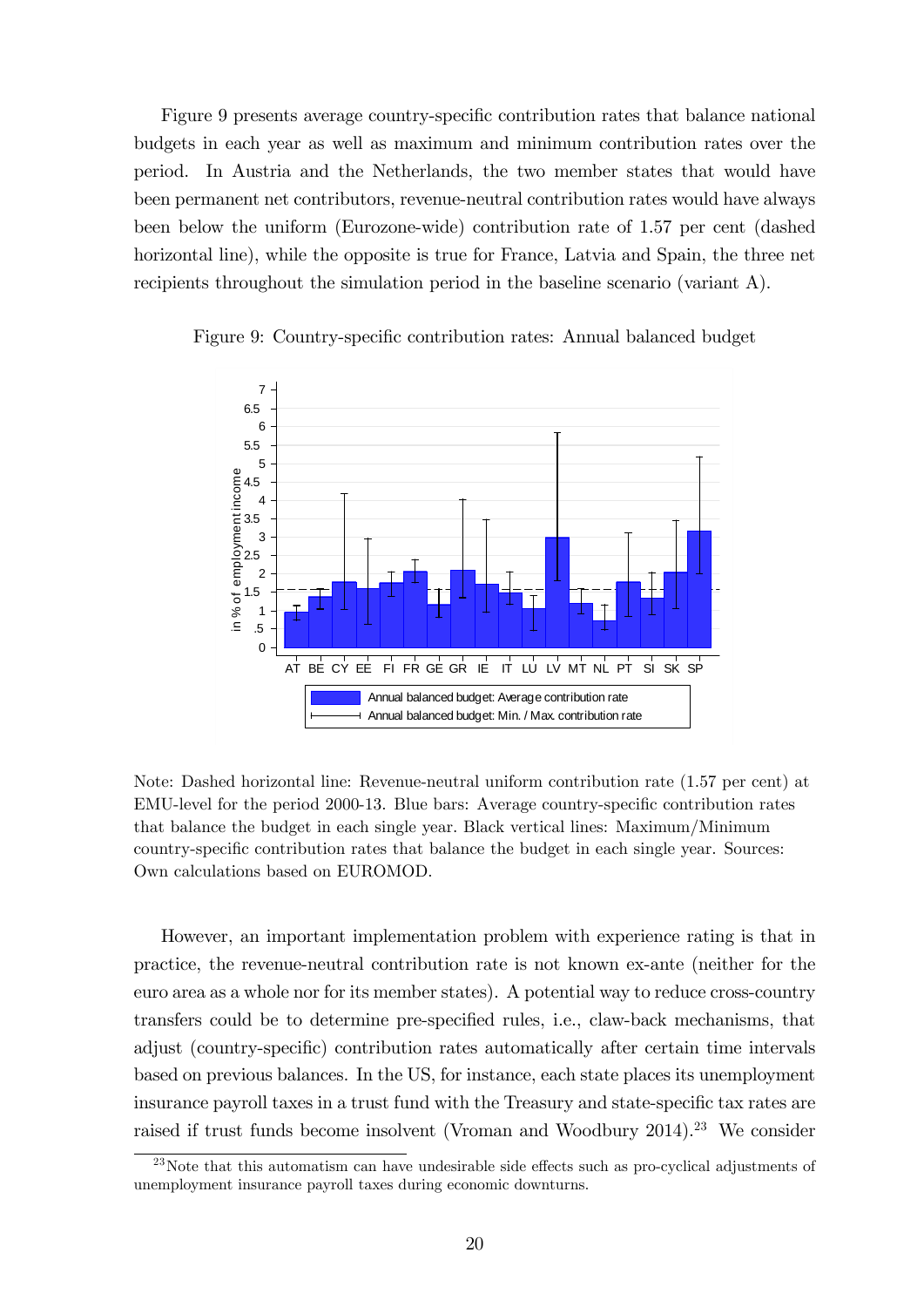two stylized types of claw-back mechanisms and examine their effect on each member state's net contributions over time. Under the first claw-back mechanism (Claw-back A), member-state specific contribution rates are applied in the current period that would have balanced the (national) budget in the previous period. Under the second claw-back mechanism (Claw-back B), past accumulated deficits or surpluses are taken into account as follows. In the initial period, we apply the Eurozone-wide revenueneutral contribution rate (1.57 per cent) which leads to an unbalanced budget at the member-state level. In the subsequent periods, country-specific contribution rates are applied that would have reduced the net balance of the previous period by 50 per cent. For both claw-back mechanisms, contribution rates are adjusted in 3-year intervals (2000-02, 2003-05, 2006-08, 2009-11, 2012-13).

Cumulative net contributions under Claw-back A and B are presented in Figure 10, together with net contributions that would have accrued under uniform and countryspecific contribution rates (column A of Table 1). The latter two cases can be interpreted as benchmark scenarios for our claw-back mechanisms as they are based on contribution rates which ex-post guarantee revenue neutrality at the euro area and member-state level. Figure 10 illustrates that ex-post adjustments of contribution rates reduce accumulated deficits or surpluses, relative to the counterfactual of a uniform contribution rate, in some, but not all member states. In France, Germany, Greece, Latvia, Malta, and Spain, this holds for both claw-back mechanisms and in Austria, Belgium, Finland, Luxembourg, and the Netherlands for Claw-back B. In a few cases, the accumulated net balance at the end of the simulation period is amplified (Cyprus, Ireland, Portugal). In other member states, claw-back mechanisms result in a net contributor (recipient) becoming a net recipient (contributor), namely Austria, Belgium, Finland, Luxembourg and the Netherlands under Claw-back A and Italy, Slovenia and Slovakia under Claw-back A and B. Note that we find similar results with other claw-back mechanisms based on shorter or longer adjustment periods.<sup>24</sup> These simulations show that claw-back mechanisms could be useful tools to reduce cross-country transfers, but that this does not hold in a systematic way in all member states. The trade-off between the degree of cross-country redistribution and automatic stabilization effects would become especially apparent if member states were forced to increase the contribution rate and thus the tax wedge on wages during a recession.

 $24$ These additional results are available from the authors upon request.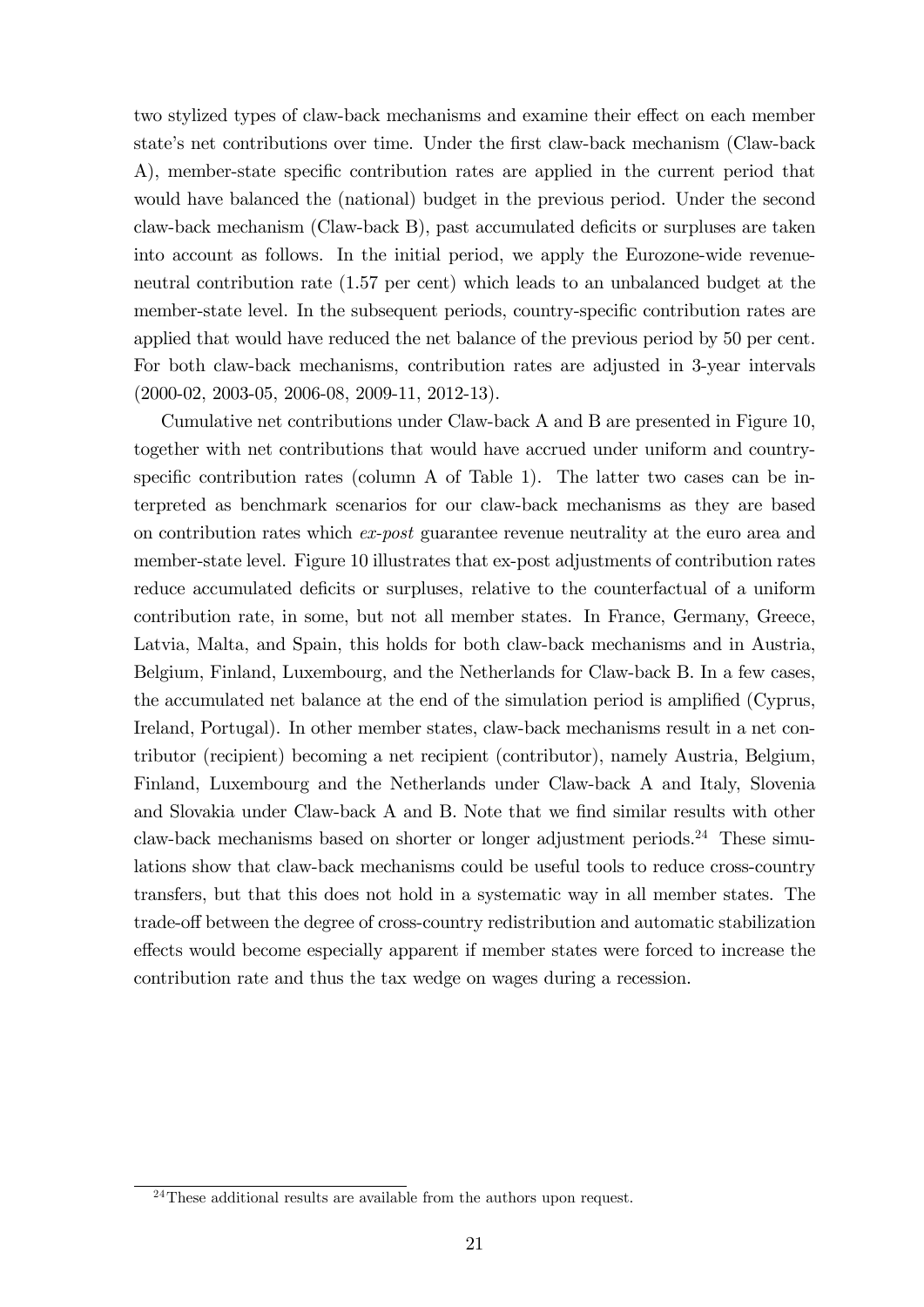

Figure 10: Cumulative net contributions - Claw-back

Note: Uniform and country-specific contribution rates as in Table 1, column A. Claw-back A and B: Country-specific contribution rates are adjusted every 3 years. Claw-back A: Contribution rates that would have led to a balanced budget in the previous 3-year interval are applied to the contemporaneous 3-year period. Claw-back B: Net contributions for the initial 3-year period are calculated based on the revenue-neutral uniform contribution rate. In all subsequent 3-year periods, country-specific contribution rates that would have reduced the net balance of the previous 3-year interval by 50 per cent are applied to the contemporaneous 3-year period. Sources: Own calculations based on EUROMOD. 22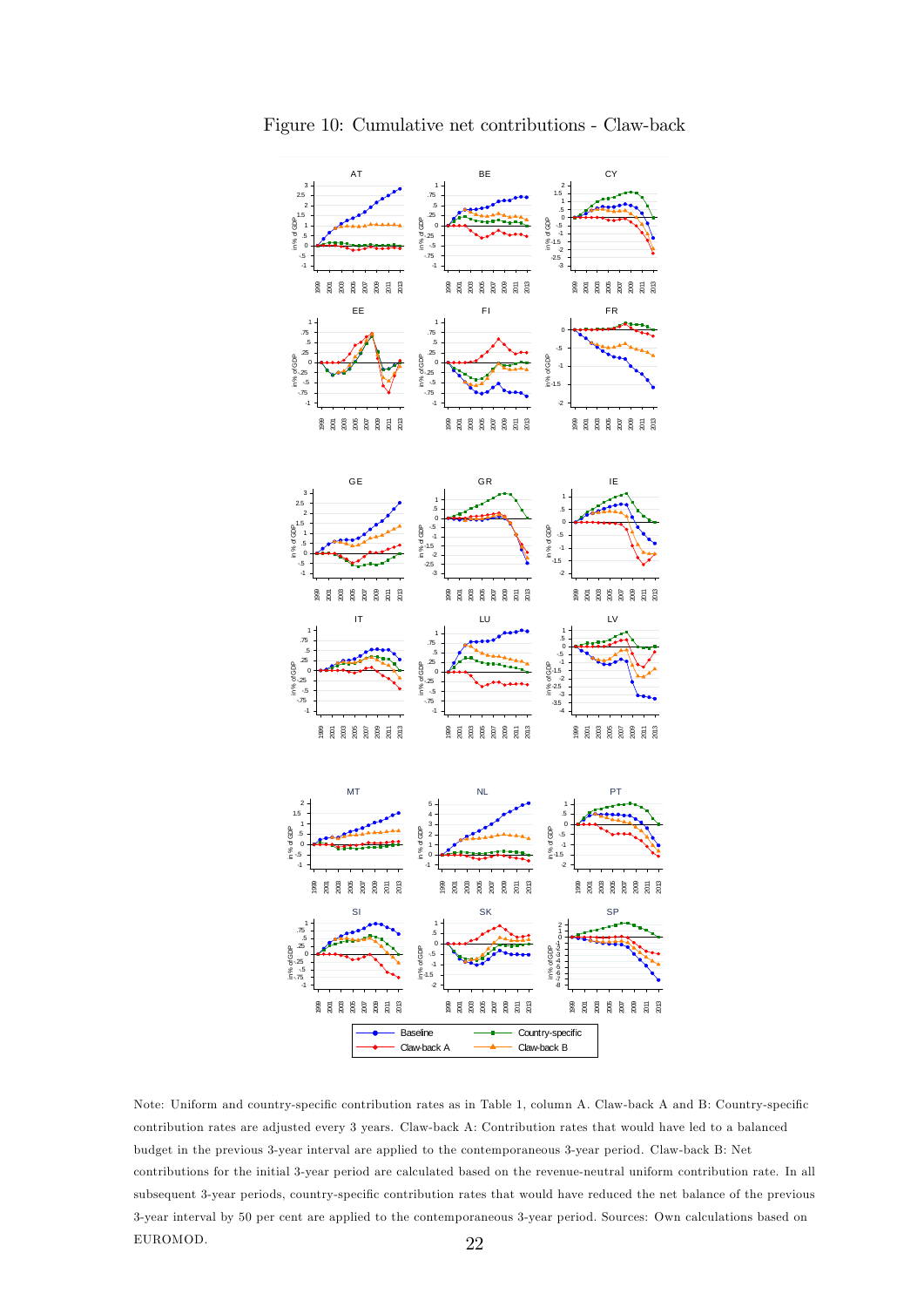#### 5.2 Contingent transfers

As a further variant we simulate an EMU-UI scheme with contingent benefits which are activated once certain triggers are reached and analyze its stabilizing and redistributive properties, in particular if such a scheme reduces cross-country transfers. Our choice of the trigger is guided by the US Extended Benefit (EB) program which permits states to use either the insured or the total unemployment rate to qualify for extended unemployment benefits (Nicholson et al. 2014). We choose the total unemployment rate as a trigger so that activation of contingent transfers is independent from eligibility conditions of national unemployment insurance systems. Precisely, benefits from the EMU-UI system are triggered if the unemployment rate in year  $t$  is at least 1 percentage point higher than the unemployment rate in i) year  $t-1$ , ii) years  $t-1$  or  $t-2$ , iii) years  $t-1$  or  $t-2$  or  $t-3$ . Longer look-back periods ensure that EMU-UI benefits can remain activated in sustained periods of high unemployment rates.<sup>25</sup> In all other dimensions (payout rules, uniform contribution rate across member states), the contingent benefit schemes i-iii are identical to the baseline scheme (variant A) which implies that by construction member states are net contributors in those years when contingent benefits are not triggered.

Table 9 in the Appendix shows that while with a three-year look-back period, contingent benefits would have been triggered in all member states at least once, they would not have been activated in Malta (Belgium and Malta) in any year with a twoyear (one-year) look-back period. The divergent development of unemployment rates since the start of the euro in 1999 becomes evident by a comparison of activation periods in different member states. While the short-term unemployed in Germany or Luxembourg, for instance, would have been eligible to EMU-UI benefits only in the period 2003-05 (and in 2013 in Luxembourg under variant iii), transfers would have been activated in Greece, Ireland, Italy and Spain only from 2008 onwards (with the exception of Greece under variant iii in 2000). Not surprisingly, with average yearly benefit and contribution payments of 13, 19 and 21 billion euro at the Eurozone-level, the overall budget of the contingent benefit schemes i-iii would have been significantly lower than in our baseline scenario with non-contingent benefits (49 billion per year). Consequently, revenue-neutral contribution rates would have been less than half as large as in the baseline (0.41, 0.61 and 0.68 rather than 1.57 per cent on employment income).

Figure 11 compares cumulative net contributions under the contingent benefit schemes to the baseline variant. A key finding is that the redistributive effects of the contingent benefit schemes differ to the baseline in several instances as evidenced

 $^{25}$ In the US the Tax Relief Act changed the look-back period in the EB program from a two-year to a three-year period in the recent recession to increase its stabilization impact (Nicholson and Needels 2011).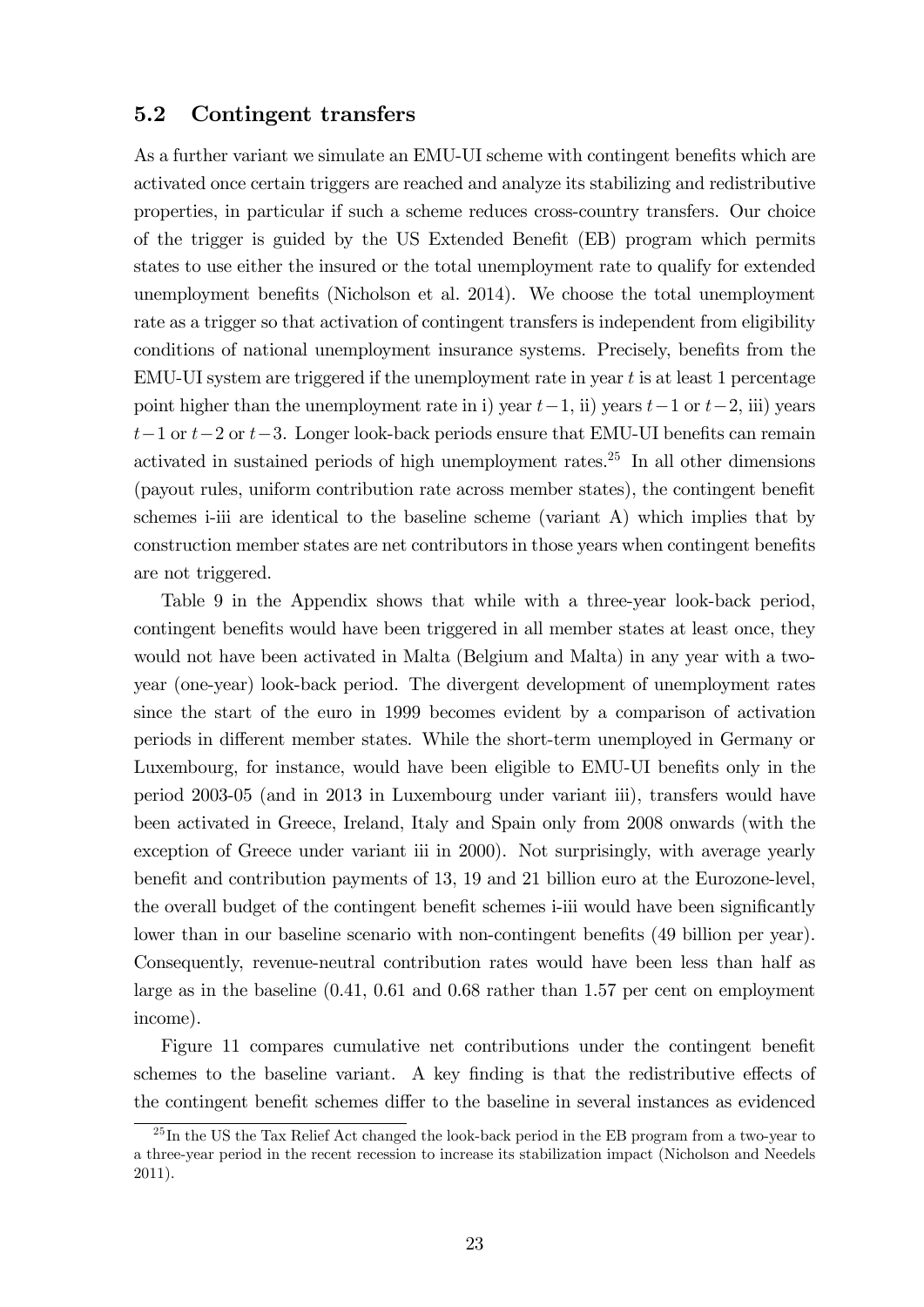by the fact that a few member states change their net contributing position in terms of accumulated net contributions at the end of the simulation period (Finland, France, Italy, Slovenia). Austria and the Netherlands, the two member states which would have been net contributors in each year in the baseline, are now net receivers in some years. In the Netherlands, accumulated net contributions are reduced by more than 50 per cent by the end of the simulation period relative to the baseline. Spain, a net recipient in the baseline throughout the simulation period, is a net contributor until 2007 and a net recipient in the remaining years. These results show that an EMU-UI system with contingent benefits could indeed provide more targeted transfers to member states which see their labor market conditions significantly deteriorating.

What are the automatic stabilization effects of such a scheme? Given that the contingent benefit schemes considered here correspond to the non-contingent baseline scheme in all dimensions besides the activation of the scheme, stabilization effects are similar once EMU-UI benefits are triggered. However, it must be taken into account that countries that have not reached the trigger (but might well be in a recession) would be worse off compared to the baseline EMU-UI system as the link between contribution and benefit payments would be broken. The reason is that households in these member states would need to finance both their national unemployment insurance system as well as the EMU-UI system because the former would not be (partly) replaced by the latter if the trigger is not reached. This potential destabilizing effect could be prevented by suspending contribution payments to the EMU-UI system under certain circumstances such as rising unemployment rates.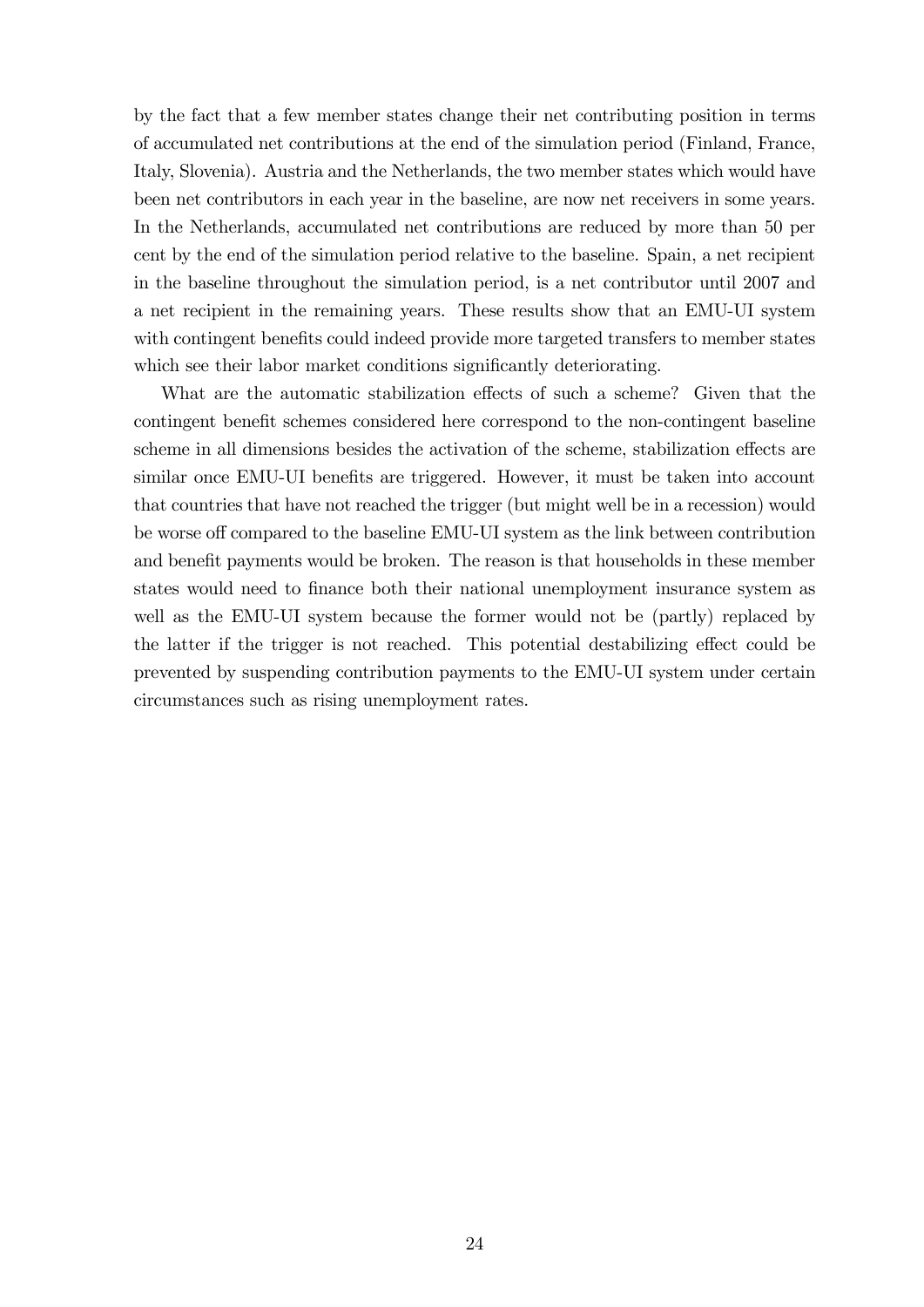

Figure 11: Cumulative net contributions - Contingent benefits

Note: Baseline and contingent benefits. Contingent scheme i): Benefits are paid if unemployment rate in a given member state in year t is at least 1 percentage point higher than in t-1 (one-year look-back period). Contingent scheme ii): 2-year look-back period, i.e., benefits are triggered if unemployment rate in year t is at least 1 percentage point higher than in t-1 OR t-2. Contingent scheme iii): 3-year look-back period, i.e., benefits are triggered if unemployment rate in year t is at least 1 percentage point higher than in t-1 OR t-2 OR t-3. Sources: Own calculations based on EUROMOD.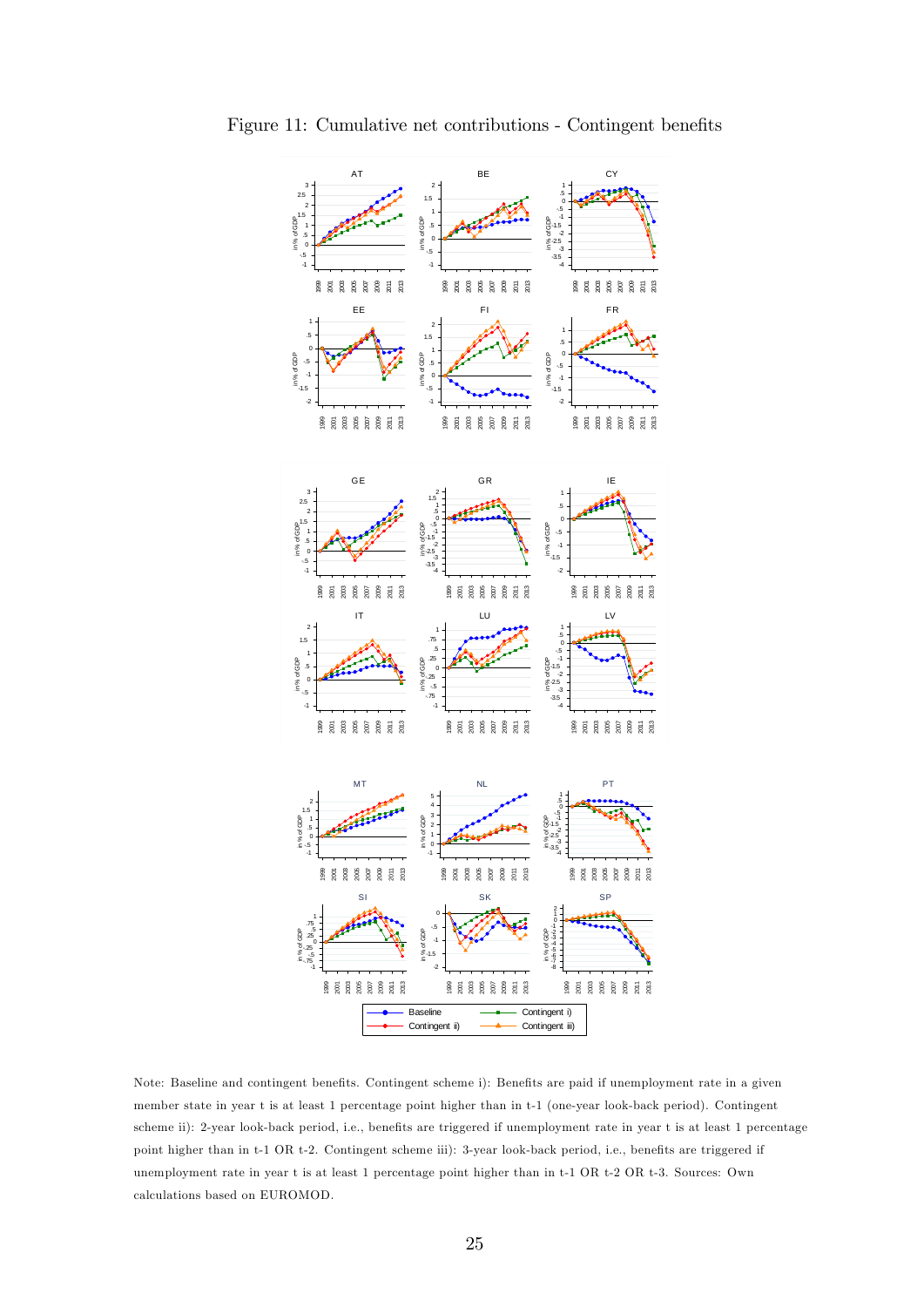### 6 Conclusion

The economic crisis in the Eurozone has revived the debate on deeper fiscal integration and has brought this topic to the top of the European policy agenda. A common unemployment insurance system is one key reform proposal which could serve as a fiscal risk sharing mechanism in the euro area. Supporters of this idea argue that a centralized EMU-UI system would dampen asymmetric shocks in the Eurozone and provide income insurance to those households which are most vulnerable. It would thus not only improve the economic resilience of EMU and make its institutional architecture more sustainable, but also strengthen the social dimension of European policy-making. However, main concerns include the risk of permanent transfer flows across member states and moral hazard for national governments and administrations, which could lead to adverse labor market effects.

The aim of this paper has been to present different options for the design of a common unemployment insurance system and to assess their redistributive and stabilizing properties. Moreover, we have discussed how different design options would affect moral hazard issues. In our empirical analysis, we have used counterfactual simulation techniques based on harmonized European micro data to examine the economic effects of a hypothetical common EMU-UI system for the time period 2000-13. Our main results can be summarized as follows. A basic scheme, partly replacing national unemployment insurance systems, with a replacement rate of 50 per cent, a maximum duration of benefit receipt of 12 months and a broad coverage of all new unemployed with previous employment income could be implemented with a relatively small annual budget. On average, it would have amounted to 49 billion euro per year at the Eurozone-level financed by a contribution rate of 1.57 per cent on employment income. The scheme would have provided significant income stabilization at the beginning of the recent economic crisis absorbing 36 per cent of the unemployment shock in 2009 at the Eurozone-level, but due to its focus on short-term unemployment this effect would have diminished, the longer the crisis lasted. We find, perhaps surprisingly given that the scheme does not lead to permanent redistribution per se, that 5 out of 18 member states would have been either net contributor or net recipient in each year of our simulation period. Running various sensitivity checks regarding the coverage and generosity of the scheme, we show that there is a trade-off between the degree of cross-country redistribution and desired automatic stabilization effects.

We therefore investigate whether claw-back mechanisms based on experience rating and contingent benefit schemes lead to smaller accumulated net balances. In a first step, we calculate country-specific contribution rates that would have balanced national budgets either over the whole period or in every single year. These range from 0.75 per cent in the Netherlands to 3.3 per cent in Spain in the former and from 0.46 per cent in Luxembourg to 5.8 per cent in Latvia in the latter case. In the next step,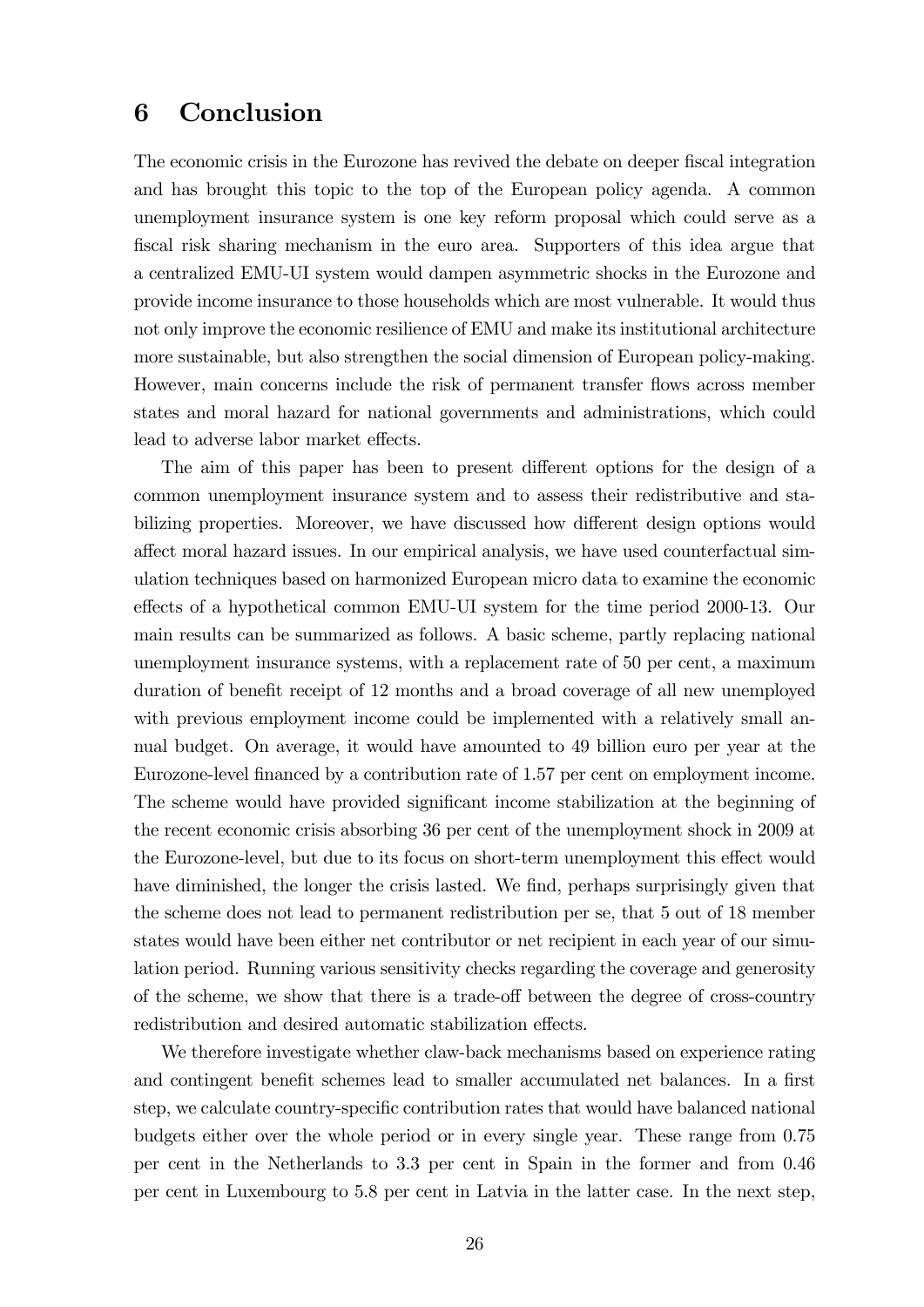analyzing two stylized claw-back mechanisms under which country-specific contribution rates are adjusted in 3-year intervals based on previous net balances, we find that they lead to smaller net contributions in some, but not all member states. Finally, our analysis shows that a common EMU-UI system with contingent benefits would lead to less cross-country redistribution as it would provide more targeted transfers to member states with deteriorating labor market conditions. However, claw-back mechanisms and contingent benefits can have undesirable side effects such as pro-cyclical adjustments of contribution rates or a broken link between contribution and benefit payments if benefits are not activated.

We should emphasize that our analysis has a number of limitations which should be taken into account in the interpretation of the results. Most importantly, it is not the objective of this paper to establish whether or not the introduction of an EMU-UI scheme is desirable in terms of economic welfare. Our analysis focuses on the financial flows implied by different unemployment insurance schemes and the ability of these flows to act as an automatic stabilizer. In so far our analysis is purely positive, rather than normative. In addition, we take economic behavior as given. If EMU-UI had the desired stabilizing effects, the financial flows in the system would differ from those calculated here; the redistributive effects would probably be smaller. However, if the moral hazard effects dominated, the financial flows from contributors to recipients could also be larger. Adding behavioral effects to the analysis is a promising subject for future research.

## References

- Andor, L. (2014). Basic European Unemployment Insurance The best way forward in strengthening the EMU's resilience and Europe's recovery, *Intereconomics* Vol. 49 (4) Forum: 184–189.
- Asdrubali, P., Sorensen, P. and Yosha, O. (1996). Channels of interstate risk-sharing: United States 1963-1990, Quarterly Journal of Economics  $111: 1081-1110$ .
- Auerbach, A. and Feenberg, D. (2000). The significance of federal taxes as automatic stabilizers, Journal of Economic Perspectives 14: 37–56.
- Bargain, O., Dolls, M., Fuest, C., Neumann, D., Peichl, A., Pestel, N. and Siegloch, S. (2013). Fiscal Union in Europe? Redistributive and Stabilizing Effects of a European Tax Benefit System and Fiscal Equalization Mechanism, *Economic Policy* July 2013: 375-422.
- Bargain, O., Immvervoll, H., Peichl, A. and Siegloch, S. (2012). Distributional conse-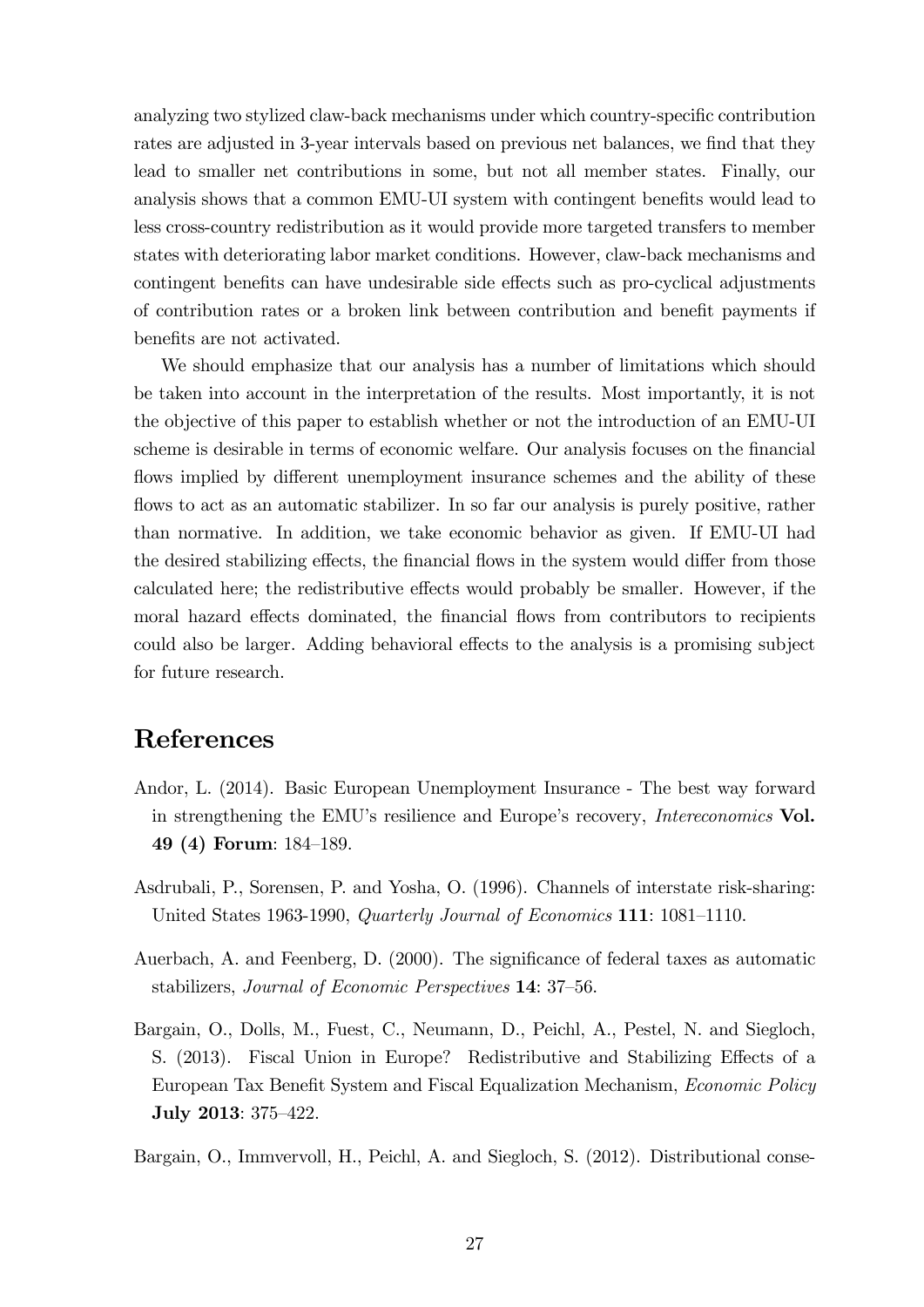quences of labor-demand shocks: the 2008 - 2009 recession in Germany, International Tax and Public Finance  $19(1)$ : 118–138.

- Bayoumi, T. and Masson, P. (1995). Fiscal flows in the United States and Canada: Lessons for monetary union in Europe, *European Economic Review* 39: 253–274.
- Bertola, G. (2013). Policy coordination, convergence, and the rise and crisis of EMU imbalances, European Commission DG Economic and Financial Affairs: European Economy - Economic Papers No. 490.
- Bordo, M., Jonung, L. and Markiewicz, A. (2013). A Fiscal Union for the Euro: Some Lessons from History, CESifo Economic Studies 59 (3): 449-488.
- Centre for European Policy Studies (2014). Simulation exercise for an Unemployment Insurance Scheme for the euro area, Cost of Non-Europe Report 3/2014.
- Claeys, G., Darvas, Z. and Wolff, G. (2014). Benefits and drawbacks of European unemployment insurance, Bruegel Policy Brief 2014/06.
- Congressional Budget Office (2012). Unemployment insurance in the wake of the recent recession, Pub. No. 4525.
- Deinzer, R. (2004). Konvergenz- und Stabilisierungswirkungen einer europäischen Arbeitslosenversicherung, Berlin: Duncker & Humblot.
- Dolls, M., Fuest, C., Neumann, D., Peichl, A. and Ungerer, M. (2014). Cost of non-Europe of the absence of an Unemployment Insurance Scheme for the Euro Area, Report on behalf of the European Parliament.
- Dolls, M., Fuest, C. and Peichl, A. (2012). Automatic Stabilizers and Economic Crisis: US vs. Europe, Journal of Public Economics 96: 279–294.
- Dullien, S. (2014a). A European Unemployment Benefit Scheme. How to provide for more Stability in the Euro Zone, Gütersloh: Bertelsmann-Stiftung.
- Dullien, S. (2014b). Preventing permanent transers under a European Unemployment Insurance: Can a claw-back mechanism be the answer?, Presentation at the conference 'Economic shock absorbers for the Eurozone', Brussels, June 2014.
- Dullien, S., Fichtner, F., Haan, P., Jaeger, L., Jansen, M., Ochman, R. and Tomasch, E. (2014). Eine Arbeitslosenversicherung für den Euroraum als automatischer Stabilisator - Grenzen und Möglichkeiten, DIW Berlin: Politikberatung kompakt 86.
- Enderlein, H., Guttenberg, L. and Spiess, J. (2013). Blueprint for a cyclical insurance in the euro area, Project EU  $&$  Differentiated Integration.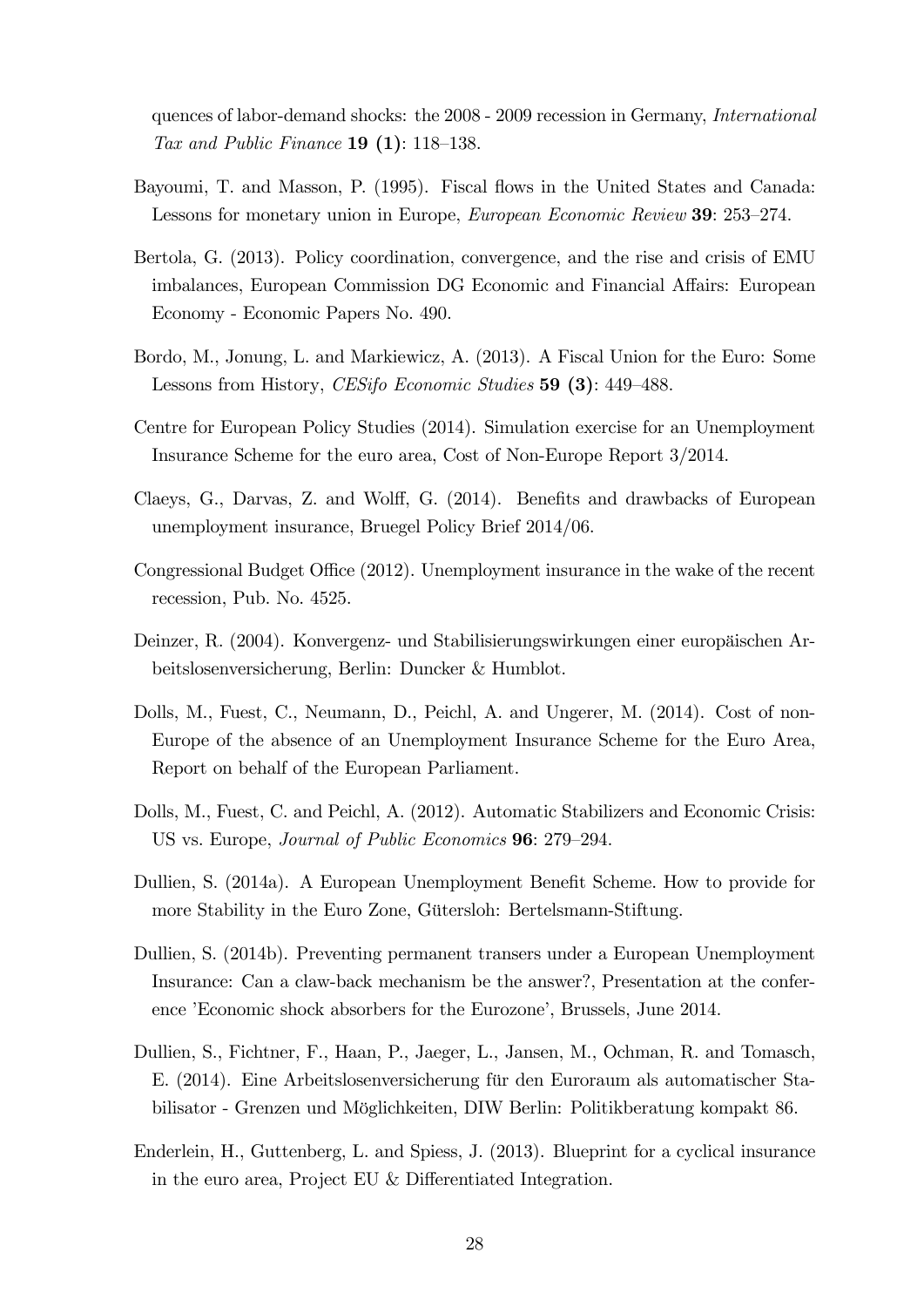- Epaulard, A.  $(2014)$ . Contingent vs. non-contingent unemployment benefit scheme for the EMU, Presentation at the conference 'Economic shock absorbers for the Eurozone', Brussels, June 2014.
- Esser, I., Ferrarini, T., Nelson, K., Palme, J. and Sjöberg, O. (2013). Unemployment benefits in EU Member States, report prepared for the use of the European Commission, DG Employment, Social Affairs and Inclusion.
- European Commission (2012). A blueprint for a deep and genuine economic and monetary union - Launching a European Debate, Communication from the Commission, 777 Önal/2.
- Eurostat (2012). Task 5.1.1. Working paper with the description of the Income and living conditions dataset.
- Evers, M. (2012). Federal fiscal transfer rules in monetary unions, *European Economic*  $Review 56: 507–252.$
- Farhi, E. and Werning, I. (2014). Fiscal Unions, revised version of NBER Working Paper No. 18280, Issued in August 2012.
- Fatás, A. (1998). Does EMU need a fiscal federation?, *Economic Policy* 13: 163–203.
- Fatás, A. and Mihov, I. (2001). Government size and automatic stabilizers: international and intranational evidence, *Journal of International Economics* 55: 3–28.
- Feyrer, J. and Sacerdote, B. (2013). How much would US style fiscal integration buffer European unemployment and income shocks, American Economic Review: Papers  $\&$  Proceedings **103(3)**: 125–128.
- Forni, M. and Reichlin, L. (1999). Risk and potential insurance in Europe, European Economic Review 43:  $1237-1256$ .
- Furceri, D. and Zdzienicka, A. (2013). The Euro Area Crisis: Need for a Supranational Fiscal Risk Sharing Mechanism?, IMF Working Paper WP13/198.
- Gros, D. (2014). A fiscal shock absorber for the Eurozone? Insurance with Deductible, Intereconomics Vol. 49 (4) Forum:  $199-203$ .
- IAB (2013). Verteilungswirkungen einer europ‰ischen Arbeitslosenversicherung Simulationsrechnungen, Institut für Arbeitsmarkt- und Berufsforschung, Aktuelle Berichte.
- IMF (2013). Toward a Fiscal Union for the Euro Area, IMF Staff Discussion Note, SDN/13/09.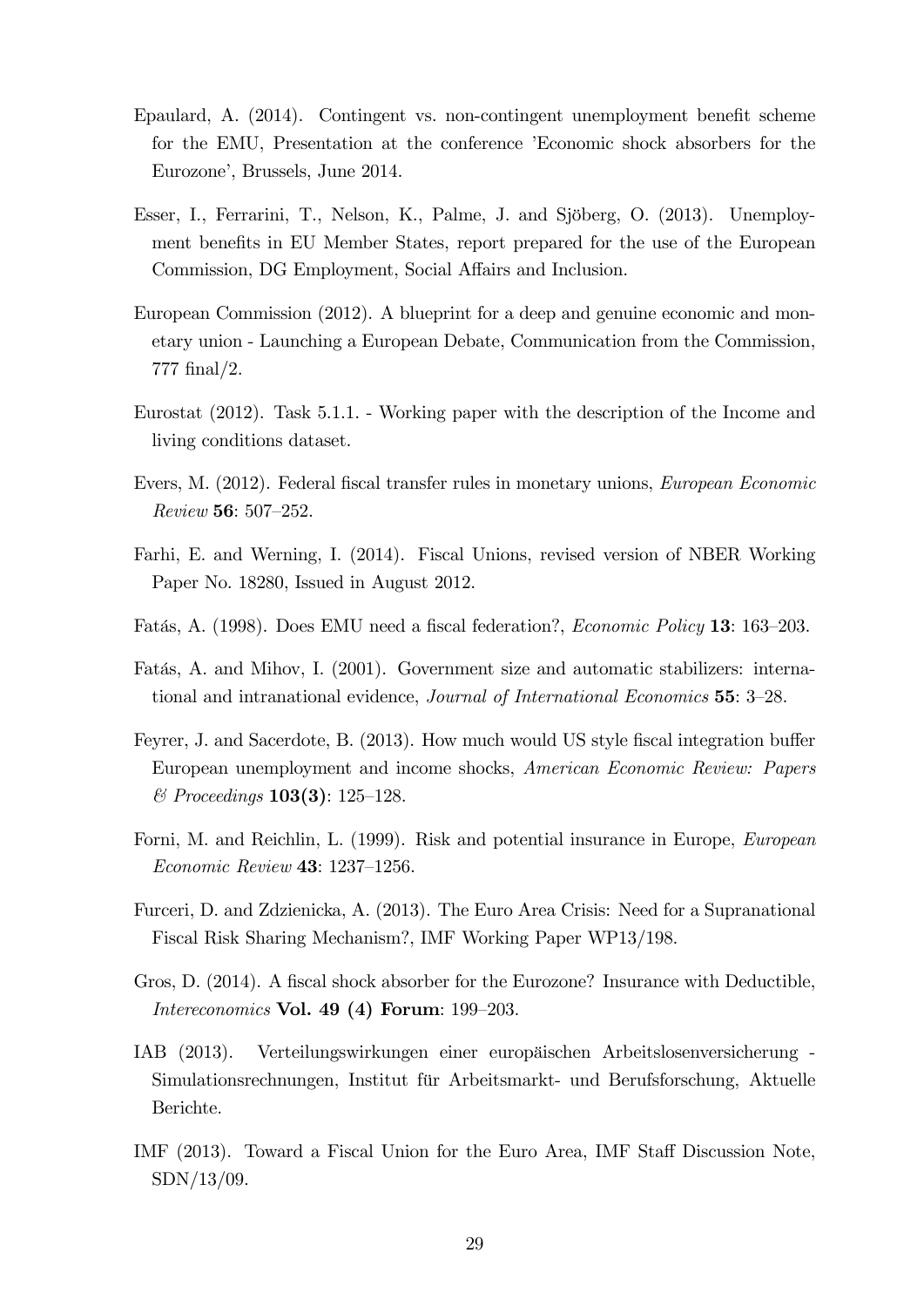- Immvervoll, H., Levy, H., Lietz, C., Mantovani, D. and Sutherland, H. (2006). The sensitivity of poverty rates to macro-level changes in the European Union, Cambridge Journal of Economics  $30: 181-199$ .
- Jara, H. X. and Sutherland, H. (2014). The implications of an EMU unemployment insurance scheme for supporting incomes, EUROMOD Working Paper Series EM5/14.
- Kniesner, T. and Ziliak, J. (2002). Tax Reform and Automatic Stabilization, American Economic Review  $92(3)$ : 590–612.
- Lellouch, T. and Sode, A. (2014). An unemployment insurance scheme for the euro area, TrÈsor-Economics No. 132.
- Luque, J., Morelli, M. and Tavares, J. (2014). A volatility-based theory of fiscal union desirability, Journal of Public Economics forthcoming.
- Nicholson, W. and Needels, K. (2011). The EUC08 Program in Theoretical and Historical Perspective, Mathematica Policy Research report submitted to U.S. Department of Labor.
- Nicholson, W., Needels, K. and Hock, H. (2014). Unemployment Compensation During the Great Recession: Theory and Evidence, National Tax Journal  $67(1)$ : 187–218.
- Pechman, J. (1973). Responsiveness of the Federal Income Tax to Changes in Income, Brookings Papers on Economic Activitiy  $2: 385-421$ .
- Pechman, J. (1987). Federal Tax Policy, Brookings, Washington.
- Peichl, A. (2009). The benefits and problems of linking micro and macro models -Evidence from a flat tax analysis, *Journal of Applied Economics* **XII** (2): 301–329.
- Sutherland, H. and Figari, F. (2013). EUROMOD: the European Union tax-benefit microsimulation model, *International Journal of Microsimulation*  $6(1)$ : 4–24.
- Van Rompuy, H. (2012). Towards a genuine Economic and Monetary Union, Report to the European Council Meeting, December, 13.-14., 2012, in close collaboration with J.M. Barroso, J.-C. Juncker and M. Draghi.
- Vroman, W. and Woodbury, S. (2014). Financing Unemployment Insurance, National Tax Journal 67  $(1)$ : 253–268.

# A Appendix: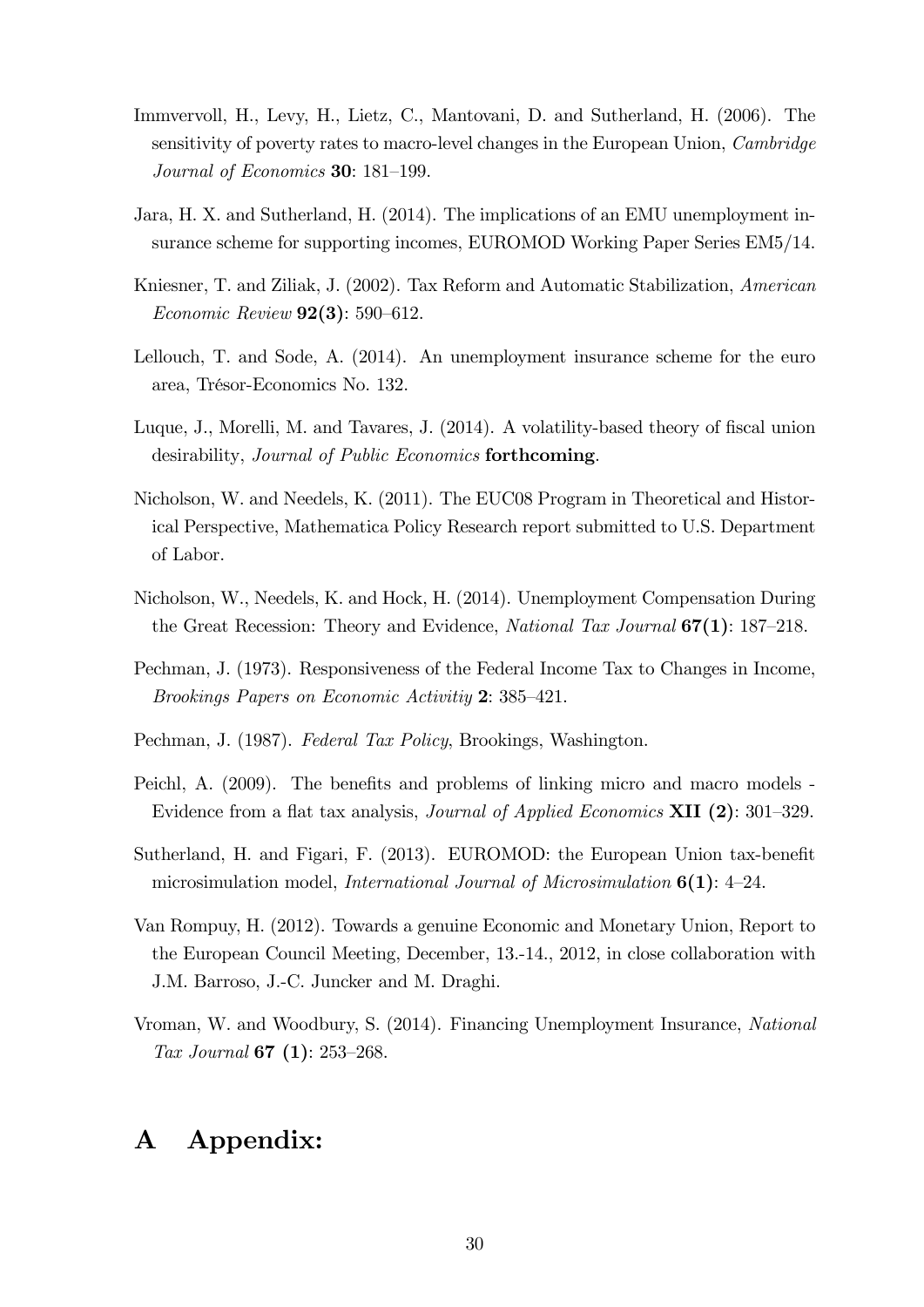|                         |                  | 2000         |                 |          | 2001         |                    |          | 2002         |             |          | 2003         |               |          | 2004         |             |
|-------------------------|------------------|--------------|-----------------|----------|--------------|--------------------|----------|--------------|-------------|----------|--------------|---------------|----------|--------------|-------------|
|                         | $\boldsymbol{A}$ | $\, {\bf B}$ | $\mathbf C$     | $\rm A$  | $\, {\bf B}$ | $\mathbf C$        | $\rm A$  | $\, {\bf B}$ | $\mathbf C$ | $\rm A$  | $\, {\bf B}$ | $\mathbf C$   | $\rm A$  | $\, {\bf B}$ | $\mathbf C$ |
| AT                      | 71.5             | 43.2         | 48.8            | $73.9\,$ | 42.4         | 47.9               | $83.6\,$ | $\rm 49.9$   | 61.2        | $77.0\,$ | 44.7         | 56.8          | 72.2     | 39.3         | 44.4        |
| BE                      | 43.7             | 25.6         | 27.9            | 48.3     | 30.4         | 31.6               | 50.4     | 31.4         | 33.3        | 53.7     | 34.3         | 35.5          | 50.4     | 32.1         | 34.1        |
| ${\rm CY}$              | 74.3             | 44.3         | 27.7            | 78.8     | 44.1         | 29.6               | 79.9     | 50.2         | 32.3        | $76.0\,$ | 45.5         | 31.0          | 71.8     | 45.2         | $29.5\,$    |
| EE                      | 53.1             | 31.5         | 23.5            | 54.5     | 38.8         | 23.3               | 48.8     | 29.4         | 20.8        | 57.7     | 31.2         | 24.7          | 47.6     | 27.9         | 21.5        |
| ${\rm FI}$              | 75.4             | $39.5\,$     | 48.2            | 76.4     | 38.3         | 49.2               | 78.8     | 39.7         | 49.0        | 78.7     | 42.1         | 49.6          | 78.9     | 42.9         | 48.9        |
| FR                      | $60.3\,$         | $38.2\,$     | 28.5            | 63.2     | 39.1         | $30.4\,$           | 67.3     | $40.5\,$     | 35.8        | 62.4     | 32.0         | 32.9          | 60.9     | 33.1         | $30.1\,$    |
| $\operatorname{GE}$     | 48.5             | 30.9         | 36.4            | 49.6     | 31.7         | 37.3               | 52.1     | 33.8         | 40.6        | 50.0     | 33.6         | 39.3          | 48.2     | 31.2         | $36.5\,$    |
| ${\rm GR}$              | 43.3             | 31.1         | $\!\!\!\!\!8.5$ | 47.2     | 29.1         | $\boldsymbol{9.8}$ | 47.4     | 35.4         | 10.8        | 43.8     | 31.5         | 9.1           | 45.2     | 33.5         | 10.2        |
| IE                      | 61.8             | $33.1\,$     | 25.0            | 66.4     | 31.6         | 27.8               | 70.6     | 38.5         | 30.1        | 64.5     | $36.0\,$     | 28.0          | 65.7     | 35.4         | $28.6\,$    |
| $\operatorname{IT}$     | 38.7             | 27.7         | 2.5             | $36.6\,$ | 24.3         | $3.0\,$            | 40.8     | 28.8         | $2.0\,$     | 41.8     | 28.8         | 1.8           | 50.4     | 29.1         | $3.6\,$     |
| ${\rm LU}$              | 77.6             | 45.1         | 31.4            | 71.6     | 32.8         | 30.0               | 72.6     | 39.0         | 30.4        | $75.3\,$ | 44.0         | 38.9          | 79.0     | 46.0         | $32.2\,$    |
| ${\rm LV}$              | 42.9             | 31.3         | 12.9            | 40.9     | 28.3         | 11.0               | 57.8     | 36.3         | 18.4        | $54.8\,$ | 33.7         | 20.2          | 56.1     | 33.4         | 18.4        |
| MT                      | 44.0             | 19.0         | 17.8            | 56.7     | 24.9         | 23.8               | 61.8     | 29.6         | 26.4        | 65.7     | 25.3         | 28.6          | $50.5$   | 26.8         | 22.0        |
| $\rm NL$                | 73.4             | 41.6         | 29.7            | 73.4     | 41.6         | $30.8\,$           | 73.4     | 41.6         | 31.3        | 71.0     | $39.8\,$     | 30.9          | 67.3     | 42.6         | $29.3\,$    |
| $\mathbf{PT}$           | 56.1             | 33.6         | 22.5            | 60.8     | 36.9         | 16.0               | 64.5     | 41.0         | 21.1        | 67.3     | 44.6         | 23.3          | 56.9     | 39.1         | $23.7\,$    |
| $\rm SI$                | $37.3\,$         | 25.3         | 12.1            | $36.8\,$ | 24.0         | 12.3               | 45.3     | 31.7         | 18.4        | 43.3     | $33.2\,$     | 21.4          | 46.9     | 35.0         | $23.4\,$    |
| $\rm SK$                | 45.3             | 33.9         | 21.0            | 41.7     | 34.3         | 13.8               | 34.7     | $28.5\,$     | 9.9         | 33.8     | 26.9         | $\ \, 9.2$    | 36.1     | 29.6         | 10.2        |
| ${\rm SP}$              | 57.6             | 37.3         | 12.5            | 63.5     | 37.5         | 14.0               | 66.2     | 41.4         | 14.6        | 66.4     | 43.3         | 14.8          | 67.4     | 41.2         | 16.7        |
| EA18                    | 55.8             | 34.0         | 24.3            | 57.8     | 33.9         | 24.5               | 60.9     | 37.0         | 27.0        | 60.2     | 36.1         | 27.6          | 58.4     | 35.7         | 25.7        |
|                         |                  | 2005         |                 |          | 2006         |                    |          | 2007         |             |          | 2008         |               |          | 2009         |             |
|                         | A                | $\, {\bf B}$ | $\mathbf C$     | $\rm A$  | $\, {\bf B}$ | C                  | A        | $\, {\bf B}$ | $\mathbf C$ | Α        | $\, {\bf B}$ | $\mathcal{C}$ | $\rm A$  | $\, {\bf B}$ | $\mathbf C$ |
| $\mathbf{A} \mathbf{T}$ | 74.8             | 37.8         | 46.2            | 72.6     | 37.6         | 44.2               | 73.2     | $37.9\,$     | 44.1        | $75.8\,$ | 37.6         | 46.3          | 78.7     | 41.5         | 40.6        |
| BE                      | 48.3             | 26.9         | 32.4            | 48.8     | 27.9         | 32.2               | 49.6     | 27.6         | 30.6        | 52.5     | 27.9         | 32.7          | 55.8     | 31.8         | 36.1        |
| ${\rm CY}$              | 76.6             | 43.0         | 16.0            | 80.7     | 46.4         | 35.8               | 81.4     | 46.2         | 34.2        | 86.4     | 45.7         | 25.8          | 89.7     | 47.2         | $20.6\,$    |
| EE                      | 46.6             | $24.1\,$     | 22.0            | 51.8     | 27.9         | $23.8\,$           | 50.8     | $22.0\,$     | $22.5\,$    | 69.9     | $32.3\,$     | 18.8          | 72.6     | 43.1         | $31.9\,$    |
| FI                      | 74.2             | 35.1         | 46.6            | 74.8     | 34.0         | 45.4               | 77.2     | 34.2         | 49.3        | 81.6     | 31.1         | 54.4          | 83.3     | 35.7         | 55.2        |
| FR                      | 58.9             | $30.5\,$     | 29.7            | 58.0     | 29.1         | $29.1\,$           | $59.8\,$ | 29.0         | 26.6        | 62.6     | $29.2\,$     | 29.9          | 64.8     | 33.5         | $32.9\,$    |
| GE                      | 47.0             | 28.7         | 36.7            | 43.6     | 26.1         | 33.8               | 43.4     | 24.5         | $33.3\,$    | 47.5     | 26.9         | 35.3          | $54.5\,$ | 31.2         | $42.6\,$    |
| $_{\rm GR}$             | 47.9             | 31.7         | 12.7            | 45.7     | 32.7         | 12.6               | 50.1     | $31.3\,$     | $13.8\,$    | 52.5     | $30.9\,$     | $13.9\,$      | 59.2     | 35.0         | 18.6        |
| IE                      | 66.6             | 32.2         | 33.6            | 68.4     | 41.5         | 31.4               | 70.4     | 42.6         | 31.2        | 72.9     | 43.8         | 30.9          | 70.9     | 43.9         | 32.9        |
| ${\rm IT}$              | 50.1             | 29.4         | $2.9\,$         | 50.4     | 29.5         | $3.2\,$            | $52.6\,$ | 29.7         | 3.4         | 54.4     | 31.1         | $3.6\,$       | 55.6     | 34.7         | $5.5\,$     |
| ${\rm LU}$              | 73.6             | 40.1         | 36.3            | 70.5     | 44.6         | $29.5\,$           | 71.3     | 43.7         | 27.2        | 67.8     | $36.3\,$     | 30.7          | 76.8     | 49.5         | $30.3\,$    |
| $L_{\rm V}$             | 54.1             | 33.3         | 15.7            | 63.4     | 35.3         | 15.9               | 73.7     | 37.6         | 27.7        | 74.3     | 40.8         | 20.6          | 73.3     | 49.8         | $22.8\,$    |
| $\rm{MT}$               | 53.6             | 30.3         | 19.7            | 59.4     | 32.8         | 24.1               | 58.0     | 29.9         | 25.7        | 57.8     | 31.3         | 24.5          | 56.5     | 35.2         | 26.2        |
| $\rm NL$                | 59.8             | $36.3\,$     | 30.2            | 57.1     | 33.2         | $26.2\,$           | 60.7     | 33.2         | 26.9        | 65.6     | 32.8         | 27.8          | 75.8     | 40.6         | 35.2        |
| ${\rm PT}$              | 51.9             | 33.0         | 21.1            | 49.8     | 31.1         | $21.0\,$           | 52.9     | 32.5         | 21.8        | 52.6     | 30.2         | 19.2          | 55.8     | 34.5         | $27.8\,$    |
| SI                      | 52.7             | 35.1         | 20.7            | 50.7     | 33.9         | 17.2               | 54.3     | 31.8         | 16.4        | 57.8     | $32.3\,$     | 16.8          | 69.9     | 41.7         | 25.6        |
| $\rm SK$                | 28.0             | 20.6         | 6.0             | $23.7\,$ | 17.7         | 4.3                | 25.8     | 18.3         | 4.1         | 30.5     | 20.6         | 4.9           | 46.0     | 32.1         | $9.2\,$     |
| ${\rm SP}$              | 75.5             | 33.5         | 38.1            | 78.3     | 32.3         | $22.2\,$           | 79.6     | 32.5         | 23.0        | 82.2     | 36.4         | 27.1          | 76.3     | 45.0         | 34.0        |
| EA18                    | 57.8             | 32.3         | 25.9            | 58.2     | 33.0         | $25.1\,$           | 60.3     | 32.5         | 25.7        | 63.6     | 33.2         | 25.7          | 67.5     | 39.2         | 29.3        |

Table 2: Coverage rates EMU-UI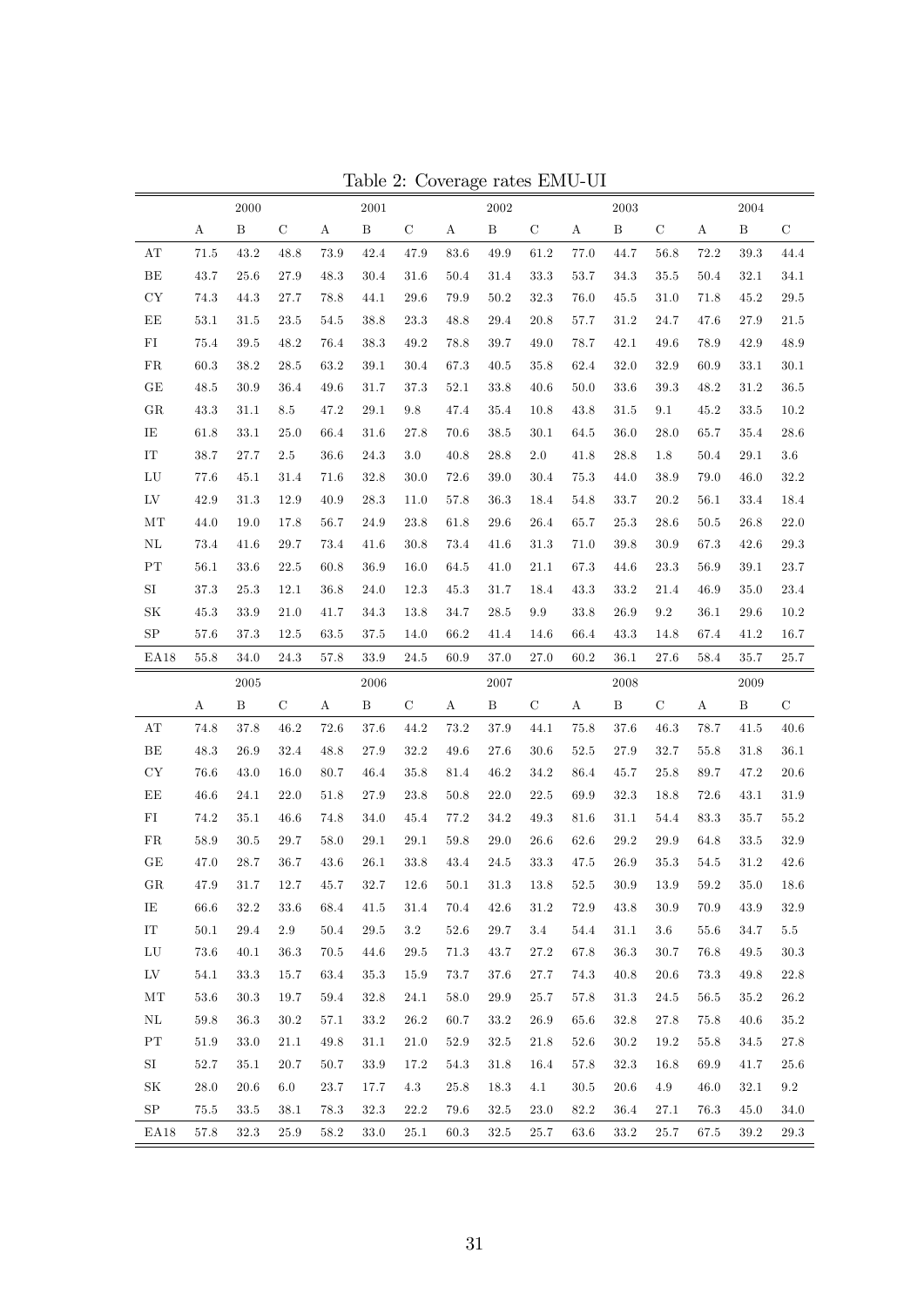|                     |      | 2010 |               |      | 2011 |               |          | 2012 |               |                  | 2013 |               |
|---------------------|------|------|---------------|------|------|---------------|----------|------|---------------|------------------|------|---------------|
|                     | A    | B    | $\mathcal{C}$ | А    | B    | $\mathcal{C}$ | А        | B    | $\mathcal{C}$ | $\boldsymbol{A}$ | B    | $\mathcal{C}$ |
| AT                  | 74.8 | 39.2 | 39.7          | 74.1 | 37.2 | 39.6          | 75.3     | 38.0 | $37.5\,$      | 75.7             | 41.1 | 31.3          |
| BE                  | 51.2 | 30.3 | 31.4          | 51.6 | 30.7 | 31.2          | 55.3     | 32.7 | 32.8          | 53.9             | 33.2 | 32.8          |
| CY                  | 79.7 | 45.8 | 19.1          | 79.2 | 48.9 | 18.2          | 69.9     | 44.8 | 16.1          | 61.8             | 41.7 | 13.4          |
| EE                  | 54.7 | 37.4 | 26.4          | 43.2 | 23.3 | 16.0          | 45.8     | 25.4 | 14.7          | 55.5             | 31.5 | 22.7          |
| FI                  | 76.0 | 32.9 | 52.6          | 77.8 | 31.6 | 50.6          | 78.7     | 32.4 | 54.6          | 79.2             | 33.5 | 53.7          |
| ${\rm FR}$          | 59.8 | 31.0 | 32.4          | 58.5 | 29.8 | 28.5          | 59.6     | 30.3 | 31.7          | 59.7             | 36.8 | 30.6          |
| GE                  | 52.6 | 30.3 | 40.0          | 52.0 | 27.7 | 42.1          | 54.6     | 28.7 | 46.0          | 55.3             | 29.9 | 46.5          |
| GR                  | 55.0 | 34.0 | 18.8          | 50.4 | 32.5 | 17.7          | 40.7     | 27.6 | 13.9          | 32.6             | 23.2 | $\,9.2$       |
| IE                  | 50.9 | 34.7 | 23.7          | 40.7 | 26.8 | 17.3          | 38.3     | 24.5 | 16.4          | 39.4             | 24.9 | 16.3          |
| $\operatorname{IT}$ | 51.6 | 32.8 | 5.7           | 48.1 | 31.4 | 5.0           | 47.0     | 30.8 | $5.5\,$       | 43.1             | 28.4 | 6.0           |
| LU                  | 70.7 | 40.5 | 30.2          | 71.4 | 43.0 | 26.3          | 69.7     | 39.3 | 28.0          | 69.6             | 42.3 | 26.3          |
| LV                  | 54.9 | 41.9 | 18.2          | 45.5 | 30.5 | 10.7          | 47.9     | 29.8 | 11.4          | 51.3             | 32.0 | 15.1          |
| MT                  | 53.5 | 35.7 | 16.1          | 53.6 | 32.7 | 17.4          | 52.8     | 32.2 | 17.4          | 55.5             | 32.4 | 19.3          |
| NL                  | 72.5 | 40.4 | 33.7          | 66.5 | 35.4 | 28.3          | 66.3     | 35.3 | 28.4          | 64.5             | 38.0 | 26.7          |
| PT                  | 47.7 | 31.2 | 22.6          | 51.9 | 31.6 | 20.0          | $51.4\,$ | 33.6 | 21.1          | 43.8             | 29.2 | 18.8          |
| SI                  | 56.7 | 39.0 | 19.9          | 55.8 | 35.8 | 20.0          | 52.1     | 33.1 | 14.4          | 49.0             | 33.7 | 12.4          |
| SK                  | 36.0 | 27.7 | 8.0           | 32.1 | 24.4 | 6.4           | 32.7     | 24.4 | 6.7           | 29.8             | 21.8 | 5.7           |
| SP                  | 63.4 | 38.2 | 29.8          | 58.4 | 34.8 | 24.5          | 55.6     | 34.3 | 24.2          | 50.3             | 31.2 | 20.2          |
| EA18                | 59.0 | 35.7 | 26.0          | 56.2 | 32.7 | 23.3          | 55.2     | 32.1 | 23.4          | 53.9             | 32.5 | 22.6          |

Notes: Coverage rates in per cent of all unemployed. A: Baseline, all new unemployed with previous employment income covered. B: Waiting period, no benefits paid in the first 2 months of the unemployment spell. C: National coverage, only the share of short-term unemployed covered by national unemployment insurance systems receives benefits. Sources: EUROSTAT and own calculations based on EUROMOD.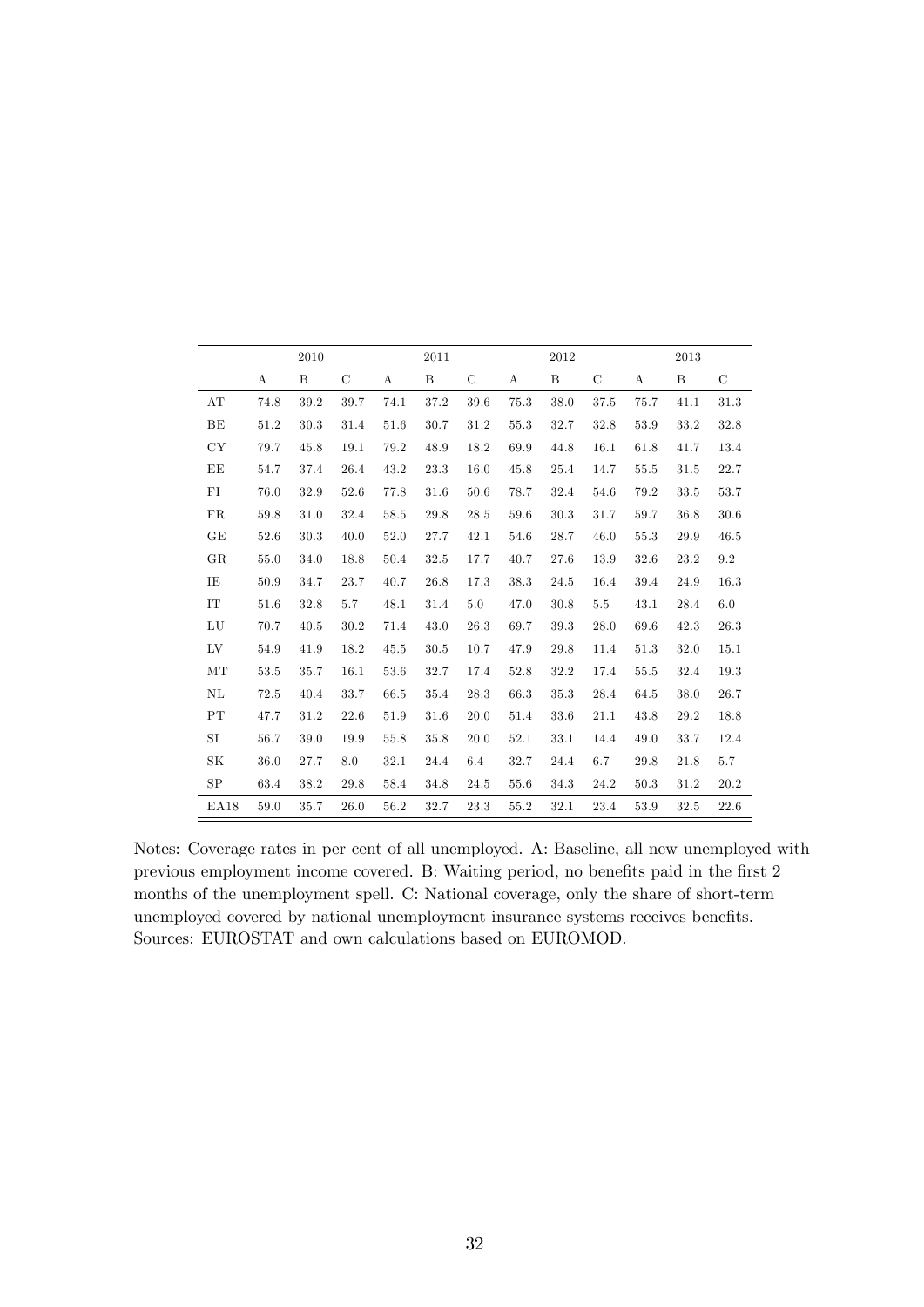|                          |          | 2000         |             |            | $\,2001\,$   |             |          | 2002         |             |                  | $\,2003\,$   |             |                  | $\,2004\,$   |             |
|--------------------------|----------|--------------|-------------|------------|--------------|-------------|----------|--------------|-------------|------------------|--------------|-------------|------------------|--------------|-------------|
|                          | $\rm A$  | $\, {\bf B}$ | $\mathbf C$ | $\rm A$    | $\, {\bf B}$ | $\mathbf C$ | $\rm A$  | $\, {\bf B}$ | $\mathbf C$ | $\rm A$          | $\, {\bf B}$ | $\mathbf C$ | А                | $\, {\bf B}$ | $\mathbf C$ |
| $\mathbf{A} \mathbf{T}$  | 0.34     | 0.19         | 0.11        | 0.33       | 0.19         | 0.11        | 0.22     | 0.12         | 0.01        | 0.25             | 0.14         | 0.03        | 0.21             | 0.14         | 0.06        |
| $\rm BE$                 | 0.17     | 0.10         | 0.04        | 0.16       | 0.07         | 0.02        | 0.09     | 0.03         | $-0.03$     | 0.01             | $-0.02$      | $-0.08$     | 0.03             | $-0.01$      | $-0.07$     |
| CY                       | 0.09     | $\rm 0.05$   | 0.11        | 0.16       | 0.10         | $0.13\,$    | 0.21     | 0.10         | 0.14        | 0.17             | 0.09         | 0.12        | 0.13             | 0.05         | 0.11        |
| ΕE                       | $-0.19$  | $-0.12$      | $-0.06$     | $-0.14$    | $-0.16$      | $-0.03$     | 0.03     | 0.01         | $0.05\,$    | $-0.04$          | 0.00         | 0.02        | 0.07             | 0.04         | $0.05\,$    |
| FI                       | $-0.20$  | $-0.06$      | $-0.22$     | $-0.14$    | $-0.02$      | $-0.19$     | $-0.16$  | $-0.03$      | $-0.18$     | $-0.16$          | $-0.05$      | $-0.19$     | $-0.14$          | $-0.05$      | $-0.16$     |
| ${\rm FR}$               | $-0.13$  | $-0.10$      | $-0.05$     | $-0.10$    | $-0.08$      | $-0.04$     | $-0.14$  | $-0.09$      | $-0.09$     | $-0.12$          | $-0.03$      | $-0.08$     | $-0.13$          | $-0.05$      | $-0.06$     |
| GE                       | $0.24\,$ | 0.11         | $-0.03$     | $0.23\,$   | 0.10         | $-0.03$     | 0.13     | 0.03         | $-0.12$     | 0.07             | $-0.02$      | $-0.18$     | 0.04             | $-0.03$      | $-0.18$     |
| GR                       | $-0.04$  | $-0.10$      | 0.15        | $-0.06$    | $-0.05$      | 0.14        | $-0.04$  | $-0.12$      | 0.14        | 0.04             | $-0.04$      | 0.16        | $-0.02$          | $-0.10$      | 0.14        |
| IE                       | 0.15     | 0.10         | 0.10        | 0.15       | 0.11         | $0.09\,$    | 0.09     | 0.06         | 0.07        | 0.11             | 0.07         | 0.07        | 0.12             | 0.08         | 0.07        |
| $IT$                     | 0.02     | $-0.04$      | 0.18        | 0.09       | 0.02         | 0.18        | 0.07     | $-0.00$      | 0.19        | 0.07             | 0.00         | 0.20        | 0.02             | 0.01         | 0.19        |
| LU                       | 0.23     | 0.14         | 0.13        | 0.27       | 0.17         | 0.14        | 0.22     | 0.14         | 0.12        | 0.14             | 0.08         | 0.06        | 0.05             | 0.03         | $0.05\,$    |
| LV                       | $-0.26$  | $-0.24$      | $-0.01$     | $-0.19$    | $-0.17$      | 0.03        | $-0.33$  | $-0.22$      | $-0.04$     | $-0.25$          | $-0.16$      | $-0.05$     | $-0.26$          | $-0.16$      | $-0.03$     |
| ΜТ                       | $0.23\,$ | 0.18         | 0.14        | 0.08       | 0.12         | 0.08        | 0.05     | 0.08         | 0.06        | $-0.01$          | 0.11         | 0.03        | 0.16             | 0.12         | 0.11        |
| ΝL                       | 0.48     | 0.29         | 0.27        | 0.54       | 0.32         | $0.29\,$    | 0.49     | 0.29         | $0.26\,$    | 0.40             | 0.24         | 0.22        | 0.34             | 0.17         | 0.19        |
| PT                       | 0.23     | 0.13         | 0.14        | 0.20       | 0.11         | 0.17        | 0.10     | 0.04         | 0.12        | $-0.02$          | $-0.05$      | 0.07        | 0.03             | $-0.03$      | 0.05        |
| SI                       | 0.17     | 0.07         | 0.14        | 0.20       | 0.10         | 0.14        | 0.13     | 0.04         | 0.10        | 0.12             | 0.01         | 0.06        | 0.12             | 0.01         | 0.06        |
| $\rm SK$                 | $-0.39$  | $-0.35$      | $-0.17$     | $-0.36$    | $-0.37$      | $-0.06$     | $-0.22$  | $-0.26$      | 0.01        | $-0.17$          | $-0.20$      | 0.03        | $-0.22$          | $-0.25$      | $0.01\,$    |
| ${\rm SP}$               | $-0.19$  | $-0.16$      | 0.11        | $-0.18$    | $-0.11$      | 0.11        | $-0.27$  | $-0.19$      | 0.09        | $-0.27$          | $-0.21$      | 0.08        | $-0.24$          | $-0.16$      | 0.07        |
| EA18                     | 0.08     | $0.02\,$     | 0.05        | 0.10       | 0.04         | 0.05        | 0.04     | $-0.01$      | 0.01        | 0.01             | $-0.02$      | $-0.01$     | $-0.01$          | $-0.02$      | $-0.01$     |
|                          |          |              |             |            |              |             |          |              |             |                  |              |             |                  |              |             |
|                          |          | 2005         |             |            | 2006         |             |          | 2007         |             |                  | 2008         |             |                  | 2009         |             |
|                          | $\rm A$  | B            | $\mathbf C$ | $\rm A$    | $\, {\bf B}$ | $\mathbf C$ | $\rm A$  | $\, {\bf B}$ | $\mathbf C$ | $\boldsymbol{A}$ | $\, {\bf B}$ | $\mathbf C$ | $\boldsymbol{A}$ | $\, {\bf B}$ | $\mathbf C$ |
| AТ                       | 0.17     | 0.13         | 0.03        | 0.22       | 0.15         | 0.06        | 0.25     | 0.17         | 0.08        | 0.29             | 0.20         | 0.11        | 0.19             | 0.14         | 0.09        |
| $\rm BE$                 | 0.04     | 0.04         | $-0.06$     | $\rm 0.05$ | $\rm 0.03$   | $-0.05$     | 0.09     | 0.06         | $-0.01$     | 0.10             | 0.08         | $-0.00$     | 0.01             | 0.01         | $-0.07$     |
| ${\rm CY}$               | 0.02     | 0.02         | 0.18        | 0.07       | 0.04         | $0.06\,$    | 0.14     | 0.09         | 0.10        | 0.14             | 0.10         | 0.15        | $-0.09$          | $-0.02$      | 0.13        |
| ΕE                       | 0.16     | 0.11         | 0.08        | 0.22       | 0.14         | 0.12        | $0.30\,$ | 0.20         | 0.16        | 0.18             | 0.15         | 0.17        | $-0.49$          | $-0.30$      | $-0.18$     |
| FI                       | $-0.05$  | 0.05         | $-0.12$     | 0.00       | 0.09         | $-0.07$     | 0.06     | 0.11         | $-0.05$     | 0.07             | 0.16         | $-0.06$     | $-0.13$          | 0.05         | $-0.20$     |
| FR                       | $-0.11$  | $-0.03$      | $-0.06$     | $-0.10$    | $-0.02$      | $-0.05$     | $-0.06$  | 0.01         | $-0.01$     | $-0.05$          | 0.02         | $-0.02$     | $-0.18$          | $-0.06$      | $-0.10$     |
| GE                       | $-0.01$  | $-0.03$      | $-0.23$     | 0.12       | $0.06\,$     | $-0.12$     | 0.23     | 0.14         | $-0.03$     | 0.27             | 0.16         | 0.01        | 0.18             | 0.11         | $-0.09$     |
| GR                       | $-0.02$  | $-0.05$      | 0.12        | 0.06       | $-0.02$      | 0.13        | 0.06     | 0.01         | 0.13        | 0.07             | 0.04         | 0.14        | $-0.11$          | $-0.07$      | 0.06        |
| IE                       | 0.12     | 0.10         | 0.06        | 0.11       | 0.06         | 0.06        | 0.09     | 0.04         | 0.06        | $-0.06$          | $-0.04$      | 0.01        | $-0.56$          | $-0.36$      | $-0.24$     |
| IT                       | 0.04     | 0.02         | 0.19        | 0.09       | 0.05         | 0.19        | 0.11     | 0.07         | 0.19        | 0.07             | 0.04         | 0.20        | $-0.01$          | $-0.03$      | 0.18        |
| LU                       | 0.09     | 0.06         | 0.04        | 0.09       | 0.04         | 0.06        | 0.10     | 0.05         | 0.07        | 0.09             | 0.06         | 0.05        | 0.05             | 0.01         | $0.06\,$    |
| ${\rm LV}$               | $-0.16$  | $-0.11$      | 0.03        | $-0.06$    | $-0.02$      | 0.08        | $-0.06$  | $-0.00$      | 0.02        | $-0.20$          | $-0.10$      | 0.04        | $-1.06$          | $-0.76$      | $-0.26$     |
| $\rm{MT}$                | 0.15     | 0.10         | 0.13        | 0.11       | 0.08         | 0.10        | 0.14     | 0.11         | $0.09\,$    | 0.18             | 0.12         | $0.12\,$    | 0.13             | 0.06         | $0.08\,$    |
| $\rm NL$                 | $0.36\,$ | 0.20         | 0.18        | $0.44\,$   | $0.26\,$     | 0.23        | $0.49\,$ | 0.29         | 0.26        | 0.51             | 0.32         | $0.27\,$    | 0.44             | 0.27         | $0.23\,$    |
| $\mathcal{P}\mathcal{T}$ | 0.00     | $-0.02$      | 0.05        | $0.02\,$   | $-0.01$      | 0.05        | $-0.03$  | $-0.03$      | 0.03        | 0.00             | 0.01         | 0.07        | $-0.18$          | $-0.13$      | $-0.09$     |
| SI                       | 0.07     | 0.01         | 0.07        | 0.11       | 0.03         | 0.11        | 0.15     | 0.09         | 0.13        | 0.17             | 0.11         | 0.14        | $-0.01$          | $-0.01$      | 0.06        |
| $\rm SK$                 | $-0.05$  | $-0.08$      | 0.08        | 0.07       | 0.00         | 0.11        | 0.10     | 0.03         | 0.12        | 0.11             | 0.04         | 0.13        | $-0.11$          | $-0.12$      | $0.08\,$    |
| SP                       | $-0.19$  | $-0.01$      | $-0.10$     | $-0.15$    | 0.02         | 0.06        | $-0.14$  | 0.03         | 0.06        | $-0.45$          | $-0.13$      | $-0.06$     | $-1.07$          | $-0.63$      | $-0.45$     |

Table 3: Net contributions (per cent of GDP) - Different coverage scenarios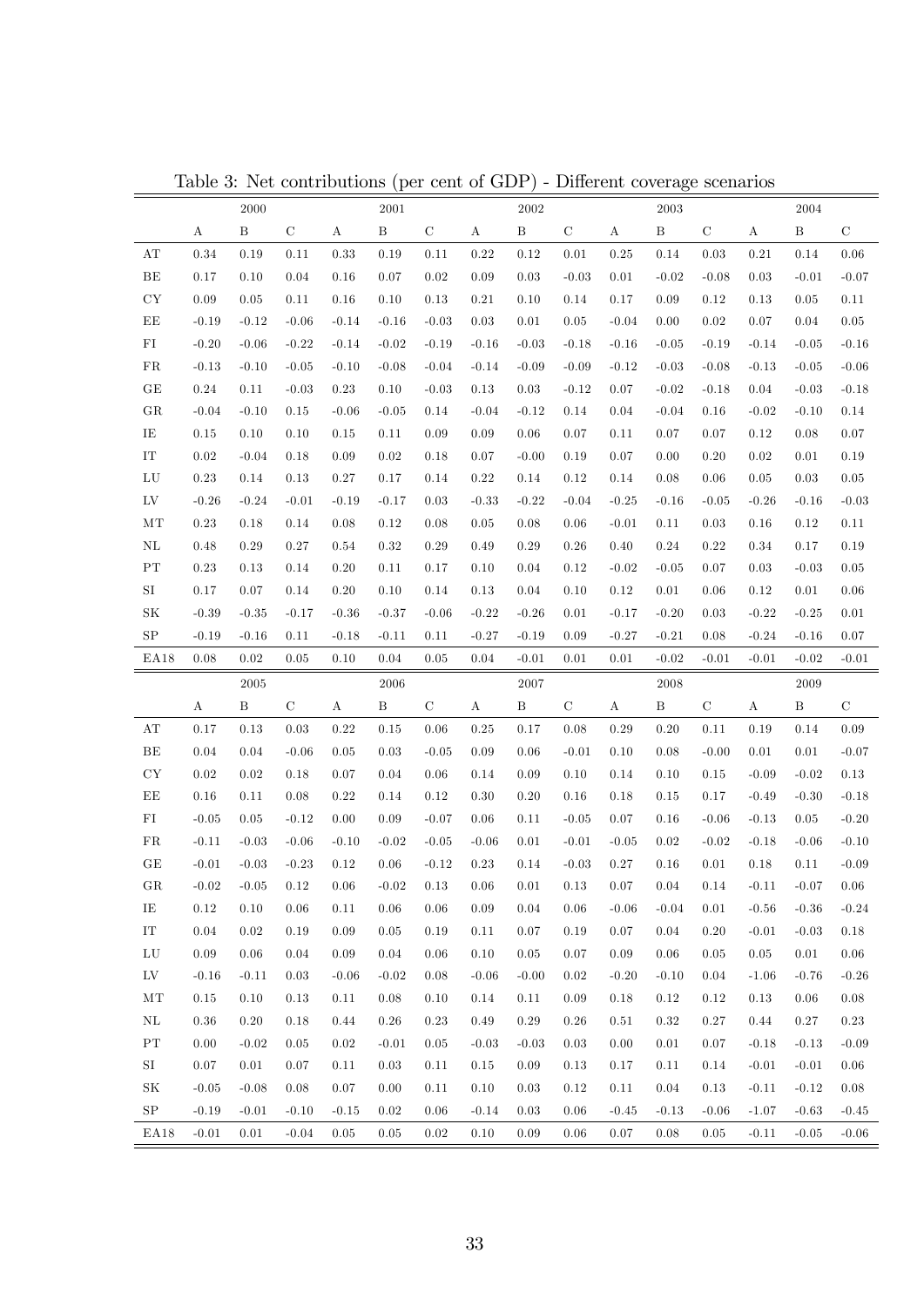|      |         | 2010    |             |            | 2011         |             |         | 2012             |               |         | 2013         |               |
|------|---------|---------|-------------|------------|--------------|-------------|---------|------------------|---------------|---------|--------------|---------------|
|      | A       | B       | $\mathbf C$ | А          | $\, {\bf B}$ | $\mathbf C$ | А       | $\boldsymbol{B}$ | $\mathcal{C}$ | A       | $\, {\bf B}$ | $\mathcal{C}$ |
| AT   | 0.25    | 0.17    | 0.11        | 0.27       | 0.19         | 0.12        | 0.26    | 0.18             | 0.13          | 0.20    | 0.13         | 0.14          |
| BE   | 0.03    | 0.01    | $-0.04$     | 0.09       | 0.05         | 0.00        | 0.04    | 0.02             | $-0.03$       | $-0.00$ | $-0.02$      | $-0.06$       |
| CY   | $-0.13$ | $-0.07$ | 0.12        | $-0.32$    | $-0.22$      | 0.08        | $-0.64$ | $-0.44$          | 0.00          | $-0.89$ | $-0.65$      | $-0.04$       |
| ΕE   | $-0.44$ | $-0.35$ | $-0.20$     | $-0.01$    | 0.02         | 0.06        | 0.08    | 0.06             | 0.11          | 0.07    | 0.05         | 0.07          |
| FI   | $-0.08$ | 0.07    | $-0.19$     | $-0.03$    | 0.11         | $-0.13$     | $-0.03$ | 0.11             | $-0.16$       | $-0.09$ | 0.08         | $-0.19$       |
| FR   | $-0.15$ | $-0.05$ | $-0.10$     | $-0.13$    | $-0.04$      | $-0.06$     | $-0.18$ | $-0.06$          | $-0.11$       | $-0.22$ | $-0.15$      | $-0.12$       |
| GE   | 0.25    | 0.15    | $-0.01$     | $\rm 0.35$ | 0.22         | 0.04        | 0.36    | 0.23             | 0.04          | 0.37    | 0.23         | 0.05          |
| GR   | $-0.29$ | $-0.20$ | $-0.02$     | $-0.57$    | $-0.40$      | $-0.13$     | $-0.74$ | $-0.55$          | $-0.18$       | $-0.63$ | $-0.51$      | $-0.08$       |
| IE   | $-0.40$ | $-0.32$ | $-0.17$     | $-0.26$    | $-0.20$      | $-0.08$     | $-0.22$ | $-0.17$          | $-0.07$       | $-0.16$ | $-0.12$      | $-0.03$       |
| IT   | $-0.01$ | $-0.03$ | 0.18        | 0.02       | $-0.02$      | 0.18        | $-0.11$ | $-0.10$          | 0.17          | $-0.14$ | $-0.13$      | 0.15          |
| LU   | 0.09    | 0.06    | 0.06        | 0.08       | 0.04         | 0.07        | 0.07    | 0.05             | 0.06          | 0.03    | 0.01         | 0.05          |
| LV   | $-0.78$ | $-0.66$ | $-0.20$     | $-0.38$    | $-0.28$      | $-0.00$     | $-0.35$ | $-0.23$          | 0.00          | $-0.23$ | $-0.16$      | 0.00          |
| MT   | 0.15    | 0.05    | 0.16        | 0.17       | 0.09         | 0.15        | 0.19    | 0.10             | 0.16          | 0.16    | 0.09         | 0.14          |
| NL   | 0.37    | 0.22    | 0.19        | 0.41       | 0.26         | 0.23        | 0.33    | 0.22             | 0.20          | 0.22    | 0.12         | 0.16          |
| PT   | $-0.16$ | $-0.14$ | $-0.07$     | $-0.28$    | $-0.18$      | $-0.05$     | $-0.47$ | $-0.34$          | $-0.15$       | $-0.37$ | $-0.29$      | $-0.12$       |
| SI   | $-0.02$ | $-0.07$ | 0.06        | $-0.08$    | $-0.08$      | 0.04        | $-0.09$ | $-0.09$          | 0.08          | $-0.14$ | $-0.15$      | 0.08          |
| SK   | $-0.09$ | $-0.13$ | 0.07        | $-0.02$    | $-0.07$      | 0.09        | $-0.03$ | $-0.08$          | 0.09          | $-0.01$ | $-0.05$      | 0.10          |
| SP   | $-0.97$ | $-0.60$ | $-0.44$     | $-0.99$    | $-0.60$      | $-0.37$     | $-1.18$ | $-0.75$          | $-0.48$       | $-1.11$ | $-0.71$      | $-0.40$       |
| EA18 | $-0.07$ | $-0.04$ | $-0.04$     | $-0.02$    | $-0.01$      | $-0.00$     | $-0.08$ | $-0.04$          | $-0.03$       | $-0.09$ | $-0.07$      | $-0.03$       |

Notes: Net contributions (SIC - BEN) in per cent of GDP. A: Baseline, all new unemployed with previous employment income covered. B: Waiting period, no benefits paid in the first 2 months of the unemployment spell. C: National coverage, only the share of short-term unemployed covered by national unemployment insurance systems receives benefits. Sources: EUROSTAT and own calculations based on EUROMOD.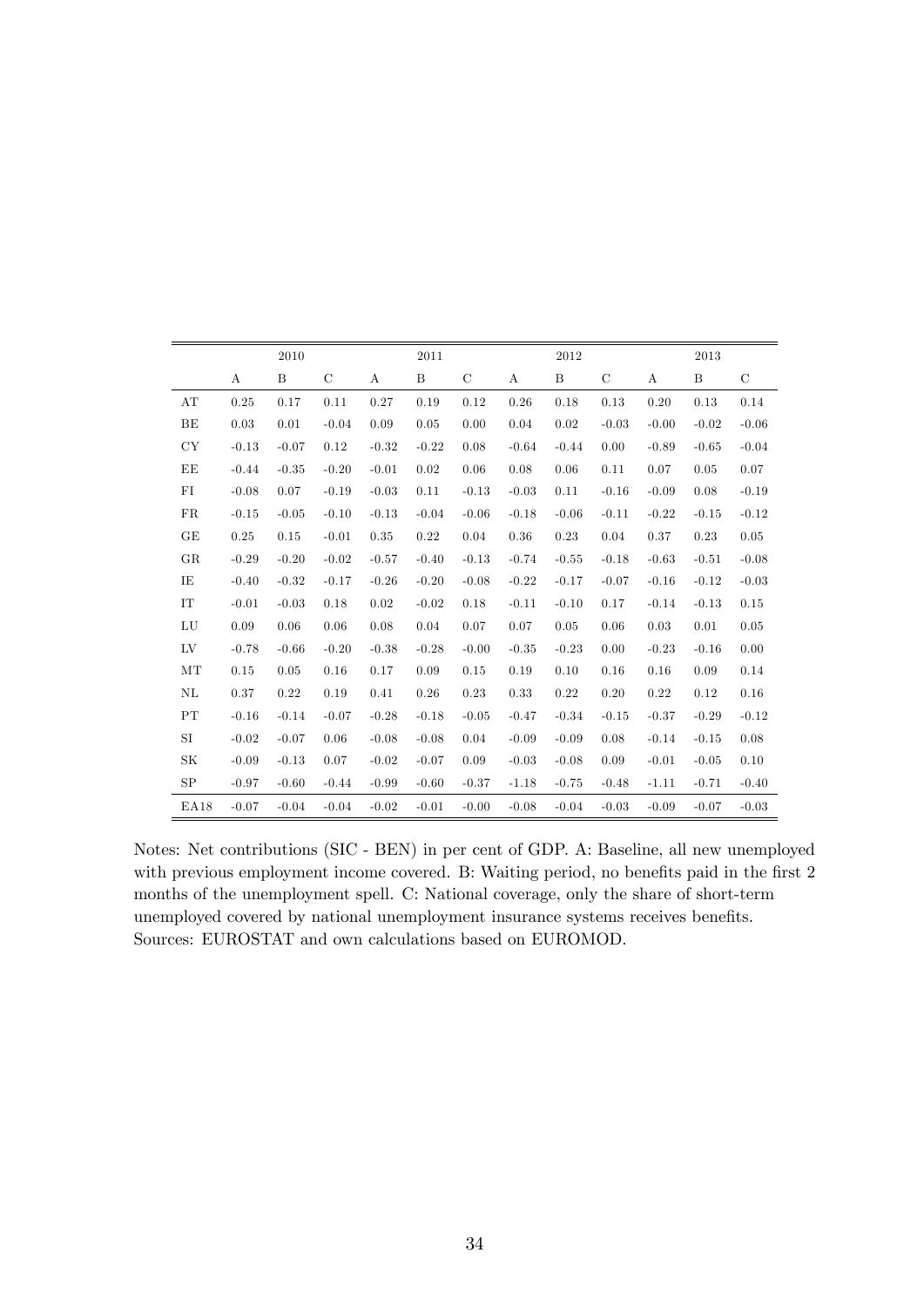|                          |              | 2000       |             |                  | 2001         |             |              | 2002         |               |                  | 2003         |             |                  | 2004         |             |
|--------------------------|--------------|------------|-------------|------------------|--------------|-------------|--------------|--------------|---------------|------------------|--------------|-------------|------------------|--------------|-------------|
|                          | A            | B          | $\mathbf C$ | A                | $\, {\bf B}$ | $\mathbf C$ | A            | $\, {\bf B}$ | $\mathcal{C}$ | Α                | $\, {\bf B}$ | $\mathbf C$ | А                | $\, {\bf B}$ | $\mathbf C$ |
| $\mathbf{A} \mathbf{T}$  | 0.70         | 0.39       | 0.23        | 0.70             | 0.41         | 0.25        | 0.49         | 0.27         | 0.03          | 0.56             | 0.33         | 0.06        | 0.50             | 0.33         | 0.13        |
| BE                       | 0.43         | 0.25       | 0.09        | 0.40             | 0.19         | $\rm 0.05$  | 0.23         | 0.09         | $-0.07$       | 0.03             | $-0.06$      | $-0.21$     | 0.08             | $-0.03$      | $-0.21$     |
| ${\rm CY}$               | 0.01         | 0.00       | $0.01\,$    | 0.02             | $0.01\,$     | 0.01        | 0.02         | 0.01         | 0.02          | 0.02             | $0.01\,$     | 0.01        | 0.02             | 0.01         | 0.01        |
| $\rm EE$                 | $-0.01$      | $-0.01$    | $-0.00$     | $-0.01$          | $-0.01$      | $-0.00$     | 0.00         | 0.00         | 0.00          | $-0.00$          | 0.00         | 0.00        | 0.01             | 0.00         | $0.01\,$    |
| FI                       | $-0.26$      | $-0.09$    | $-0.29$     | $-0.20$          | $-0.02$      | $-0.26$     | $-0.24$      | $-0.05$      | $-0.26$       | $-0.23$          | $-0.08$      | $-0.27$     | $-0.21$          | $-0.07$      | $-0.25$     |
| FR                       | $-1.92$      | $-1.51$    | $-0.76$     | $-1.53$          | $-1.16$      | $-0.64$     | $-2.17$      | $-1.43$      | $-1.38$       | $-1.91$          | $-0.53$      | $-1.21$     | $-2.11$          | $-0.88$      | $-1.03$     |
| GE                       | 4.87         | 2.19       | $-0.63$     | 4.86             | 2.13         | $-0.71$     | 2.84         | 0.70         | $-2.66$       | 1.49             | $-0.53$      | $-3.86$     | $\rm 0.85$       | $-0.59$      | $-3.95$     |
| GR                       | $-0.05$      | $-0.14$    | $0.21\,$    | $-0.08$          | $-0.07$      | 0.20        | $-0.06$      | $-0.18$      | 0.22          | 0.07             | $-0.07$      | 0.28        | $-0.04$          | $-0.18$      | $0.26\,$    |
| IE                       | 0.16         | 0.10       | $0.10\,$    | 0.18             | 0.13         | 0.11        | 0.12         | 0.08         | 0.09          | 0.16             | 0.10         | 0.10        | 0.17             | 0.12         | $0.11\,$    |
| ${\rm IT}$               | $0.29\,$     | $-0.46$    | 2.18        | 1.08             | 0.30         | 2.25        | 0.95         | $-0.01$      | 2.51          | $0.97\,$         | $\rm 0.05$   | 2.70        | $0.27\,$         | 0.19         | $2.60\,$    |
| ${\rm LU}$               | $0.05\,$     | $\rm 0.03$ | $\rm 0.03$  | 0.06             | 0.04         | 0.03        | 0.05         | $\rm 0.03$   | 0.03          | $0.04\,$         | $0.02\,$     | 0.02        | 0.01             | 0.01         | $0.01\,$    |
| ${\rm LV}$               | $-0.02$      | $-0.02$    | $-0.00$     | $-0.02$          | $-0.02$      | 0.00        | $-0.03$      | $-0.02$      | $-0.00$       | $-0.02$          | $-0.02$      | $-0.00$     | $-0.03$          | $-0.02$      | $-0.00$     |
| MT                       | 0.01         | 0.01       | $0.01\,$    | 0.00             | 0.01         | 0.00        | $0.00\,$     | 0.00         | 0.00          | $-0.00$          | 0.01         | 0.00        | 0.01             | 0.01         | $0.00\,$    |
| $\rm NL$                 | 2.02         | 1.19       | 1.11        | 2.42             | 1.43         | 1.28        | 2.29         | 1.36         | 1.23          | 1.91             | 1.16         | 1.06        | 1.65             | 0.85         | 0.95        |
| $\rm PT$                 | $0.29\,$     | 0.16       | 0.18        | 0.27             | 0.15         | 0.23        | 0.15         | 0.06         | 0.17          | $-0.03$          | $-0.08$      | 0.10        | 0.05             | $-0.04$      | 0.08        |
| SI                       | 0.04         | 0.02       | $\rm 0.03$  | 0.05             | 0.02         | $\rm 0.03$  | 0.03         | 0.01         | 0.02          | $\rm 0.03$       | 0.00         | 0.02        | 0.03             | 0.00         | $0.02\,$    |
| SK                       | $-0.09$      | $-0.08$    | $-0.04$     | $-0.08$          | $-0.09$      | $-0.02$     | $-0.06$      | $-0.07$      | 0.00          | $-0.05$          | $-0.06$      | 0.01        | $-0.07$          | $-0.09$      | 0.00        |
| ${\rm SP}$               | $-1.23$      | $-1.01$    | $0.67\,$    | $-1.19$          | $-0.73$      | $0.72\,$    | $-1.94$      | $-1.37$      | 0.62          | $-2.11$          | $-1.65$      | 0.64        | $-2.03$          | $-1.37$      | 0.58        |
| EA18                     | $5.29\,$     | $1.05\,$   | $3.13\,$    | $6.93\,$         | 2.72         | 3.55        | $2.69\,$     | $-0.51$      | 0.57          | $\rm 0.92$       | $-1.41$      | $-0.55$     | $-0.85$          | $-1.75$      | $-0.68$     |
|                          |              |            |             |                  |              |             |              |              |               |                  |              |             |                  |              |             |
|                          |              | 2005       |             |                  | 2006         |             |              | 2007         |               |                  | 2008         |             |                  | 2009         |             |
|                          | $\mathbf{A}$ | B          | $\mathbf C$ | $\boldsymbol{A}$ | $\, {\bf B}$ | $\mathbf C$ | $\mathbf{A}$ | $\, {\bf B}$ | $\mathbf C$   | $\boldsymbol{A}$ | $\, {\bf B}$ | $\mathbf C$ | $\boldsymbol{A}$ | $\, {\bf B}$ | $\mathbf C$ |
| $\mathbf{A} \mathbf{T}$  | 0.41         | 0.33       | 0.07        | 0.56             | 0.40         | 0.16        | 0.67         | 0.46         | 0.23          | 0.82             | 0.56         | 0.30        | 0.53             | 0.38         | $0.24\,$    |
| BE                       | 0.13         | 0.11       | $-0.18$     | 0.15             | 0.10         | $-0.16$     | 0.29         | 0.21         | $-0.02$       | 0.33             | 0.27         | $-0.01$     | 0.04             | $\rm 0.05$   | $-0.24$     |
| ${\rm CY}$               | 0.00         | 0.00       | 0.02        | 0.01             | 0.01         | $0.01\,$    | 0.02         | 0.01         | 0.02          | 0.02             | $0.02\,$     | 0.03        | $-0.02$          | $-0.00$      | $0.02\,$    |
| $\rm EE$                 | $0.02\,$     | 0.01       | $0.01\,$    | 0.03             | 0.02         | $0.02\,$    | 0.05         | 0.03         | 0.03          | 0.03             | $0.02\,$     | 0.03        | $-0.07$          | $-0.04$      | $-0.03$     |
| FI                       | $-0.09$      | 0.07       | $-0.19$     | 0.01             | 0.14         | $-0.12$     | 0.10         | 0.21         | $-0.10$       | 0.14             | 0.30         | $-0.12$     | $-0.22$          | 0.09         | $-0.35$     |
| FR                       | $-1.90$      | $-0.53$    | $-1.01$     | $-1.84$          | $-0.32$      | $-0.95$     | $-1.16$      | 0.18         | $-0.12$       | $-0.94$          | 0.47         | $-0.31$     | $-3.35$          | $-1.21$      | $-1.80$     |
| $\operatorname{GE}$      | $-0.14$      | $-0.59$    | $-5.11$     | 2.78             | 1.37         | $-2.86$     | 5.51         | 3.44         | $-0.73$       | 6.59             | 4.04         | 0.25        | $4.22\,$         | 2.61         | $-2.06$     |
| GR                       | $-0.03$      | $-0.10$    | 0.23        | 0.13             | $-0.05$      | 0.27        | 0.12         | 0.03         | 0.28          | 0.17             | 0.09         | 0.32        | $-0.26$          | $-0.17$      | 0.14        |
| IE                       | 0.20         | 0.16       | $0.09\,$    | 0.19             | 0.10         | 0.11        | 0.16         | 0.08         | 0.11          | $-0.11$          | $-0.08$      | 0.01        | $-0.90$          | $-0.59$      | $-0.40$     |
| ${\rm IT}$               | $0.56\,$     | $0.31\,$   | 2.79        | 1.28             | 0.73         | $2.90\,$    | 1.72         | 1.09         | 3.01          | 1.07             | $0.69\,$     | 3.08        | $-0.14$          | $-0.38$      | 2.77        |
| ${\rm LU}$               | $0.03\,$     | $0.02\,$   | 0.01        | 0.03             | $0.01\,$     | $0.02\,$    | $0.04\,$     | 0.02         | 0.03          | 0.03             | 0.02         | 0.02        | $0.02\,$         | 0.00         | $0.02\,$    |
| ${\rm LV}$               | $-0.02$      | $-0.01$    | 0.00        | $-0.01$          | $-0.00$      | $0.01\,$    | $-0.01$      | $-0.00$      | 0.01          | $-0.05$          | $-0.02$      | 0.01        | $-0.20$          | $-0.14$      | $-0.05$     |
| MT                       | $0.01\,$     | 0.00       | $0.01\,$    | $0.01\,$         | 0.00         | $0.01\,$    | $0.01\,$     | $0.01\,$     | 0.01          | $0.01\,$         | $0.01\,$     | 0.01        | $0.01\,$         | 0.00         | $0.00\,$    |
| $\rm NL$                 | $1.85\,$     | 1.03       | 0.90        | 2.40             | 1.40         | 1.25        | 2.78         | 1.68         | 1.46          | 3.03             | 1.89         | 1.61        | $2.49\,$         | 1.55         | $1.31\,$    |
| $\mathcal{P}\mathcal{T}$ | 0.01         | $-0.04$    | 0.07        | 0.04             | $-0.01$      | $0.08\,$    | $-0.04$      | $-0.05$      | 0.05          | 0.00             | 0.01         | 0.11        | $-0.30$          | $-0.22$      | $-0.15$     |
| SI                       | $0.02\,$     | 0.00       | 0.02        | 0.03             | $0.01\,$     | 0.03        | 0.05         | 0.03         | 0.05          | 0.06             | 0.04         | 0.05        | $-0.00$          | $-0.00$      | $0.02\,$    |
| $\rm SK$                 | $-0.02$      | $-0.03$    | 0.03        | 0.03             | 0.00         | 0.05        | 0.06         | 0.02         | 0.07          | 0.07             | 0.03         | 0.08        | $-0.07$          | $-0.07$      | $0.05\,$    |
| SP                       | $-1.73$      | $-0.13$    | $-0.91$     | $-1.48$          | $0.24\,$     | $0.64\,$    | $-1.50$      | $0.33\,$     | 0.68          | $-4.91$          | $-1.37$      | $-0.66$     | $-11.17$         | $-6.63$      | $-4.68$     |

Table 4: Net contributions (in billion euro) - Different coverage scenarios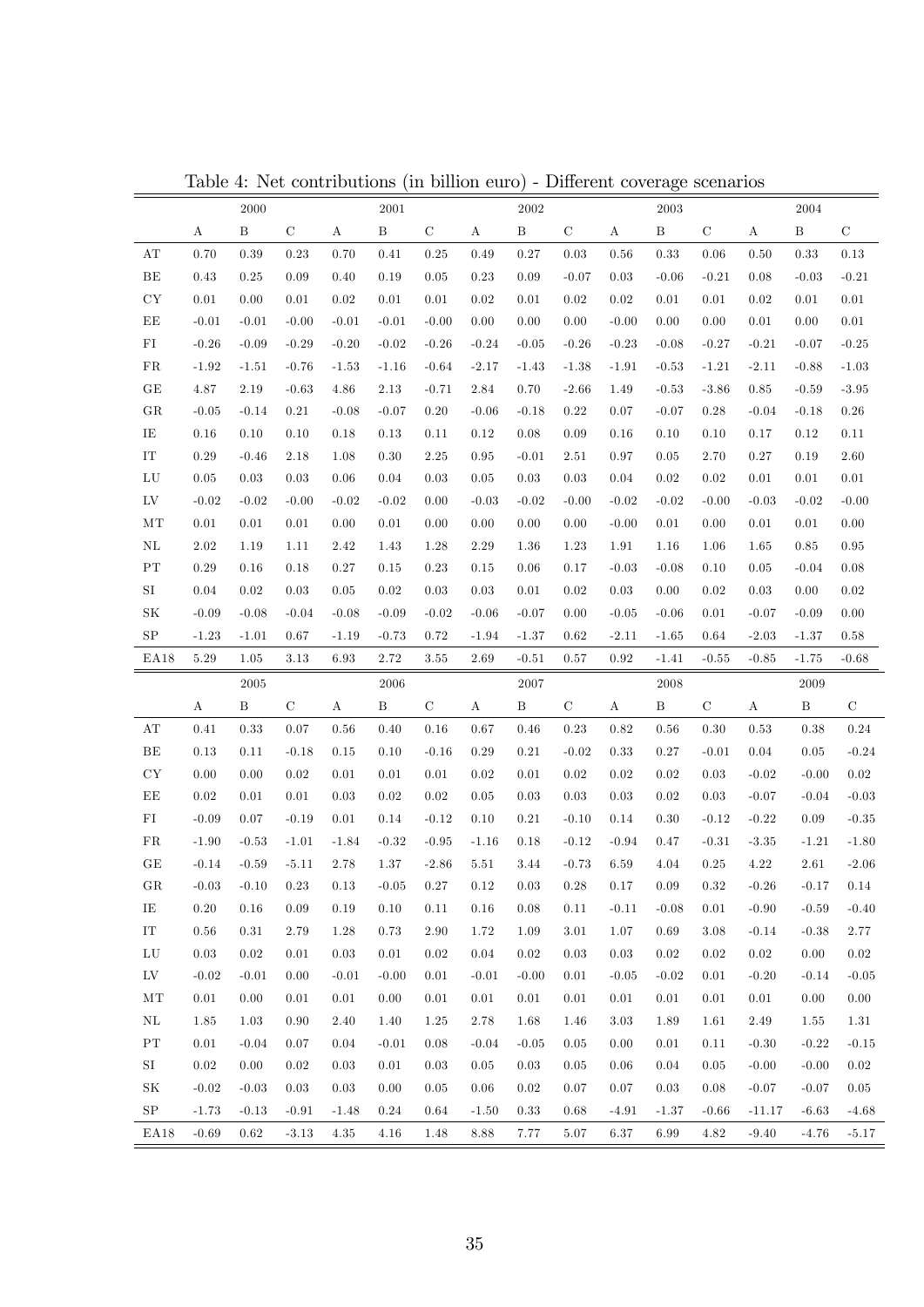|                            |          | 2010    |               |          | 2011         |               |          | 2012    |               |          | 2013         |               |
|----------------------------|----------|---------|---------------|----------|--------------|---------------|----------|---------|---------------|----------|--------------|---------------|
|                            | A        | B       | $\mathcal{C}$ | A        | $\, {\bf B}$ | $\mathcal{C}$ | A        | B       | $\mathcal{C}$ | A        | $\, {\bf B}$ | $\mathcal{C}$ |
| AT                         | 0.71     | 0.48    | 0.32          | 0.81     | 0.56         | 0.36          | 0.79     | 0.55    | 0.39          | 0.63     | 0.42         | 0.43          |
| BE                         | 0.10     | 0.04    | $-0.15$       | 0.34     | 0.18         | 0.00          | 0.14     | 0.07    | $-0.10$       | $-0.02$  | $-0.08$      | $-0.23$       |
| CY                         | $-0.02$  | $-0.01$ | 0.02          | $-0.06$  | $-0.04$      | 0.01          | $-0.11$  | $-0.08$ | 0.00          | $-0.15$  | $-0.11$      | $-0.01$       |
| EE                         | $-0.06$  | $-0.05$ | $-0.03$       | $-0.00$  | 0.00         | 0.01          | 0.01     | 0.01    | 0.02          | 0.01     | 0.01         | 0.01          |
| FI                         | $-0.13$  | 0.13    | $-0.34$       | $-0.06$  | 0.21         | $-0.24$       | $-0.06$  | 0.21    | $-0.31$       | $-0.17$  | 0.15         | $-0.36$       |
| ${\rm FR}$                 | $-2.88$  | $-0.97$ | $-1.92$       | $-2.61$  | $-0.71$      | $-1.19$       | $-3.69$  | $-1.23$ | $-2.27$       | $-4.49$  | $-3.06$      | $-2.45$       |
| GE                         | 6.23     | 3.72    | $-0.36$       | 9.04     | 5.82         | 1.02          | 9.65     | 6.25    | 0.95          | 10.19    | 6.40         | 1.25          |
| GR                         | $-0.64$  | $-0.44$ | $-0.04$       | $-1.18$  | $-0.83$      | $-0.26$       | $-1.44$  | $-1.07$ | $-0.35$       | $-1.15$  | $-0.93$      | $-0.15$       |
| ΙE                         | $-0.63$  | $-0.50$ | $-0.27$       | $-0.43$  | $-0.33$      | $-0.13$       | $-0.36$  | $-0.27$ | $-0.11$       | $-0.26$  | $-0.20$      | $-0.05$       |
| $\mathop{\rm IT}\nolimits$ | $-0.20$  | $-0.51$ | 2.76          | 0.30     | $-0.32$      | 2.91          | $-1.66$  | $-1.62$ | 2.61          | $-2.25$  | $-2.05$      | 2.32          |
| LU                         | 0.04     | 0.02    | 0.02          | 0.03     | 0.02         | 0.03          | 0.03     | 0.02    | 0.03          | 0.02     | 0.01         | 0.02          |
| LV                         | $-0.14$  | $-0.12$ | $-0.04$       | $-0.08$  | $-0.06$      | $-0.00$       | $-0.08$  | $-0.05$ | 0.00          | $-0.05$  | $-0.04$      | 0.00          |
| MT                         | 0.01     | 0.00    | 0.01          | 0.01     | 0.01         | 0.01          | 0.01     | 0.01    | 0.01          | 0.01     | 0.01         | 0.01          |
| NL                         | 2.14     | 1.32    | 1.14          | 2.46     | 1.55         | 1.39          | 2.00     | 1.31    | 1.19          | 1.30     | 0.74         | 0.95          |
| PT                         | $-0.28$  | $-0.24$ | $-0.11$       | $-0.48$  | $-0.31$      | $-0.09$       | $-0.78$  | $-0.56$ | $-0.25$       | $-0.61$  | $-0.47$      | $-0.21$       |
| $\rm SI$                   | $-0.01$  | $-0.02$ | 0.02          | $-0.03$  | $-0.03$      | 0.01          | $-0.03$  | $-0.03$ | 0.03          | $-0.05$  | $-0.05$      | 0.03          |
| SK                         | $-0.06$  | $-0.09$ | 0.05          | $-0.01$  | $-0.05$      | 0.07          | $-0.02$  | $-0.06$ | 0.06          | $-0.01$  | $-0.04$      | 0.07          |
| SP                         | $-10.19$ | $-6.26$ | $-4.63$       | $-10.36$ | $-6.25$      | $-3.92$       | $-12.15$ | $-7.67$ | $-4.98$       | $-11.40$ | $-7.28$      | $-4.10$       |
| <b>EA18</b>                | $-6.02$  | $-3.51$ | $-3.54$       | $-2.29$  | $-0.58$      | $-0.00$       | $-7.75$  | $-4.22$ | $-3.07$       | $-8.44$  | $-6.57$      | $-2.46$       |

Notes: Net contributions (SIC - BEN) in billion euro. A: Baseline, all new unemployed with previous employment income covered. B: Waiting period, no benefits paid in the first 2 months of the unemployment spell. C: National coverage, only the share of short-term unemployed covered by national unemployment insurance systems receives benefits. Sources: EUROSTAT and own calculations based on EUROMOD.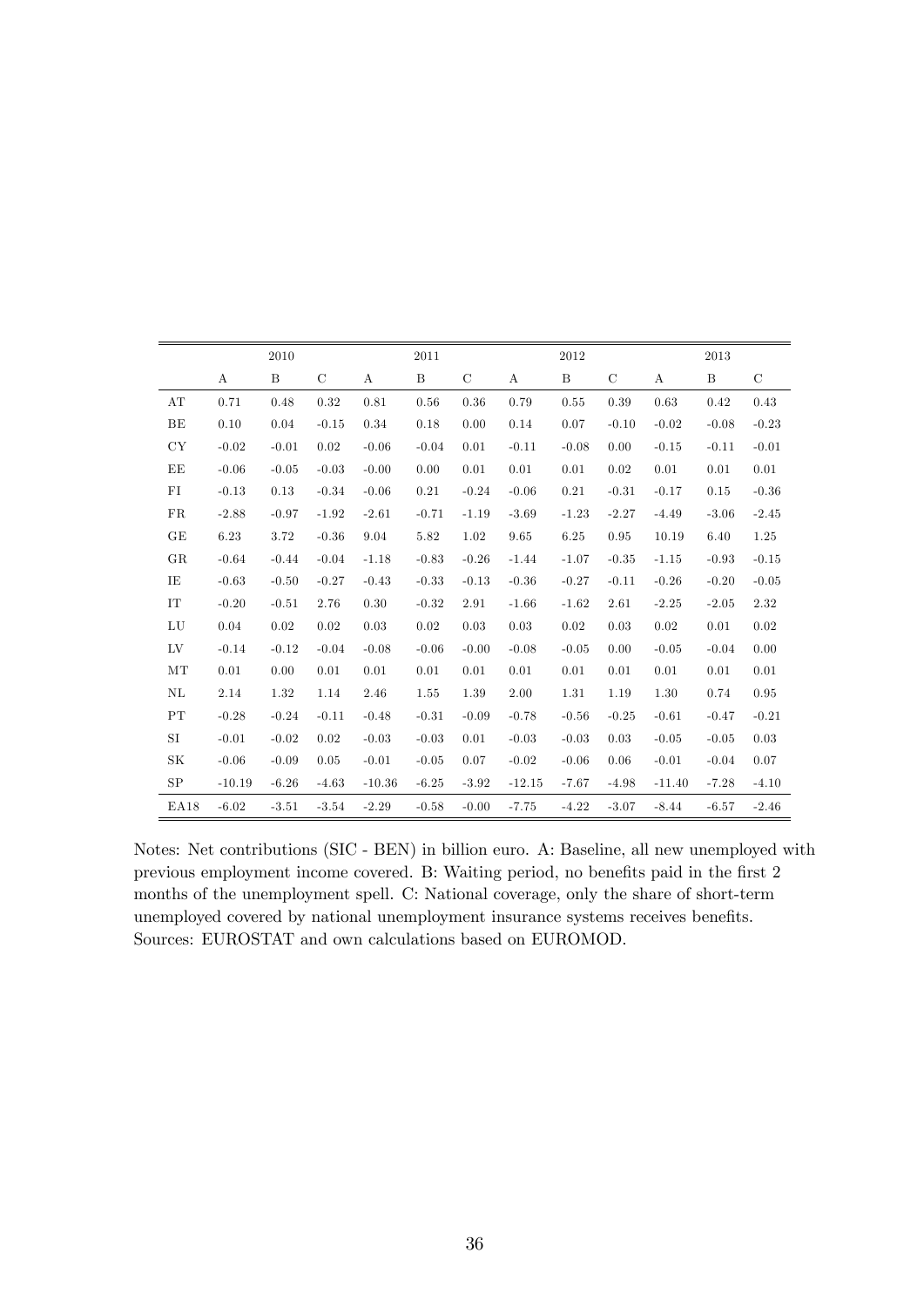|                          |             | 2000        |             |             | 2001        |             |             | 2002        |             |             | $\,2003\,$  |             |             | 2004        |             |
|--------------------------|-------------|-------------|-------------|-------------|-------------|-------------|-------------|-------------|-------------|-------------|-------------|-------------|-------------|-------------|-------------|
|                          | $\mathbf D$ | $\mathbf E$ | $\mathbf F$ | $\mathbf D$ | $\mathbf E$ | $\mathbf F$ | $\mathbf D$ | $\mathbf E$ | $\mathbf F$ | $\mathbf D$ | $\mathbf E$ | $\mathbf F$ | $\mathbf D$ | $\mathbf E$ | $\mathbf F$ |
| $\mathbf{A} \mathbf{T}$  | 0.29        | 0.23        | 0.20        | 0.28        | 0.23        | 0.20        | 0.21        | 0.16        | 0.15        | 0.22        | 0.17        | 0.15        | 0.20        | 0.15        | 0.14        |
| BE                       | 0.11        | 0.12        | 0.08        | 0.10        | 0.11        | 0.07        | 0.05        | 0.06        | 0.04        | $-0.02$     | 0.01        | $-0.01$     | $-0.01$     | $0.02\,$    | $-0.01$     |
| ${\rm CY}$               | 0.09        | 0.06        | 0.06        | 0.12        | 0.11        | 0.08        | 0.16        | 0.14        | 0.11        | 0.14        | 0.12        | 0.10        | 0.11        | 0.09        | 0.08        |
| EE                       | $-0.11$     | $-0.13$     | $-0.08$     | $-0.11$     | $-0.10$     | $-0.07$     | 0.04        | 0.02        | 0.02        | $-0.02$     | $-0.03$     | $-0.01$     | 0.07        | 0.05        | 0.05        |
| ${\rm FI}$               | $-0.22$     | $-0.14$     | $-0.15$     | $-0.17$     | $-0.10$     | $-0.12$     | $-0.19$     | $-0.11$     | $-0.13$     | $-0.18$     | $-0.11$     | $-0.13$     | $-0.17$     | $-0.10$     | $-0.12$     |
| FR                       | $-0.12$     | $-0.09$     | $-0.09$     | $-0.10$     | $-0.07$     | $-0.07$     | $-0.13$     | $-0.10$     | $-0.09$     | $-0.11$     | $-0.08$     | $-0.08$     | $-0.12$     | $-0.09$     | $-0.08$     |
| $\operatorname{GE}$      | 0.19        | 0.17        | 0.13        | 0.19        | $0.16\,$    | 0.13        | 0.13        | 0.09        | 0.09        | 0.08        | 0.05        | 0.06        | 0.04        | $\rm 0.03$  | 0.03        |
| GR                       | 0.01        | $-0.03$     | 0.01        | $-0.00$     | $-0.04$     | $-0.00$     | 0.01        | $-0.03$     | 0.01        | 0.07        | 0.03        | 0.05        | 0.04        | $-0.01$     | 0.03        |
| IE                       | 0.14        | 0.10        | 0.10        | 0.14        | 0.11        | 0.10        | 0.11        | 0.06        | 0.08        | 0.11        | 0.08        | 0.08        | 0.12        | 0.08        | 0.08        |
| ${\rm IT}$               | 0.01        | 0.02        | 0.01        | 0.06        | 0.06        | 0.04        | $\rm 0.05$  | 0.05        | 0.04        | 0.05        | 0.05        | 0.03        | 0.00        | 0.01        | 0.00        |
| ${\rm LU}$               | 0.20        | 0.16        | 0.14        | 0.23        | 0.19        | 0.16        | 0.20        | 0.16        | 0.14        | 0.14        | 0.10        | 0.09        | 0.06        | 0.03        | 0.04        |
| LV                       | $-0.17$     | $-0.18$     | $-0.12$     | $-0.12$     | $-0.13$     | $-0.08$     | $-0.23$     | $-0.23$     | $-0.16$     | $-0.16$     | $-0.17$     | $-0.12$     | $-0.18$     | $-0.18$     | $-0.12$     |
| MT                       | 0.17        | 0.16        | 0.12        | $\rm 0.05$  | 0.06        | 0.04        | 0.01        | $\rm 0.03$  | $0.01\,$    | $-0.04$     | $-0.01$     | $-0.03$     | 0.11        | 0.11        | 0.08        |
| $\rm NL$                 | 0.40        | 0.34        | 0.28        | 0.45        | 0.38        | 0.31        | 0.42        | $0.34\,$    | 0.29        | 0.35        | 0.28        | 0.25        | 0.29        | 0.23        | 0.21        |
| ${\rm PT}$               | 0.24        | 0.16        | 0.16        | 0.22        | 0.14        | 0.15        | 0.17        | 0.07        | 0.12        | $0.09\,$    | $-0.01$     | 0.06        | 0.11        | 0.02        | 0.08        |
| SI                       | 0.14        | 0.12        | 0.10        | 0.16        | 0.14        | 0.12        | 0.11        | 0.09        | 0.08        | 0.11        | 0.09        | 0.07        | 0.10        | 0.08        | 0.07        |
| SK                       | $-0.35$     | $-0.28$     | $-0.25$     | $-0.34$     | $-0.25$     | $-0.24$     | $-0.22$     | $-0.15$     | $-0.15$     | $-0.17$     | $-0.12$     | $-0.12$     | $-0.21$     | $-0.15$     | $-0.15$     |
| SP                       | $-0.18$     | $-0.14$     | $-0.13$     | $-0.17$     | $-0.12$     | $-0.12$     | $-0.23$     | $-0.19$     | $-0.16$     | $-0.25$     | $-0.19$     | $-0.17$     | $-0.22$     | $-0.17$     | $-0.16$     |
| EA18                     | $0.05\,$    | 0.05        | 0.04        | $0.07\,$    | 0.07        | 0.05        | $\rm 0.03$  | $\rm 0.03$  | $0.02\,$    | $0.01\,$    | 0.01        | $0.01\,$    | $-0.01$     | $-0.01$     | $-0.01$     |
|                          |             |             |             |             |             |             |             |             |             |             |             |             |             |             |             |
|                          |             | 2005        |             |             | 2006        |             |             | 2007        |             |             | 2008        |             |             | 2009        |             |
|                          | $\mathbf D$ | E           | $\mathbf F$ | $\mathbf D$ | E           | $\mathbf F$ | $\mathbf D$ | E           | $\mathbf F$ | $\mathbf D$ | $\mathbf E$ | $\mathbf F$ | $\mathbf D$ | $\mathbf E$ | $\mathbf F$ |
| AΤ                       | 0.16        | 0.12        | 0.11        | 0.19        | 0.15        | 0.13        | 0.21        | 0.17        | 0.15        | 0.25        | 0.20        | 0.18        | 0.19        | 0.13        | 0.13        |
| BE                       | $-0.00$     | 0.03        | $-0.00$     | 0.00        | 0.03        | 0.00        | 0.04        | 0.06        | 0.03        | 0.05        | 0.07        | 0.03        | $-0.01$     | 0.01        | $-0.01$     |
| CY                       | $0.02\,$    | 0.01        | 0.01        | 0.04        | 0.05        | 0.03        | 0.11        | 0.10        | 0.08        | 0.10        | 0.10        | 0.07        | $-0.06$     | $-0.07$     | $-0.04$     |
| EE                       | 0.14        | 0.11        | 0.10        | 0.19        | 0.15        | 0.13        | 0.25        | 0.21        | 0.18        | 0.17        | 0.12        | 0.12        | $-0.26$     | $-0.34$     | $-0.18$     |
| ${\rm FI}$               | $-0.09$     | $-0.04$     | $-0.07$     | $-0.04$     | 0.00        | $-0.03$     | 0.01        | 0.04        | 0.01        | $\rm 0.02$  | 0.05        | $\rm 0.02$  | $-0.13$     | $-0.09$     | $-0.09$     |
| FR                       | $-0.11$     | $-0.08$     | $-0.07$     | $-0.10$     | $-0.07$     | $-0.07$     | $-0.06$     | $-0.04$     | $-0.04$     | $-0.05$     | $-0.03$     | $-0.04$     | $-0.14$     | $-0.12$     | $-0.10$     |
| $\operatorname{GE}$      | $0.00\,$    | $-0.00$     | 0.00        | 0.08        | 0.08        | 0.06        | 0.18        | 0.16        | 0.12        | $0.21\,$    | 0.19        | 0.15        | $0.15\,$    | 0.12        | 0.11        |
| GR                       | 0.03        | $-0.01$     | 0.02        | 0.08        | 0.04        | 0.06        | 0.08        | 0.04        | 0.06        | 0.09        | 0.05        | 0.06        | $-0.01$     | $-0.08$     | $-0.01$     |
| IE                       | 0.12        | 0.08        | 0.08        | 0.11        | 0.07        | 0.08        | 0.10        | 0.06        | 0.07        | $\rm 0.02$  | $-0.04$     | 0.01        | $-0.28$     | $-0.39$     | $-0.20$     |
| ${\rm IT}$               | $0.02\,$    | $0.03\,$    | 0.01        | 0.06        | 0.06        | 0.04        | 0.08        | 0.08        | 0.06        | $0.06\,$    | $\rm 0.05$  | 0.04        | $-0.00$     | $-0.01$     | $-0.00$     |
| ${\rm LU}$               | $0.08\,$    | 0.06        | $0.06\,$    | 0.08        | 0.06        | $0.06\,$    | 0.09        | 0.07        | $0.07\,$    | 0.09        | 0.06        | 0.06        | 0.05        | 0.03        | 0.04        |
| $L_{\rm V}$              | $-0.10$     | $-0.11$     | $-0.07$     | $-0.02$     | $-0.04$     | $-0.01$     | $-0.01$     | $-0.04$     | $-0.01$     | $-0.09$     | $-0.14$     | $-0.06$     | $-0.60$     | $-0.74$     | $-0.42$     |
| $\rm{MT}$                | 0.10        | $0.11\,$    | $0.07\,$    | 0.06        | $0.08\,$    | $0.04\,$    | 0.09        | $0.10\,$    | $0.07\,$    | 0.13        | $0.13\,$    | $0.09\,$    | 0.10        | 0.09        | $0.07\,$    |
| $\rm NL$                 | 0.30        | 0.25        | 0.21        | 0.36        | 0.31        | 0.25        | 0.40        | 0.34        | 0.28        | 0.42        | 0.36        | 0.29        | 0.37        | 0.30        | $0.26\,$    |
| $\mathcal{P}\mathcal{T}$ | 0.10        | 0.00        | $0.07\,$    | 0.09        | 0.02        | 0.07        | 0.06        | $-0.02$     | 0.04        | 0.08        | 0.00        | 0.06        | $-0.01$     | $-0.12$     | $-0.01$     |
| $\rm SI$                 | $0.05\,$    | 0.05        | $0.04\,$    | 0.09        | 0.08        | $0.06\,$    | 0.12        | 0.11        | 0.09        | 0.14        | 0.12        | 0.10        | 0.01        | $-0.01$     | $0.01\,$    |
| SK                       | $-0.07$     | $-0.03$     | $-0.05$     | 0.04        | 0.05        | 0.03        | 0.07        | 0.07        | 0.05        | 0.07        | 0.07        | 0.05        | $-0.09$     | $-0.08$     | $-0.07$     |
| ${\rm SP}$               | $-0.18$     | $-0.13$     | $-0.12$     | $-0.14$     | $-0.10$     | $-0.10$     | $-0.14$     | $-0.10$     | $-0.10$     | $-0.35$     | $-0.32$     | $-0.25$     | $-0.81$     | $-0.75$     | $-0.57$     |

Table 5: Net contributions (per cent of GDP) - Different generosity levels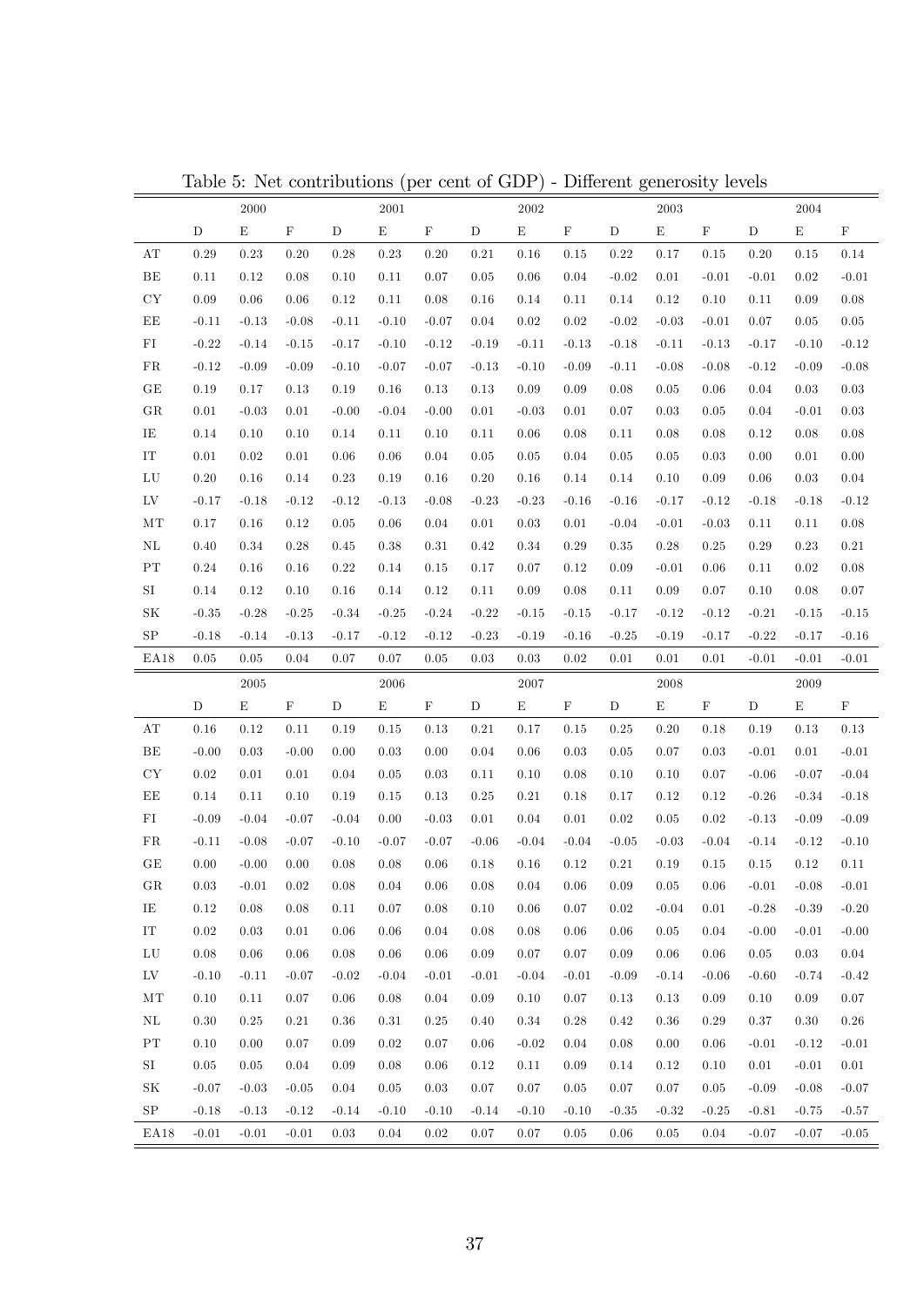|      |             | 2010    |             |         | 2011        |             |         | 2012    |             |         | 2013    |             |
|------|-------------|---------|-------------|---------|-------------|-------------|---------|---------|-------------|---------|---------|-------------|
|      | $\mathbf D$ | E       | $\mathbf F$ | D       | $\mathbf E$ | $\mathbf F$ | D       | E       | $\mathbf F$ | D       | E       | $\mathbf F$ |
| AT   | 0.22        | 0.17    | 0.15        | 0.23    | 0.19        | 0.16        | 0.23    | 0.18    | 0.16        | 0.19    | 0.14    | 0.13        |
| BE   | $-0.01$     | 0.02    | $-0.01$     | 0.04    | 0.06        | 0.03        | 0.00    | 0.03    | 0.00        | $-0.03$ | $-0.00$ | $-0.02$     |
| CY   | $-0.10$     | $-0.09$ | $-0.07$     | $-0.25$ | $-0.22$     | $-0.17$     | $-0.47$ | $-0.45$ | $-0.33$     | $-0.68$ | $-0.62$ | $-0.48$     |
| EE   | $-0.29$     | $-0.31$ | $-0.20$     | 0.01    | $-0.00$     | 0.00        | 0.07    | 0.05    | 0.05        | 0.07    | 0.05    | 0.05        |
| FI   | $-0.11$     | $-0.05$ | $-0.08$     | $-0.08$ | $-0.02$     | $-0.05$     | $-0.08$ | $-0.02$ | $-0.05$     | $-0.12$ | $-0.06$ | $-0.08$     |
| FR   | $-0.14$     | $-0.10$ | $-0.09$     | $-0.12$ | $-0.09$     | $-0.09$     | $-0.16$ | $-0.13$ | $-0.11$     | $-0.19$ | $-0.15$ | $-0.13$     |
| GE   | 0.20        | 0.17    | 0.14        | 0.28    | 0.24        | 0.20        | 0.30    | 0.25    | 0.21        | 0.31    | 0.26    | 0.22        |
| GR   | $-0.12$     | $-0.20$ | $-0.08$     | $-0.29$ | $-0.40$     | $-0.21$     | $-0.40$ | $-0.52$ | $-0.28$     | $-0.39$ | $-0.44$ | $-0.27$     |
| ΙE   | $-0.25$     | $-0.28$ | $-0.18$     | $-0.17$ | $-0.18$     | $-0.12$     | $-0.15$ | $-0.15$ | $-0.11$     | $-0.10$ | $-0.11$ | $-0.07$     |
| IT   | $-0.01$     | $-0.01$ | $-0.01$     | 0.00    | 0.01        | 0.00        | $-0.06$ | $-0.07$ | $-0.04$     | $-0.11$ | $-0.10$ | $-0.08$     |
| LU   | 0.09        | 0.07    | 0.06        | 0.08    | 0.06        | 0.05        | 0.07    | 0.05    | 0.05        | 0.05    | 0.02    | 0.03        |
| LV   | $-0.54$     | $-0.55$ | $-0.38$     | $-0.27$ | $-0.27$     | $-0.19$     | $-0.24$ | $-0.25$ | $-0.17$     | $-0.15$ | $-0.16$ | $-0.11$     |
| MT   | 0.10        | 0.10    | 0.07        | 0.12    | 0.12        | 0.09        | 0.14    | 0.13    | 0.10        | 0.11    | 0.11    | 0.08        |
| NL   | 0.32        | 0.26    | 0.22        | 0.34    | 0.29        | 0.23        | 0.29    | 0.23    | 0.20        | 0.20    | 0.15    | 0.14        |
| PT   | $-0.01$     | $-0.11$ | $-0.01$     | $-0.10$ | $-0.20$     | $-0.07$     | $-0.20$ | $-0.33$ | $-0.14$     | $-0.17$ | $-0.26$ | $-0.12$     |
| SI   | 0.00        | $-0.01$ | 0.00        | $-0.06$ | $-0.06$     | $-0.04$     | $-0.07$ | $-0.07$ | $-0.05$     | $-0.10$ | $-0.10$ | $-0.07$     |
| SK   | $-0.08$     | $-0.06$ | $-0.05$     | $-0.04$ | $-0.01$     | $-0.03$     | $-0.05$ | $-0.02$ | $-0.04$     | $-0.03$ | $-0.01$ | $-0.02$     |
| SP   | $-0.82$     | $-0.68$ | $-0.57$     | $-0.84$ | $-0.69$     | $-0.59$     | $-0.97$ | $-0.83$ | $-0.68$     | $-0.95$ | $-0.78$ | $-0.66$     |
| EA18 | $-0.05$     | $-0.05$ | $-0.04$     | $-0.02$ | $-0.02$     | $-0.02$     | $-0.06$ | $-0.06$ | $-0.04$     | $-0.07$ | $-0.06$ | $-0.05$     |

Notes: Net contributions (SIC - BEN) in per cent of GDP. D, E, F: Baseline coverage of EMU-UI (no waiting period, all new unemployed covered) D: Maximum benefit 50 per cent of median income. E: 50 per cent replacement rate applied to 70 per cent of gross income, i.e., net replacement rate of 35 per cent.  $F: D + E$  combined. Source: Own calculations based on EUROMOD.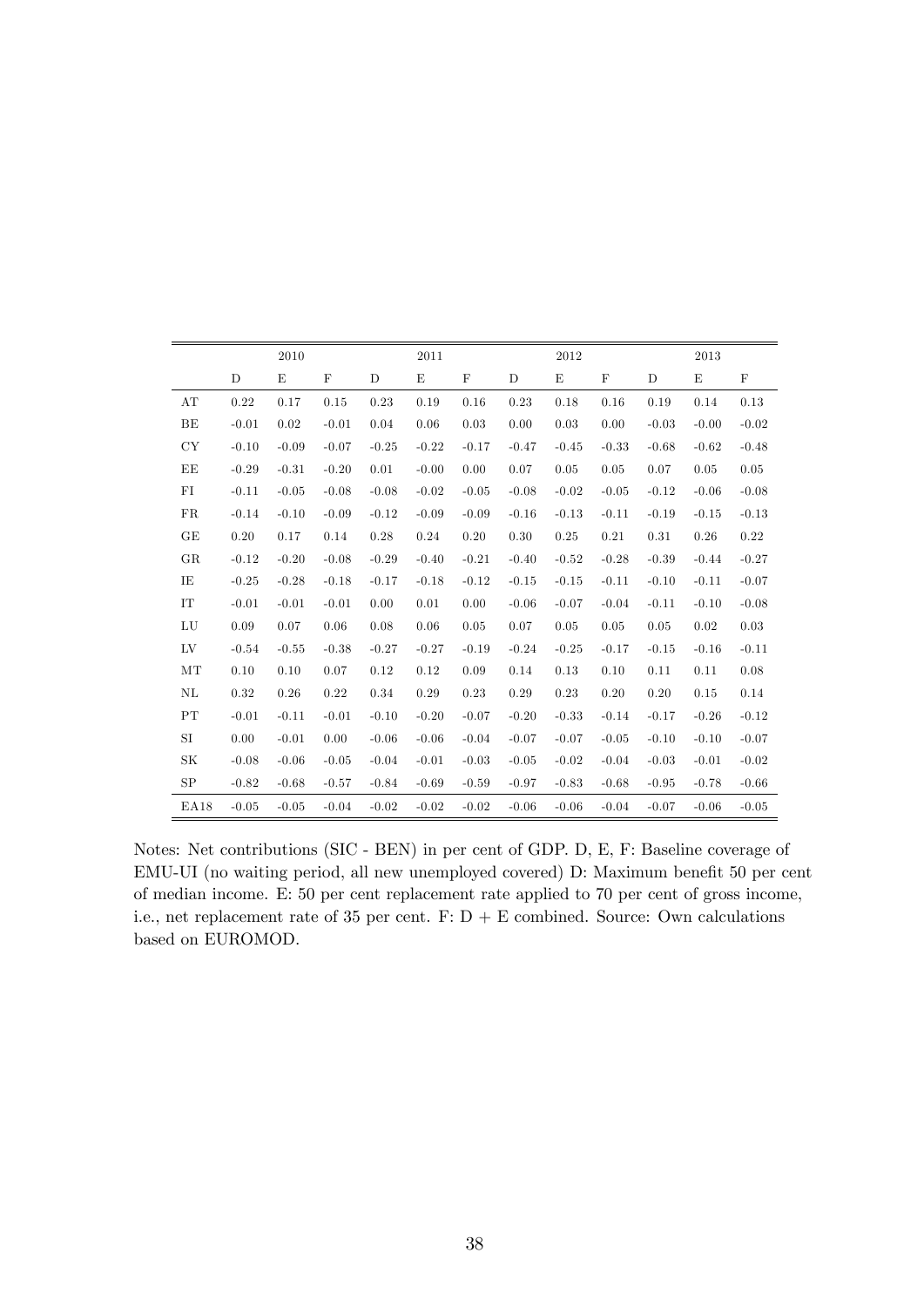|                          |             | $2000\,$    |             |             | $\,2001\,$  |             |             | 2002      |             |             | 2003        |             |             | 2004        |             |
|--------------------------|-------------|-------------|-------------|-------------|-------------|-------------|-------------|-----------|-------------|-------------|-------------|-------------|-------------|-------------|-------------|
|                          | $\mathbf D$ | $\mathbf E$ | $\mathbf F$ | $\mathbf D$ | ${\rm E}$   | $\mathbf F$ | $\mathbf D$ | ${\rm E}$ | $\mathbf F$ | $\mathbf D$ | $\mathbf E$ | $\mathbf F$ | D           | $\mathbf E$ | $\mathbf F$ |
| AT                       | 0.60        | 0.49        | 0.42        | 0.60        | 0.49        | 0.42        | 0.46        | 0.34      | 0.32        | 0.49        | 0.39        | 0.34        | 0.46        | $\rm 0.35$  | 0.32        |
| $\rm BE$                 | 0.29        | 0.30        | 0.20        | 0.26        | 0.28        | 0.18        | $0.15\,$    | 0.16      | 0.10        | $-0.05$     | 0.02        | $-0.03$     | $-0.03$     | 0.06        | $-0.02$     |
| ${\rm CY}$               | $0.01\,$    | 0.01        | $0.01\,$    | $0.01\,$    | 0.01        | $0.01\,$    | $0.02\,$    | 0.02      | $0.01\,$    | $0.02\,$    | 0.01        | $0.01\,$    | $0.01\,$    | 0.01        | $0.01\,$    |
| $\rm EE$                 | $-0.01$     | $-0.01$     | $-0.00$     | $-0.01$     | $-0.01$     | $-0.01$     | $0.00\,$    | 0.00      | 0.00        | $-0.00$     | $-0.00$     | $-0.00$     | $0.01\,$    | 0.00        | 0.00        |
| ${\rm FI}$               | $-0.29$     | $-0.18$     | $-0.20$     | $-0.24$     | $-0.14$     | $-0.17$     | $-0.27$     | $-0.16$   | $-0.19$     | $-0.27$     | $-0.16$     | $-0.19$     | $-0.26$     | $-0.15$     | $-0.18$     |
| FR                       | $-1.79$     | $-1.34$     | $-1.25$     | $-1.47$     | $-1.07$     | $-1.03$     | $-2.02$     | $-1.52$   | $-1.41$     | $-1.75$     | $-1.34$     | $-1.22$     | $-1.92$     | $-1.48$     | $-1.34$     |
| $\operatorname{GE}$      | $3.87\,$    | 3.41        | 2.71        | $3.91\,$    | 3.40        | 2.74        | 2.74        | 1.99      | 1.92        | 1.72        | 1.05        | 1.20        | 0.83        | 0.60        | 0.58        |
| GR                       | $0.01\,$    | $-0.04$     | $0.01\,$    | $-0.01$     | $-0.06$     | $-0.00$     | $0.02\,$    | $-0.04$   | 0.01        | 0.12        | 0.05        | 0.08        | 0.07        | $-0.03$     | $\rm 0.05$  |
| IE                       | $0.15\,$    | 0.11        | 0.10        | 0.17        | 0.13        | 0.12        | $0.14\,$    | 0.08      | 0.10        | 0.16        | 0.11        | 0.11        | 0.17        | 0.12        | $0.12\,$    |
| ${\rm IT}$               | $0.10\,$    | 0.21        | 0.07        | 0.77        | 0.76        | 0.54        | 0.65        | 0.67      | 0.46        | 0.66        | 0.68        | 0.46        | 0.05        | 0.19        | $\rm 0.03$  |
| ${\rm LU}$               | 0.04        | 0.04        | 0.03        | $\rm 0.05$  | 0.04        | 0.04        | $\rm 0.05$  | 0.04      | 0.03        | 0.03        | 0.02        | 0.02        | 0.02        | 0.01        | 0.01        |
| ${\rm LV}$               | $-0.01$     | $-0.02$     | $-0.01$     | $-0.01$     | $-0.01$     | $-0.01$     | $-0.02$     | $-0.02$   | $-0.02$     | $-0.02$     | $-0.02$     | $-0.01$     | $-0.02$     | $-0.02$     | $-0.01$     |
| MT                       | 0.01        | 0.01        | $0.01\,$    | 0.00        | 0.00        | $0.00\,$    | 0.00        | 0.00      | 0.00        | $-0.00$     | $-0.00$     | $-0.00$     | $0.01\,$    | 0.01        | 0.00        |
| NL                       | 1.66        | 1.41        | 1.16        | 2.00        | 1.69        | 1.40        | 1.95        | 1.60      | 1.36        | 1.68        | 1.34        | 1.18        | 1.44        | 1.15        | $1.01\,$    |
| PT                       | $0.30\,$    | 0.20        | 0.21        | $0.30\,$    | 0.19        | $0.21\,$    | $\rm 0.23$  | 0.10      | 0.16        | 0.12        | $-0.02$     | 0.09        | 0.16        | 0.03        | 0.11        |
| $\rm SI$                 | 0.03        | 0.03        | 0.02        | 0.04        | $\rm 0.03$  | 0.03        | 0.03        | 0.02      | 0.02        | 0.03        | $0.02\,$    | 0.02        | 0.03        | $0.02\,$    | 0.02        |
| $\rm SK$                 | $-0.08$     | $-0.06$     | $-0.05$     | $-0.08$     | $-0.06$     | $-0.06$     | $-0.06$     | $-0.04$   | $-0.04$     | $-0.05$     | $-0.03$     | $-0.04$     | $-0.07$     | $-0.05$     | $-0.05$     |
| $_{\rm SP}$              | $-1.16$     | $-0.86$     | $-0.81$     | $-1.14$     | $-0.83$     | $-0.79$     | $-1.66$     | $-1.36$   | $-1.16$     | $-1.94$     | $-1.48$     | $-1.36$     | $-1.88$     | $-1.42$     | $-1.32$     |
| EA18                     | 3.72        | $3.70\,$    | 2.61        | 5.16        | 4.85        | 3.61        | 2.40        | 1.88      | 1.68        | $\rm 0.96$  | 0.64        | 0.67        | $-0.92$     | $-0.59$     | $-0.64$     |
|                          |             |             |             |             |             |             |             |           |             |             |             |             |             |             |             |
|                          |             | 2005        |             |             | 2006        |             |             | 2007      |             |             | 2008        |             |             | 2009        |             |
|                          | $\mathbf D$ | $\mathbf E$ | $\mathbf F$ | $\mathbf D$ | $\mathbf E$ | $\mathbf F$ | $\mathbf D$ | E         | $\mathbf F$ | $\mathbf D$ | E           | $\mathbf F$ | $\mathbf D$ | $\mathbf E$ | $\mathbf F$ |
| AT                       | 0.39        | 0.29        | 0.27        | 0.49        | 0.39        | 0.35        | 0.59        | 0.47      | 0.41        | 0.71        | 0.57        | 0.50        | 0.52        | 0.37        | $0.37\,$    |
| $\rm BE$                 | $-0.00$     | 0.09        | $-0.00$     | $0.01\,$    | 0.11        | 0.01        | 0.13        | 0.21      | 0.09        | 0.17        | 0.23        | 0.12        | $-0.04$     | 0.03        | $-0.03$     |
| ${\rm CY}$               | $0.00\,$    | 0.00        | $0.00\,$    | 0.01        | 0.01        | $0.00\,$    | $0.02\,$    | 0.02      | 0.01        | 0.02        | 0.02        | 0.01        | $-0.01$     | $-0.01$     | $-0.01$     |
| $\rm EE$                 | 0.02        | 0.01        | 0.01        | 0.02        | $\rm 0.02$  | 0.02        | 0.04        | 0.03      | 0.03        | 0.03        | $0.02\,$    | 0.02        | $-0.04$     | $-0.05$     | $-0.03$     |
| ${\rm FI}$               | $-0.15$     | $-0.06$     | $-0.10$     | $-0.07$     | 0.00        | $-0.05$     | $0.01\,$    | 0.07      | 0.01        | 0.04        | 0.10        | 0.03        | $-0.22$     | $-0.16$     | $-0.15$     |
| FR                       | $-1.81$     | $-1.33$     | $-1.27$     | $-1.76$     | $-1.29$     | $-1.23$     | $-1.19$     | $-0.81$   | $-0.83$     | $-1.02$     | $-0.66$     | $-0.72$     | $-2.61$     | $-2.35$     | $-1.82$     |
| $\operatorname{GE}$      | 0.00        | $-0.10$     | 0.00        | 1.92        | 1.95        | 1.34        | $4.30\,$    | 3.86      | 3.01        | $5.29\,$    | 4.61        | 3.70        | 3.57        | 2.95        | $2.50\,$    |
| GR                       | 0.05        | $-0.02$     | 0.04        | 0.18        | 0.09        | 0.12        | 0.18        | 0.09      | 0.12        | 0.22        | 0.12        | 0.15        | $-0.03$     | $-0.18$     | $-0.02$     |
| IE                       | 0.20        | 0.14        | $0.14\,$    | 0.20        | 0.13        | $0.14\,$    | 0.19        | 0.11      | $0.13\,$    | 0.03        | $-0.08$     | $0.02\,$    | $-0.46$     | $-0.63$     | $-0.32$     |
| ${\rm IT}$               | $0.30\,$    | 0.40        | 0.21        | $\rm 0.91$  | 0.90        | 0.64        | 1.29        | 1.20      | 0.90        | 0.88        | 0.75        | 0.62        | $-0.03$     | $-0.10$     | $-0.02$     |
| LU                       | $\rm 0.02$  | 0.02        | $0.02\,$    | $\rm 0.03$  | 0.02        | $0.02\,$    | 0.03        | 0.03      | 0.02        | 0.03        | 0.02        | 0.02        | 0.02        | 0.01        | $0.01\,$    |
| ${\rm LV}$               | $-0.01$     | $-0.01$     | $-0.01$     | $-0.00$     | $-0.01$     | $-0.00$     | $-0.00$     | $-0.01$   | $-0.00$     | $-0.02$     | $-0.03$     | $-0.01$     | $-0.11$     | $-0.14$     | $-0.08$     |
| $\rm{MT}$                | 0.01        | 0.01        | $0.00\,$    | 0.00        | 0.00        | 0.00        | 0.01        | 0.01      | 0.00        | 0.01        | 0.01        | 0.01        | 0.01        | 0.01        | $0.00\,$    |
| $\rm NL$                 | 1.53        | 1.30        | 1.07        | 1.96        | 1.68        | 1.37        | 2.29        | 1.95      | 1.60        | 2.50        | 2.12        | 1.75        | 2.12        | 1.75        | 1.49        |
| $\mathcal{P}\mathcal{T}$ | $0.15\,$    | 0.00        | $0.11\,$    | 0.15        | 0.03        | 0.11        | 0.11        | $-0.03$   | 0.08        | 0.14        | 0.00        | 0.10        | $-0.02$     | $-0.21$     | $-0.01$     |
| SI                       | $\rm 0.02$  | 0.01        | $0.01\,$    | $\rm 0.03$  | 0.02        | 0.02        | 0.04        | 0.04      | 0.03        | 0.05        | 0.04        | 0.04        | 0.01        | $-0.00$     | $0.00\,$    |
| $\rm SK$                 | $-0.03$     | $-0.01$     | $-0.02$     | 0.02        | 0.02        | 0.01        | 0.04        | 0.04      | 0.03        | 0.05        | 0.05        | 0.03        | $-0.06$     | $-0.05$     | $-0.04$     |
| SP                       | $-1.61$     | $-1.21$     | $-1.13$     | $-1.41$     | $-1.03$     | $-0.99$     | $-1.45$     | $-1.05$   | $-1.01$     | $-3.81$     | $-3.44$     | $-2.67$     | $-8.47$     | $-7.82$     | $-5.93$     |

Table 6: Net contributions (in billion euro) - Different generosity levels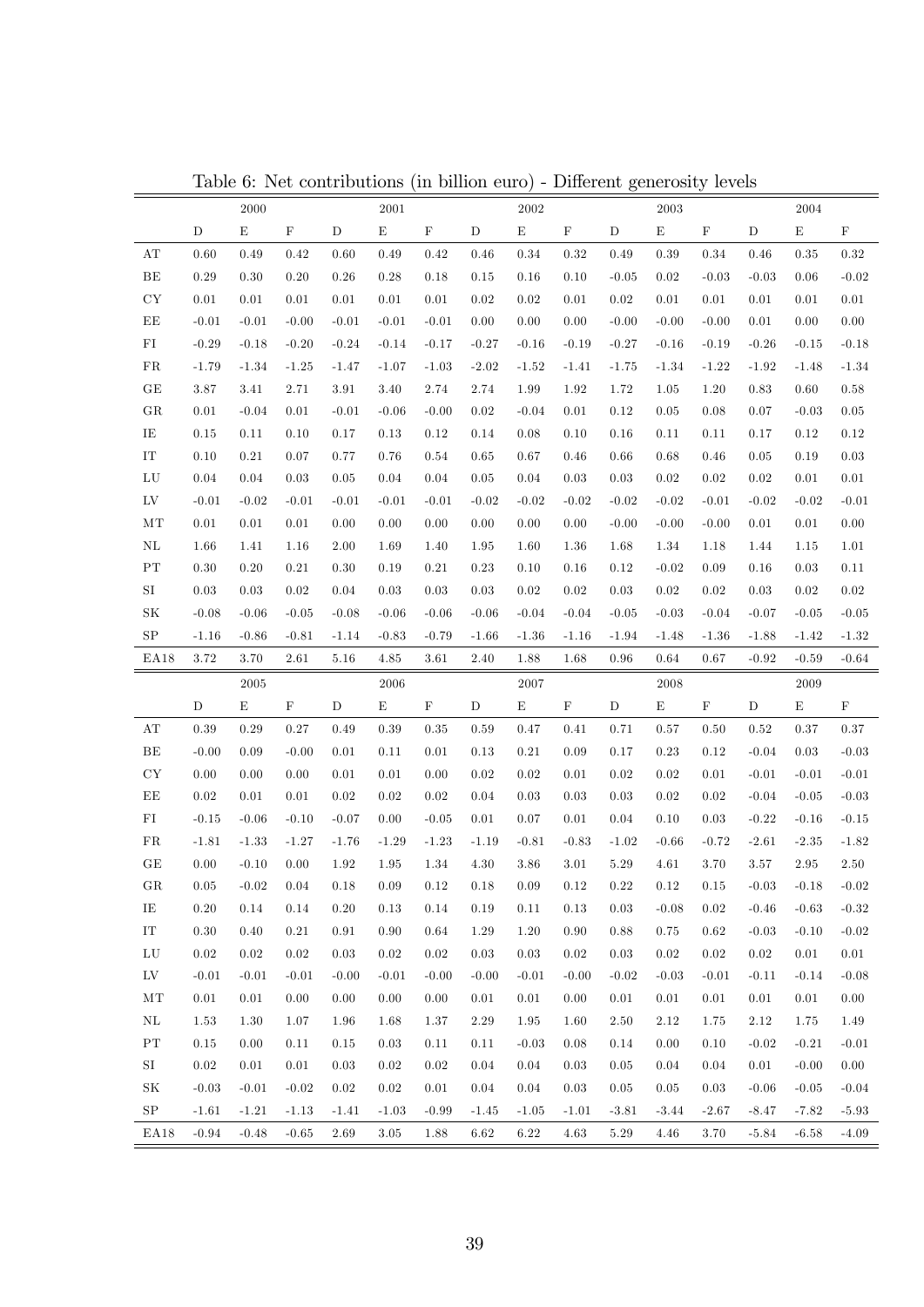|      |             | 2010    |             |         | 2011        |             |         | 2012    |             |         | 2013    |             |
|------|-------------|---------|-------------|---------|-------------|-------------|---------|---------|-------------|---------|---------|-------------|
|      | $\mathbf D$ | E       | $\mathbf F$ | D       | $\mathbf E$ | $\mathbf F$ | D       | E       | $\mathbf F$ | D       | E       | $\mathbf F$ |
| AT   | 0.62        | 0.50    | 0.43        | 0.70    | 0.56        | 0.49        | 0.69    | 0.55    | 0.48        | 0.59    | 0.44    | 0.42        |
| BE   | $-0.03$     | 0.07    | $-0.02$     | 0.16    | 0.24        | 0.11        | 0.00    | 0.10    | 0.00        | $-0.12$ | $-0.01$ | $-0.08$     |
| CY   | $-0.02$     | $-0.02$ | $-0.01$     | $-0.04$ | $-0.04$     | $-0.03$     | $-0.08$ | $-0.08$ | $-0.06$     | $-0.11$ | $-0.10$ | $-0.08$     |
| EE   | $-0.04$     | $-0.04$ | $-0.03$     | 0.00    | $-0.00$     | 0.00        | 0.01    | 0.01    | 0.01        | 0.01    | 0.01    | 0.01        |
| FI   | $-0.20$     | $-0.09$ | $-0.14$     | $-0.15$ | $-0.04$     | $-0.10$     | $-0.14$ | $-0.04$ | $-0.10$     | $-0.22$ | $-0.12$ | $-0.16$     |
| FR   | $-2.62$     | $-2.02$ | $-1.83$     | $-2.45$ | $-1.82$     | $-1.71$     | $-3.19$ | $-2.59$ | $-2.23$     | $-3.90$ | $-3.14$ | $-2.73$     |
| GE   | 5.08        | 4.36    | 3.55        | 7.40    | 6.33        | 5.18        | 8.02    | 6.76    | 5.62        | 8.47    | 7.13    | 5.93        |
| GR   | $-0.27$     | $-0.45$ | $-0.19$     | $-0.61$ | $-0.83$     | $-0.43$     | $-0.77$ | $-1.01$ | $-0.54$     | $-0.71$ | $-0.81$ | $-0.49$     |
| ΙE   | $-0.40$     | $-0.44$ | $-0.28$     | $-0.28$ | $-0.30$     | $-0.19$     | $-0.25$ | $-0.25$ | $-0.18$     | $-0.17$ | $-0.18$ | $-0.12$     |
| IT   | $-0.22$     | $-0.14$ | $-0.16$     | 0.03    | 0.21        | 0.02        | $-0.98$ | $-1.16$ | $-0.68$     | $-1.73$ | $-1.58$ | $-1.21$     |
| LU   | 0.03        | 0.03    | 0.02        | 0.03    | 0.02        | 0.02        | 0.03    | 0.02    | 0.02        | 0.02    | 0.01    | 0.01        |
| LV   | $-0.10$     | $-0.10$ | $-0.07$     | $-0.05$ | $-0.05$     | $-0.04$     | $-0.05$ | $-0.05$ | $-0.04$     | $-0.04$ | $-0.04$ | $-0.03$     |
| MT   | 0.01        | 0.01    | 0.00        | 0.01    | 0.01        | 0.01        | 0.01    | 0.01    | 0.01        | 0.01    | 0.01    | 0.01        |
| NL   | 1.85        | 1.50    | 1.30        | 2.01    | 1.72        | 1.41        | 1.75    | 1.40    | 1.22        | 1.24    | 0.91    | 0.86        |
| PT   | $-0.02$     | $-0.20$ | $-0.02$     | $-0.17$ | $-0.33$     | $-0.12$     | $-0.33$ | $-0.54$ | $-0.23$     | $-0.27$ | $-0.43$ | $-0.19$     |
| SI   | 0.00        | $-0.01$ | 0.00        | $-0.02$ | $-0.02$     | $-0.01$     | $-0.03$ | $-0.02$ | $-0.02$     | $-0.04$ | $-0.03$ | $-0.03$     |
| SK   | $-0.05$     | $-0.04$ | $-0.04$     | $-0.03$ | $-0.01$     | $-0.02$     | $-0.04$ | $-0.02$ | $-0.03$     | $-0.02$ | $-0.00$ | $-0.01$     |
| SP   | $-8.54$     | $-7.13$ | $-5.98$     | $-8.78$ | $-7.25$     | $-6.14$     | $-9.97$ | $-8.50$ | $-6.98$     | $-9.71$ | $-7.98$ | $-6.80$     |
| EA18 | $-4.91$     | $-4.21$ | $-3.44$     | $-2.24$ | $-1.60$     | $-1.57$     | $-5.31$ | $-5.42$ | $-3.72$     | $-6.69$ | $-5.91$ | $-4.68$     |

Notes: Net contributions (SIC - BEN) in billion euro. D, E, F: Baseline coverage of EMU-UI (no waiting period, all new unemployed covered) D: Maximum benefit 50 per cent of median income. E: 50 per cent replacement rate applied to 70 per cent of gross income, i.e., net replacement rate of 35 per cent.  $F: D + E$  combined. Source: Own calculations based on EUROMOD.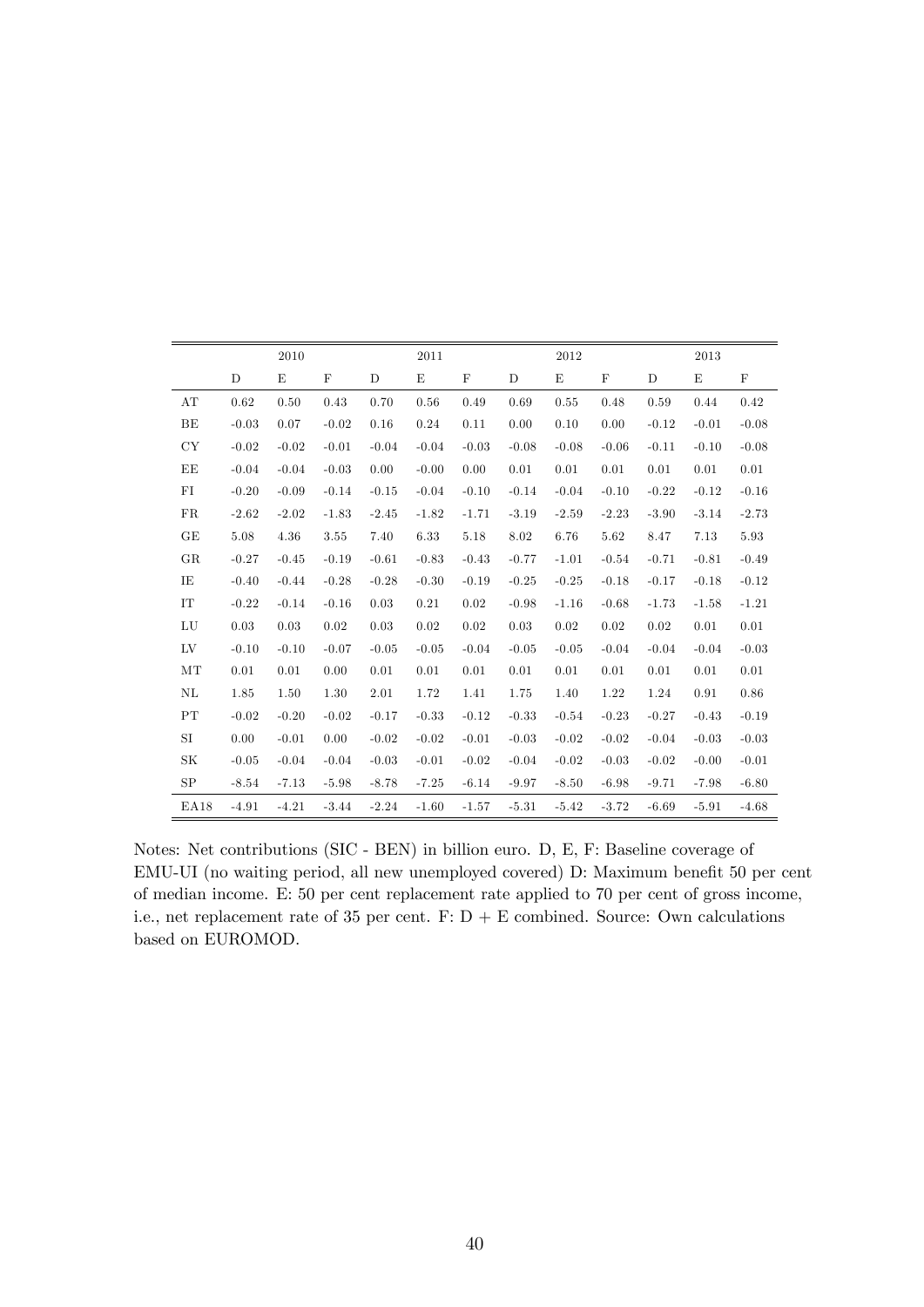|                         |                  | $2001\,$         |                  |                  | 2002                                 |                  |                  | $\,2003\,$       |                  |                  | 2004             |                  |                  | $\,2005\,$       |                  |
|-------------------------|------------------|------------------|------------------|------------------|--------------------------------------|------------------|------------------|------------------|------------------|------------------|------------------|------------------|------------------|------------------|------------------|
|                         | А                | $\, {\bf B}$     | C                | А                | $\, {\bf B}$                         | С                | Α                | $\, {\bf B}$     | $\mathbf C$      | Α                | B                | $\mathbf C$      | A                | B                | $\mathbf C$      |
| $\mathbf{A} \mathbf{T}$ | $\boldsymbol{0}$ | $\boldsymbol{0}$ | $\overline{0}$   | 45               | $30\,$                               | 42               | $\,2$            | $\mathbf{1}$     | $\mathbf{1}$     | 15               | $\overline{3}$   | $\mathbf{1}$     | 15               | $\sqrt{3}$       | $\mathbf{1}$     |
| $\rm BE$                | $\boldsymbol{0}$ | $\boldsymbol{0}$ | $\boldsymbol{0}$ | 28               | 16                                   | 18               | 36               | $25\,$           | $\bf 23$         | $\,2$            | $1\,$            | $\boldsymbol{9}$ | $\,2$            | $\mathbf{1}$     | $\boldsymbol{9}$ |
| ${\rm CY}$              | $\boldsymbol{0}$ | $\boldsymbol{0}$ | $\overline{0}$   | $\overline{0}$   | $\boldsymbol{0}$                     | $\boldsymbol{0}$ | 36               | 17               | 15               | 30               | $\rm 25$         | 13               | 30               | $25\,$           | $13\,$           |
| EE                      | $\boldsymbol{0}$ | $\boldsymbol{0}$ | $\theta$         | $\boldsymbol{0}$ | $\boldsymbol{0}$                     | $\boldsymbol{0}$ | $\boldsymbol{0}$ | $\boldsymbol{0}$ | $\boldsymbol{0}$ | $\boldsymbol{0}$ | $\boldsymbol{0}$ | $\boldsymbol{0}$ | $\boldsymbol{0}$ | $\boldsymbol{0}$ | $\boldsymbol{0}$ |
| ${\rm FI}$              | $\boldsymbol{0}$ | $\boldsymbol{0}$ | $\theta$         | $\boldsymbol{0}$ | $\boldsymbol{0}$                     | $\boldsymbol{0}$ | $\boldsymbol{0}$ | $\boldsymbol{0}$ | $\boldsymbol{0}$ | $\boldsymbol{0}$ | $\boldsymbol{0}$ | $\boldsymbol{0}$ | $\boldsymbol{0}$ | $\boldsymbol{0}$ | $\boldsymbol{0}$ |
| ${\rm FR}$              | $\boldsymbol{0}$ | $\boldsymbol{0}$ | $\theta$         | 196              | 90                                   | 192              | $\,2$            | $1\,$            | $\mathbf{1}$     | 34               | 36               | 1                | 34               | 36               | $\mathbf{1}$     |
| $\operatorname{GE}$     | $\boldsymbol{0}$ | $\boldsymbol{0}$ | $\overline{0}$   | 24               | 17                                   | $22\,$           | 13               | 11               | 10               | 12               | $\sqrt{3}$       | $\boldsymbol{3}$ | 12               | $\sqrt{3}$       | $\sqrt{3}$       |
| ${\rm GR}$              | $\boldsymbol{0}$ | $\boldsymbol{0}$ | $\overline{0}$   | $\overline{0}$   | $\boldsymbol{0}$                     | $\boldsymbol{0}$ | $\boldsymbol{0}$ | $\boldsymbol{0}$ | $\boldsymbol{0}$ | $32\,$           | 27               | 10               | $32\,$           | 27               | $10\,$           |
| IE                      | $\boldsymbol{0}$ | $\boldsymbol{0}$ | $\theta$         | 47               | 36                                   | $21\,$           | 20               | $\sqrt{23}$      | 17               | $\boldsymbol{0}$ | $\boldsymbol{0}$ | $\boldsymbol{0}$ | $\boldsymbol{0}$ | $\boldsymbol{0}$ | $\boldsymbol{0}$ |
| ${\rm IT}$              | $\boldsymbol{0}$ | $\boldsymbol{0}$ | $\theta$         | $\overline{0}$   | $\boldsymbol{0}$                     | $\boldsymbol{0}$ | $\boldsymbol{0}$ | $\boldsymbol{0}$ | $\boldsymbol{0}$ | $\boldsymbol{0}$ | $\boldsymbol{0}$ | $\boldsymbol{0}$ | $\boldsymbol{0}$ | $\boldsymbol{0}$ | $\boldsymbol{0}$ |
| ${\rm LU}$              | $\boldsymbol{0}$ | $\boldsymbol{0}$ | $\theta$         | 30               | 21                                   | 12               | 30               | 20               | 20               | 36               | $21\,$           | $\,7$            | 36               | $21\,$           | $\,7$            |
| ${\rm LV}$              | $\boldsymbol{0}$ | $\boldsymbol{0}$ | $\boldsymbol{0}$ | $\overline{0}$   | $\boldsymbol{0}$                     | $\boldsymbol{0}$ | $\boldsymbol{0}$ | $\boldsymbol{0}$ | $\boldsymbol{0}$ | 325              | 154              | 22               | 325              | 154              | $22\,$           |
| MT                      | $53\,$           | 24               | 24               | $\overline{0}$   | $\boldsymbol{0}$                     | $\boldsymbol{0}$ | 55               | $\mathbf 1$      | 28               | $\boldsymbol{0}$ | $\boldsymbol{0}$ | $\boldsymbol{0}$ | $\boldsymbol{0}$ | $\boldsymbol{0}$ | $\boldsymbol{0}$ |
| $\rm NL$                | $\boldsymbol{0}$ | $\boldsymbol{0}$ | $\boldsymbol{0}$ | 24               | 14                                   | 11               | $20\,$           | 11               | $\boldsymbol{9}$ | 17               | 17               | $\,$ 8 $\,$      | 17               | 17               | $\,8\,$          |
| $\rm PT$                | 132              | 86               | $\mathbf{1}$     | $31\,$           | $22\,$                               | 15               | 31               | $\sqrt{23}$      | 13               | $\,2$            | $\mathbf{1}$     | 16               | $\,2$            | $\mathbf{1}$     | $16\,$           |
| $\rm{SI}$               | $\boldsymbol{0}$ | $\boldsymbol{0}$ | $\boldsymbol{0}$ | 258              | 218                                  | 164              | 17               | $\,29$           | 30               | $\boldsymbol{0}$ | $\boldsymbol{0}$ | $\boldsymbol{0}$ | $\boldsymbol{0}$ | $\boldsymbol{0}$ | $\boldsymbol{0}$ |
| $\rm SK$                | $\sqrt{3}$       | 35               | $\mathbf{1}$     | $\overline{0}$   | $\boldsymbol{0}$                     | $\boldsymbol{0}$ | $\boldsymbol{0}$ | $\boldsymbol{0}$ | $\boldsymbol{0}$ | 65               | 59               | 21               | 65               | 59               | $21\,$           |
| $_{\mathrm{SP}}$        | $\boldsymbol{0}$ | $\boldsymbol{0}$ | $\overline{0}$   | 41               | 33                                   | 9                | $\boldsymbol{0}$ | $\boldsymbol{0}$ | $\boldsymbol{0}$ | $\boldsymbol{0}$ | $\boldsymbol{0}$ | $\boldsymbol{0}$ | $\boldsymbol{0}$ | $\boldsymbol{0}$ | $\overline{0}$   |
| EA18                    | $\,4$            | $\sqrt{3}$       | $\boldsymbol{0}$ | $55\,$           | $30\,$                               | 47               | $\,7$            | $\,6\,$          | $\bf 5$          | 15               | $12\,$           | $\sqrt{3}$       | 15               | $12\,$           | $\sqrt{3}$       |
|                         |                  |                  |                  |                  |                                      |                  |                  |                  |                  |                  |                  |                  |                  |                  |                  |
|                         |                  | 2006             |                  |                  | 2007                                 |                  |                  | 2008             |                  |                  | 2009             |                  |                  | 2010             |                  |
|                         | $\boldsymbol{A}$ | $\, {\bf B}$     |                  | $\mathcal{C}$    | A<br>B                               | $\mathbf C$      | $\boldsymbol{A}$ | B                | $\mathbf C$      | $\boldsymbol{A}$ | $\, {\bf B}$     | $\mathcal{C}$    | $\boldsymbol{A}$ | B                | $\mathbf C$      |
| $\mathbf{A} \mathbf{T}$ | $\overline{0}$   | $\boldsymbol{0}$ |                  | $\boldsymbol{0}$ | $\overline{0}$<br>$\boldsymbol{0}$   | $\overline{0}$   | $\boldsymbol{0}$ | $\boldsymbol{0}$ | $\boldsymbol{0}$ | $\sqrt{28}$      | 18               | $\,7$            | $\boldsymbol{0}$ | $\overline{0}$   | $\boldsymbol{0}$ |
| $\rm BE$                | $\boldsymbol{0}$ | $\boldsymbol{0}$ |                  | $\boldsymbol{0}$ | $\boldsymbol{0}$<br>$\theta$         | $\boldsymbol{0}$ | $\overline{0}$   | $\boldsymbol{0}$ | $\boldsymbol{0}$ | $30\,$           | $22\,$           | $22\,$           | $\,2$            | $\,7$            | $\mathbf{1}$     |
| CY                      | $\boldsymbol{0}$ | $\boldsymbol{0}$ |                  | $\boldsymbol{0}$ | $\boldsymbol{0}$<br>$\boldsymbol{0}$ | $\overline{0}$   | $\boldsymbol{0}$ | $\boldsymbol{0}$ | $\boldsymbol{0}$ | 39               | $20\,$           | $\bf 5$          | 15               | 18               | $\,6$            |
| $\rm EE$                | $\boldsymbol{0}$ | $\boldsymbol{0}$ |                  | $\theta$         | $\boldsymbol{0}$<br>$\theta$         | $\boldsymbol{0}$ | 52               | 26               | $\overline{4}$   | 21               | 14               | 11               | $\sqrt{2}$       | $\bf 5$          | $\,2$            |
| ${\rm FI}$              | $\boldsymbol{0}$ | $\boldsymbol{0}$ |                  | $\boldsymbol{0}$ | $\boldsymbol{0}$<br>$\boldsymbol{0}$ | $\overline{0}$   | $\boldsymbol{0}$ | $\boldsymbol{0}$ | $\boldsymbol{0}$ | $25\,$           | 14               | 16               | $\sqrt{2}$       | $\mathbf{1}$     | $\,2$            |
| ${\rm FR}$              | $\boldsymbol{0}$ | $\boldsymbol{0}$ |                  | $\boldsymbol{0}$ | $\boldsymbol{0}$<br>$\boldsymbol{0}$ | $\boldsymbol{0}$ | $\boldsymbol{0}$ | $\boldsymbol{0}$ | $\theta$         | 29               | $20\,$           | 18               | $\sqrt{2}$       | $\mathbf{1}$     | $25\,$           |
| $\operatorname{GE}$     | $\boldsymbol{0}$ | $\boldsymbol{0}$ |                  | $\boldsymbol{0}$ | $\boldsymbol{0}$<br>$\boldsymbol{0}$ | $\boldsymbol{0}$ | $\theta$         | $\boldsymbol{0}$ | $\theta$         | 61               | 37               | 60               | $\boldsymbol{0}$ | $\boldsymbol{0}$ | $\boldsymbol{0}$ |
| $\rm{GR}$               | $\boldsymbol{0}$ | $\boldsymbol{0}$ |                  | $\boldsymbol{0}$ | $\boldsymbol{0}$<br>$\boldsymbol{0}$ | $\overline{0}$   | $\boldsymbol{0}$ | $\theta$         | $\boldsymbol{0}$ | 31               | 19               | 13               | 14               | 10               | $\!\!7$          |
| $\rm IE$                | 144              |                  | $\,205$          | 23               | 95<br>57                             | 34               | 34               | $20\,$           | 13               | ${\bf 26}$       | 16               | 13               | $\sqrt{2}$       | $\mathbf{1}$     | $\mathbf{1}$     |
| ${\rm IT}$              | $\boldsymbol{0}$ | $\boldsymbol{0}$ |                  | $\overline{0}$   | $\boldsymbol{0}$<br>$\boldsymbol{0}$ | $\boldsymbol{0}$ | 34               | $21\,$           | $\sqrt{3}$       | 25               | $21\,$           | $\overline{7}$   | 10               | $\boldsymbol{9}$ | $\overline{4}$   |
| ${\rm LU}$              | $\boldsymbol{0}$ | $\boldsymbol{0}$ |                  | $\boldsymbol{0}$ | $\boldsymbol{0}$<br>$\boldsymbol{0}$ | $\overline{0}$   | 26               | $\overline{4}$   | 21               | 119              | 134              | 16               | $\boldsymbol{0}$ | $\boldsymbol{0}$ | $\boldsymbol{0}$ |
| ${\rm LV}$              | $\boldsymbol{0}$ | $\boldsymbol{0}$ |                  | $\boldsymbol{0}$ | $\boldsymbol{0}$<br>$\boldsymbol{0}$ | $\overline{0}$   | $46\,$           | 29               | $\overline{4}$   | $25\,$           | $20\,$           | $\,9$            | $\,2$            | $\mathbf{1}$     | $\mathbf{1}$     |
| $\rm{MT}$               | $\boldsymbol{0}$ | $\boldsymbol{0}$ |                  | $\boldsymbol{0}$ | $\boldsymbol{0}$<br>$\boldsymbol{0}$ | $\overline{0}$   | $\boldsymbol{0}$ | $\boldsymbol{0}$ | $\boldsymbol{0}$ | 20               | $21\,$           | 13               | $\boldsymbol{0}$ | $\boldsymbol{0}$ | $\boldsymbol{0}$ |
| $\rm NL$                | $\boldsymbol{0}$ | $\boldsymbol{0}$ |                  | $\boldsymbol{0}$ | $\boldsymbol{0}$<br>$\boldsymbol{0}$ | $\boldsymbol{0}$ | $\boldsymbol{0}$ | $\boldsymbol{0}$ | $\boldsymbol{0}$ | 36               | $22\,$           | $20\,$           | 17               | 12               | 8                |
| ${\rm PT}$              | $\boldsymbol{0}$ | $\boldsymbol{0}$ |                  | $\boldsymbol{0}$ | 65<br>36                             | 22               | $\boldsymbol{0}$ | $\boldsymbol{0}$ | $\boldsymbol{0}$ | 25               | 18               | 21               | $\,2$            | $\bf 5$          | $\mathbf{1}$     |
| $\rm SI$                | $\boldsymbol{0}$ | $\boldsymbol{0}$ |                  | $\boldsymbol{0}$ | $\boldsymbol{0}$<br>$\theta$         | $\boldsymbol{0}$ | $\boldsymbol{0}$ | $\boldsymbol{0}$ | $\boldsymbol{0}$ | 41               | 27               | 20               | $\,7$            | 14               | $\mathbf{1}$     |
| $\rm SK$                | $\boldsymbol{0}$ | $\boldsymbol{0}$ |                  | $\boldsymbol{0}$ | $\boldsymbol{0}$<br>$\boldsymbol{0}$ | $\boldsymbol{0}$ | $\boldsymbol{0}$ | $\boldsymbol{0}$ | $\boldsymbol{0}$ | 38               | 27               | $\boldsymbol{9}$ | $\,2$            | $\,6\,$          | $\,2$            |
| ${\rm SP}$              | $\boldsymbol{0}$ | $\boldsymbol{0}$ |                  | $\boldsymbol{0}$ | $\boldsymbol{0}$<br>$\boldsymbol{0}$ | $\boldsymbol{0}$ | 32               | 16               | 13               | 23               | 19               | 14               | $\,2$            | $\mathbf{1}$     | $\mathbf{1}$     |

Table 7: Income stabilization - Different coverage scenarios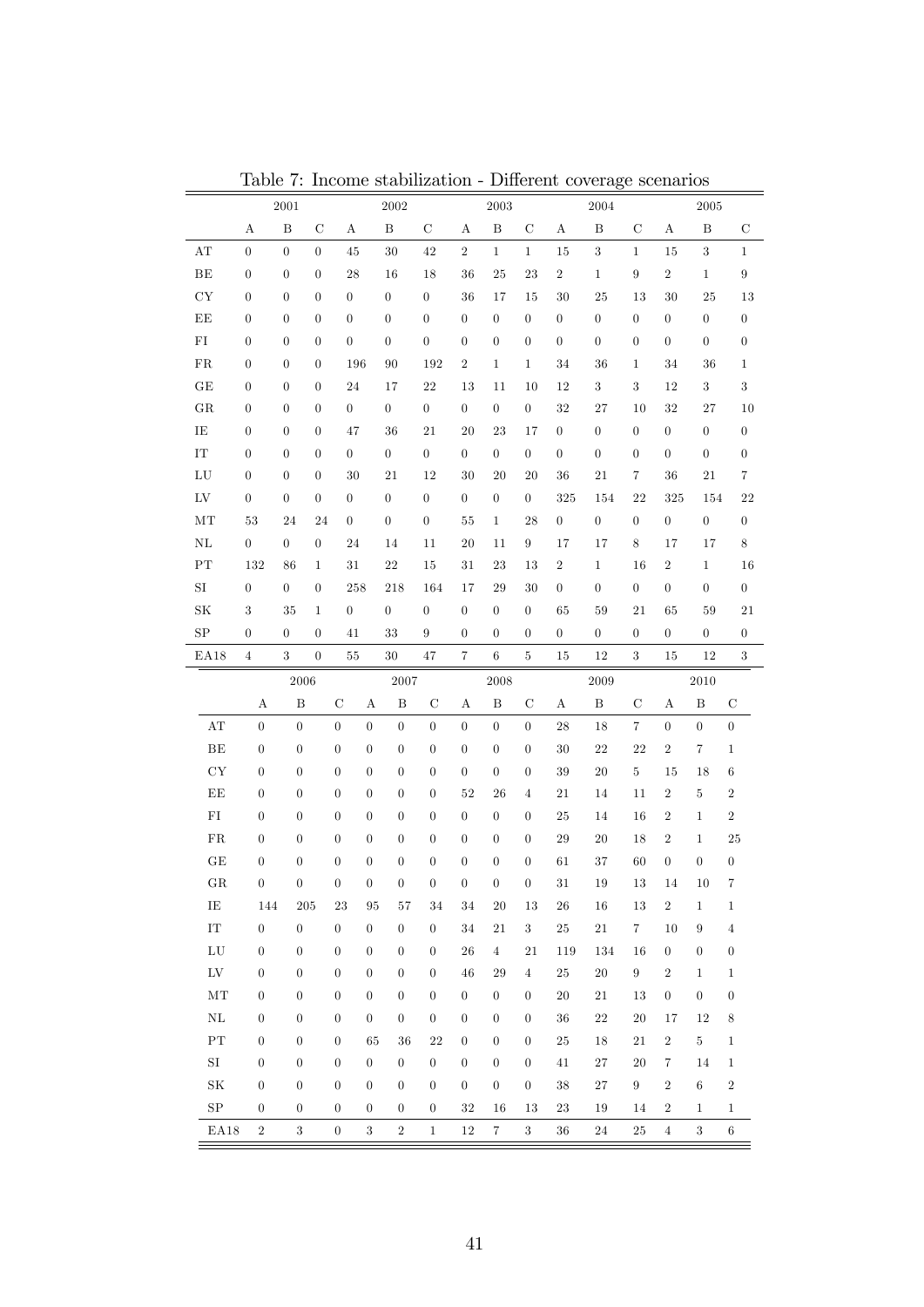|             |                  | 2011             |                  |                  | 2012             |                  | 2013           |                  |                  |  |  |  |
|-------------|------------------|------------------|------------------|------------------|------------------|------------------|----------------|------------------|------------------|--|--|--|
|             | А                | B                | С                | А                | B                | С                | А              | $\boldsymbol{B}$ | С                |  |  |  |
| AT          | $\overline{0}$   | $\overline{0}$   | $\overline{0}$   | 69               | 38               | $\overline{5}$   | 28             | 21               | $\mathbf{1}$     |  |  |  |
| BE          | $\overline{0}$   | $\boldsymbol{0}$ | $\overline{0}$   | 51               | 29               | 27               | 20             | 16               | 14               |  |  |  |
| CY          | 34               | 26               | 7                | 20               | 14               | $\overline{5}$   | 10             | 9                | $\overline{2}$   |  |  |  |
| $\rm EE$    | $\overline{0}$   | $\boldsymbol{0}$ | $\boldsymbol{0}$ | $\boldsymbol{0}$ | $\boldsymbol{0}$ | $\boldsymbol{0}$ | $\overline{0}$ | $\boldsymbol{0}$ | $\boldsymbol{0}$ |  |  |  |
| ${\rm FI}$  | $\overline{0}$   | $\overline{0}$   | $\overline{0}$   | $\boldsymbol{0}$ | $\overline{0}$   | $\boldsymbol{0}$ | 27             | 15               | 14               |  |  |  |
| FR          | $\overline{0}$   | $\overline{0}$   | $\overline{0}$   | 37               | 18               | 33               | 31             | 63               | 9                |  |  |  |
| GE          | $\overline{0}$   | $\overline{0}$   | $\boldsymbol{0}$ | $\overline{0}$   | $\overline{0}$   | $\boldsymbol{0}$ | $\overline{0}$ | $\boldsymbol{0}$ | $\overline{0}$   |  |  |  |
| GR          | 12               | 9                | $\overline{5}$   | $\overline{4}$   | $\overline{4}$   | $\mathbf{1}$     | $\overline{2}$ | $\mathbf{1}$     | $\,1$            |  |  |  |
| IE          | $\overline{2}$   | $\mathbf{1}$     | $\mathbf{1}$     | $\boldsymbol{0}$ | $\overline{0}$   | $\boldsymbol{0}$ | $\overline{0}$ | $\boldsymbol{0}$ | $\overline{0}$   |  |  |  |
| IT          | $\overline{0}$   | $\overline{0}$   | $\overline{0}$   | 18               | 12               | 3                | 9              | 6                | $\overline{4}$   |  |  |  |
| ${\rm LU}$  | 56               | 48               | $\mathbf{1}$     | 35               | 6                | 26               | 33             | 27               | 9                |  |  |  |
| ${\rm LV}$  | $\overline{0}$   | $\boldsymbol{0}$ | $\boldsymbol{0}$ | $\boldsymbol{0}$ | $\overline{0}$   | $\boldsymbol{0}$ | $\overline{0}$ | $\overline{0}$   | $\overline{0}$   |  |  |  |
| MT          | $\overline{0}$   | $\overline{0}$   | $\overline{0}$   | $\boldsymbol{0}$ | $\overline{0}$   | $\boldsymbol{0}$ | 101            | 35               | 53               |  |  |  |
| NL          | $\boldsymbol{0}$ | $\boldsymbol{0}$ | $\overline{0}$   | 20               | 11               | $\boldsymbol{9}$ | 18             | 14               | 7                |  |  |  |
| PT          | 33               | 11               | $\mathbf{1}$     | 15               | 13               | 8                | $\overline{2}$ | $\mathbf{1}$     | $\mathbf{1}$     |  |  |  |
| SI          | 23               | 6                | 10               | $\overline{4}$   | $\mathbf{1}$     | $\,1$            | 10             | 14               | $\mathbf 1$      |  |  |  |
| SK          | $\overline{0}$   | $\overline{0}$   | $\boldsymbol{0}$ | 39               | 24               | 10               | $\,2$          | $\mathbf{1}$     | $\mathbf 1$      |  |  |  |
| SP          | 3                | $\mathbf 1$      | $\mathbf{1}$     | 12               | 10               | $\overline{7}$   | $\overline{2}$ | $\mathbf{1}$     | $\mathbf{1}$     |  |  |  |
| <b>EA18</b> | $\overline{2}$   | $\mathbf{1}$     | $\overline{0}$   | 18               | 10               | 10               | 11             | 16               | $\overline{4}$   |  |  |  |

Notes: Income stabilization coefficients. A: Baseline, all new unemployed with previous employment income covered. B: Waiting period, no benefits paid in the first 2 months of the unemployment spell. C: National coverage, only the share of short-term unemployed covered by national unemployment insurance systems receives benefits. Source: Own calculations based on EUROMOD.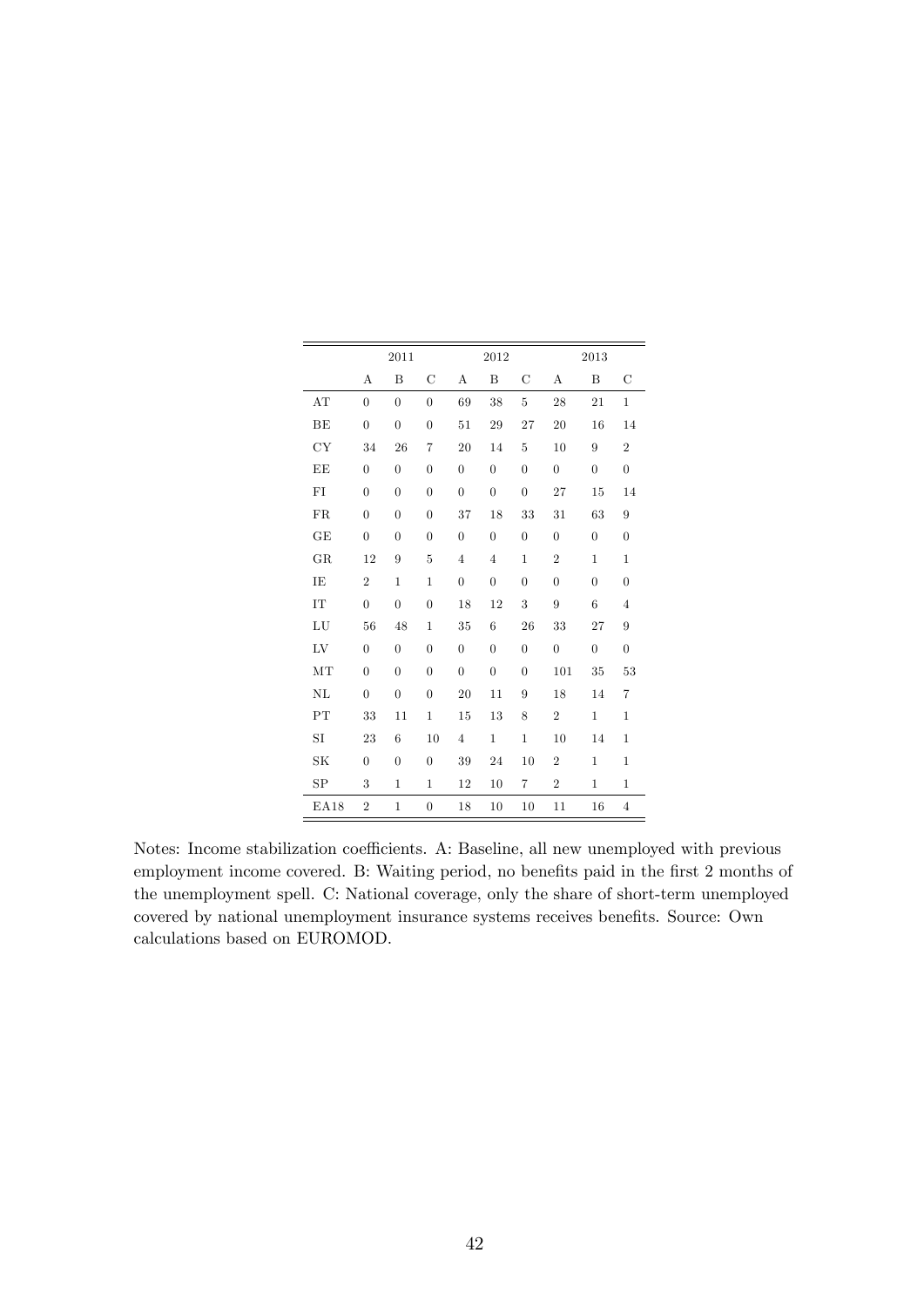|                         |                  |                                      |                                      |                                      |                                    |                                    |                                  |                  |                     |                                    |                  | Table 8: Income stabilization - Different generosity levels |                  |                                 |                       |                                  |                  |
|-------------------------|------------------|--------------------------------------|--------------------------------------|--------------------------------------|------------------------------------|------------------------------------|----------------------------------|------------------|---------------------|------------------------------------|------------------|-------------------------------------------------------------|------------------|---------------------------------|-----------------------|----------------------------------|------------------|
|                         |                  | $\,2001\,$                           |                                      |                                      | $\,2002\,$                         |                                    |                                  |                  | $\,2003\,$          |                                    |                  | $\,2004\,$                                                  |                  |                                 |                       | 2005                             |                  |
|                         | D                | $\mathbf E$                          | $\mathbf F$                          | D                                    | $\mathbf E$                        | $\mathbf F$                        |                                  | D                | $\mathbf E$         | F                                  | D                | $\mathbf E$                                                 | F                | D                               | $\mathbf E$           |                                  | $\mathbf F$      |
| $\mathbf{A} \mathbf{T}$ | $\boldsymbol{0}$ | $\boldsymbol{0}$                     | $\boldsymbol{0}$                     | 44                                   | $31\,$                             | $\bf{22}$                          |                                  | $\mathbf{1}$     | $\,1$               | $\mathbf{1}$                       | $\sqrt{3}$       | 11                                                          | 6                | 3                               | 11                    |                                  | 6                |
| BE                      | $\boldsymbol{0}$ | $\overline{0}$                       | $\overline{0}$                       | 23                                   | 19                                 | 14                                 |                                  | 29               | 25                  | 24                                 | $\sqrt{3}$       | $1\,$                                                       | $\,$ 8 $\,$      | 3                               | $\mathbf{1}$          |                                  | $\,8\,$          |
| ${\rm CY}$              | $\boldsymbol{0}$ | $\overline{0}$                       | $\boldsymbol{0}$                     | $\boldsymbol{0}$                     | $\boldsymbol{0}$                   | $\boldsymbol{0}$                   |                                  | 26               | 25                  | 17                                 | 21               | $21\,$                                                      | 19               | 21                              | 21                    |                                  | 19               |
| EE                      | $\boldsymbol{0}$ | $\boldsymbol{0}$                     | $\boldsymbol{0}$                     | $\boldsymbol{0}$                     | $\boldsymbol{0}$                   | $\boldsymbol{0}$                   |                                  | $\boldsymbol{0}$ | $\overline{0}$      | $\overline{0}$                     | $\boldsymbol{0}$ | $\boldsymbol{0}$                                            | $\boldsymbol{0}$ | $\overline{0}$                  | $\boldsymbol{0}$      |                                  | $\boldsymbol{0}$ |
| ${\rm FI}$              | $\boldsymbol{0}$ | $\boldsymbol{0}$                     | $\boldsymbol{0}$                     | $\boldsymbol{0}$                     | $\boldsymbol{0}$                   | $\boldsymbol{0}$                   |                                  | $\boldsymbol{0}$ | $\theta$            | $\boldsymbol{0}$                   | $\boldsymbol{0}$ | $\boldsymbol{0}$                                            | $\boldsymbol{0}$ | $\boldsymbol{0}$                | $\boldsymbol{0}$      |                                  | $\boldsymbol{0}$ |
| ${\rm FR}$              | $\boldsymbol{0}$ | $\boldsymbol{0}$                     | $\boldsymbol{0}$                     | 194                                  | 137                                |                                    | 116                              | $\mathbf{1}$     | $\mathbf{1}$        | $\mathbf{1}$                       | 15               | 24                                                          | 20               | 15                              | 24                    |                                  | $20\,$           |
| $\operatorname{GE}$     | $\boldsymbol{0}$ | $\boldsymbol{0}$                     | $\overline{0}$                       | 23                                   | 17                                 | 10                                 |                                  | 12               | 9                   | $\overline{7}$                     | $\,7$            | $8\,$                                                       | 10               | 7                               | 8                     |                                  | 10               |
| ${\rm GR}$              | $\boldsymbol{0}$ | $\boldsymbol{0}$                     | $\boldsymbol{0}$                     | $\boldsymbol{0}$                     | $\boldsymbol{0}$                   | $\boldsymbol{0}$                   |                                  | $\theta$         | $\boldsymbol{0}$    | $\boldsymbol{0}$                   | 21               | 22                                                          | 14               | 21                              | 22                    |                                  | 14               |
| IE                      | $\boldsymbol{0}$ | $\boldsymbol{0}$                     | $\boldsymbol{0}$                     | 34                                   | 33                                 | $21\,$                             |                                  | 19               | 14                  | 32                                 | $\boldsymbol{0}$ | $\boldsymbol{0}$                                            | $\boldsymbol{0}$ | $\boldsymbol{0}$                | $\boldsymbol{0}$      |                                  | $\boldsymbol{0}$ |
| $\operatorname{IT}$     | $\boldsymbol{0}$ | $\boldsymbol{0}$                     | $\boldsymbol{0}$                     | $\boldsymbol{0}$                     | $\boldsymbol{0}$                   | $\boldsymbol{0}$                   |                                  | $\theta$         | $\boldsymbol{0}$    | $\boldsymbol{0}$                   | $\boldsymbol{0}$ | $\boldsymbol{0}$                                            | $\boldsymbol{0}$ | $\boldsymbol{0}$                | $\boldsymbol{0}$      |                                  | $\overline{0}$   |
| ${\rm LU}$              | $\boldsymbol{0}$ | $\boldsymbol{0}$                     | $\boldsymbol{0}$                     | 21                                   | 21                                 | 13                                 |                                  | 25               | 21                  | 16                                 | $21\,$           | $\rm 25$                                                    | 20               | 21                              | 25                    |                                  | $20\,$           |
| ${\rm LV}$              | $\boldsymbol{0}$ | $\overline{0}$                       | $\overline{0}$                       | $\boldsymbol{0}$                     | $\theta$                           | 0                                  |                                  | $\theta$         | $\theta$            | $\boldsymbol{0}$                   | 173              | 227                                                         | 170              | 173                             |                       | 227                              | 170              |
| MT                      | 38               | 37                                   | 30                                   | $\boldsymbol{0}$                     | $\boldsymbol{0}$                   | $\boldsymbol{0}$                   |                                  | 42               | 39                  | 31                                 | $\boldsymbol{0}$ | $\boldsymbol{0}$                                            | $\boldsymbol{0}$ | $\boldsymbol{0}$                | $\overline{0}$        |                                  | $\overline{0}$   |
| $\rm NL$                | $\overline{0}$   | $\overline{0}$                       | $\overline{0}$                       | 18                                   | 17                                 | 11                                 |                                  | 15               | 14                  | 10                                 | $12\,$           | $12\,$                                                      | 11               | 12                              | 12                    |                                  | 11               |
| ${\rm PT}$              | $31\,$           | 92                                   | 57                                   | 23                                   | $22\,$                             | 12                                 |                                  | $22\,$           | 22                  | 14                                 | $\mathbf{1}$     | $\mathbf{1}$                                                | $\mathbf{1}$     | $\mathbf{1}$                    | $\mathbf{1}$          |                                  | $\mathbf{1}$     |
| $\rm SI$                | $\boldsymbol{0}$ | $\overline{0}$                       | $\overline{0}$                       | 211                                  | 181                                |                                    | 149                              | 23               | 12                  | $\,7$                              | $\boldsymbol{0}$ | $\boldsymbol{0}$                                            | $\boldsymbol{0}$ | $\boldsymbol{0}$                | $\boldsymbol{0}$      |                                  | $\boldsymbol{0}$ |
| $\rm SK$                | $\mathbf{1}$     | $\boldsymbol{2}$                     | 12                                   | $\boldsymbol{0}$                     | $\boldsymbol{0}$                   | 0                                  |                                  | $\theta$         | $\theta$            | $\boldsymbol{0}$                   | 43               | 46                                                          | 38               | 43                              | 46                    |                                  | $38\,$           |
| ${\rm SP}$              | $\boldsymbol{0}$ | $\boldsymbol{0}$                     | $\overline{0}$                       | 25                                   | 29                                 | 21                                 |                                  | $\overline{0}$   | $\overline{0}$      | $\overline{0}$                     | $\boldsymbol{0}$ | $\boldsymbol{0}$                                            | $\boldsymbol{0}$ | $\boldsymbol{0}$                | $\boldsymbol{0}$      |                                  | $\boldsymbol{0}$ |
| EA18                    | $\,1$            | $\sqrt{3}$                           | $\,2$                                | 51                                   | 38                                 | $30\,$                             |                                  | $\,6\,$          | $\bf 5$             | $\overline{4}$                     | $\,8\,$          | 11                                                          | 10               | $\,8\,$                         | 11                    |                                  | 10               |
|                         |                  | $\mathbf D$                          | 2006<br>E                            | $\mathbf F$                          | D                                  | $\,2007\,$<br>$\mathbf E$          | $\mathbf F$                      | $\mathbf D$      | 2008<br>$\mathbf E$ | F                                  | D                | 2009<br>$\mathbf E$                                         | F                | D                               | 2010<br>$\mathbf E$   | $\mathbf F$                      |                  |
| $\mathbf{A} \mathbf{T}$ |                  | $\boldsymbol{0}$                     | $\boldsymbol{0}$                     | $\boldsymbol{0}$                     | $\overline{0}$                     | $\overline{0}$                     | $\overline{0}$                   | $\boldsymbol{0}$ | $\boldsymbol{0}$    | $\theta$                           | 18               | 20                                                          | 13               | $\boldsymbol{0}$                | $\boldsymbol{0}$      | $\boldsymbol{0}$                 |                  |
|                         |                  |                                      |                                      |                                      |                                    |                                    |                                  |                  |                     |                                    |                  |                                                             |                  |                                 |                       |                                  |                  |
| BE                      |                  | $\boldsymbol{0}$                     | $\boldsymbol{0}$                     | $\boldsymbol{0}$                     | $\overline{0}$                     | $\theta$                           | $\overline{0}$                   | $\boldsymbol{0}$ | $\boldsymbol{0}$    | $\boldsymbol{0}$                   | 26               | 21                                                          | 15               | $\mathbf{1}$                    | $\,1$                 | $\bf 5$                          |                  |
| ${\rm CY}$              |                  | $\boldsymbol{0}$                     | $\boldsymbol{0}$                     | $\boldsymbol{0}$                     | $\boldsymbol{0}$                   | $\theta$                           | $\boldsymbol{0}$                 | $\boldsymbol{0}$ | $\boldsymbol{0}$    | $\boldsymbol{0}$                   | $22\,$           | 27                                                          | 19               | 10                              | 11                    | 13                               |                  |
| EE                      |                  | $\boldsymbol{0}$                     | $\boldsymbol{0}$                     | $\boldsymbol{0}$                     | $\overline{0}$                     | $\boldsymbol{0}$                   | $\boldsymbol{0}$                 | 28               | 36                  | 27                                 | 16               | 14                                                          | $\boldsymbol{9}$ | $\mathbf{1}$                    | $\mathbf{1}$          | $\boldsymbol{3}$                 |                  |
| FI                      |                  | $\boldsymbol{0}$                     | $\boldsymbol{0}$                     | $\boldsymbol{0}$                     | $\overline{0}$                     | $\theta$                           | $\boldsymbol{0}$                 | $\boldsymbol{0}$ | $\boldsymbol{0}$    | $\boldsymbol{0}$                   | $20\,$           | 17                                                          | 13               | $\mathbf 1$                     | $\mathbf{1}$          | $\sqrt{3}$                       |                  |
| ${\rm FR}$              |                  | $\boldsymbol{0}$                     | $\boldsymbol{0}$                     | $\boldsymbol{0}$                     | $\boldsymbol{0}$                   | $\theta$                           | $\boldsymbol{0}$                 | $\boldsymbol{0}$ | $\boldsymbol{0}$    | $\boldsymbol{0}$                   | 24               | 21                                                          | 14               | $\,7$                           | $\,1$                 | $18\,$                           |                  |
| $\operatorname{GE}$     |                  | $\boldsymbol{0}$                     | $\boldsymbol{0}$                     | $\boldsymbol{0}$                     | $\boldsymbol{0}$                   | $\overline{0}$                     | $\boldsymbol{0}$                 | $\boldsymbol{0}$ | $\boldsymbol{0}$    | $\boldsymbol{0}$                   | 61               | $43\,$                                                      | $31\,$           | $\boldsymbol{0}$                | $\boldsymbol{0}$      | $\boldsymbol{0}$                 |                  |
| ${\rm GR}$              |                  | $\boldsymbol{0}$                     | $\boldsymbol{0}$                     | $\boldsymbol{0}$                     | $\boldsymbol{0}$                   | $\boldsymbol{0}$                   | $\boldsymbol{0}$                 | $\boldsymbol{0}$ | $\boldsymbol{0}$    | $\boldsymbol{0}$                   | $22\,$           | $22\,$                                                      | 13               | 10                              | 10                    | $\,6$                            |                  |
| IE<br>$\rm IT$          |                  | 83<br>$\boldsymbol{0}$               | 101<br>$\boldsymbol{0}$              | 72<br>$\boldsymbol{0}$               | 65<br>$\boldsymbol{0}$             | 66<br>$\boldsymbol{0}$             | 48<br>$\boldsymbol{0}$           | 24<br>19         | 24<br>24            | 15<br>16                           | 19<br>16         | 18                                                          | 11<br>13         | $\mathbf{1}$                    | $\mathbf{1}$<br>$\,7$ | $\mathbf{1}$<br>$\boldsymbol{9}$ |                  |
| ${\rm LU}$              |                  |                                      | $\boldsymbol{0}$                     | $\boldsymbol{0}$                     |                                    |                                    |                                  |                  |                     |                                    |                  | 17                                                          |                  | 7                               | $\boldsymbol{0}$      |                                  |                  |
| ${\rm LV}$              |                  | $\boldsymbol{0}$<br>$\boldsymbol{0}$ | $\boldsymbol{0}$                     | $\boldsymbol{0}$                     | $\overline{0}$<br>$\boldsymbol{0}$ | $\boldsymbol{0}$<br>$\overline{0}$ | $\overline{0}$<br>$\overline{0}$ | 24<br>25         | 18<br>32            | 11<br>20                           | 67<br>17         | 83<br>18                                                    | 76<br>10         | $\boldsymbol{0}$<br>$\mathbf 1$ | $\mathbf{1}$          | $\boldsymbol{0}$<br>$\mathbf{1}$ |                  |
| MT                      |                  | $\boldsymbol{0}$                     | $\boldsymbol{0}$                     | $\boldsymbol{0}$                     | $\boldsymbol{0}$                   | $\theta$                           | $\boldsymbol{0}$                 | $\boldsymbol{0}$ | $\boldsymbol{0}$    | $\boldsymbol{0}$                   | 16               | 14                                                          | $\boldsymbol{9}$ | $\boldsymbol{0}$                | $\overline{0}$        | $\boldsymbol{0}$                 |                  |
| $\rm NL$                |                  | $\boldsymbol{0}$                     | $\boldsymbol{0}$                     | $\boldsymbol{0}$                     | $\boldsymbol{0}$                   | $\overline{0}$                     | $\boldsymbol{0}$                 | $\boldsymbol{0}$ | $\boldsymbol{0}$    | $\boldsymbol{0}$                   | $\sqrt{28}$      | 25                                                          | 18               | 13                              | 12                    | 10                               |                  |
| ${\rm PT}$              |                  | $\boldsymbol{0}$                     |                                      |                                      | 44                                 | 46                                 | 28                               | $\boldsymbol{0}$ | $\boldsymbol{0}$    |                                    | 23               |                                                             | 9                | $\mathbf{1}$                    | $\mathbf{1}$          | $\,2$                            |                  |
| $\rm SI$                |                  |                                      | $\boldsymbol{0}$                     | $\boldsymbol{0}$<br>$\boldsymbol{0}$ | $\boldsymbol{0}$                   | $\boldsymbol{0}$                   | $\boldsymbol{0}$                 | $\boldsymbol{0}$ | $\boldsymbol{0}$    | $\boldsymbol{0}$                   |                  | 17                                                          |                  |                                 | $\bf 5$               |                                  |                  |
| $\rm{SK}$               |                  | $\boldsymbol{0}$<br>$\boldsymbol{0}$ | $\boldsymbol{0}$<br>$\boldsymbol{0}$ | $\boldsymbol{0}$                     | $\boldsymbol{0}$                   | $\overline{0}$                     | $\boldsymbol{0}$                 | $\boldsymbol{0}$ | $\boldsymbol{0}$    | $\overline{0}$<br>$\boldsymbol{0}$ | 31<br>24         | 29<br>27                                                    | 20<br>$21\,$     | $\overline{4}$<br>$\sqrt{2}$    | $\,1$                 | $\overline{4}$<br>$\mathbf{1}$   |                  |
| $_{\mathrm{SP}}$        |                  | $\boldsymbol{0}$                     |                                      | $\boldsymbol{0}$                     | $\boldsymbol{0}$                   | $\boldsymbol{0}$                   | $\boldsymbol{0}$                 | 23               | 23                  |                                    |                  |                                                             | 12               | $\mathbf{1}$                    |                       | $\mathbf{1}$                     |                  |
|                         |                  |                                      | $\boldsymbol{0}$                     |                                      |                                    |                                    |                                  |                  |                     | 16                                 | 19               | 16                                                          |                  |                                 | $\mathbf{1}$          |                                  |                  |
|                         | EA18             | $\mathbf{1}$                         | $\mathbf{1}$                         | $\mathbf{1}$                         | $\,2$                              | $\,2$                              | $\sqrt{2}$                       | $\,7$            | $\,8\,$             | $\,6$                              | 31               | 25                                                          | 18               | $\overline{4}$                  | $\sqrt{3}$            | $\,6$                            |                  |

Table 8: Income stabilization - Different generosity levels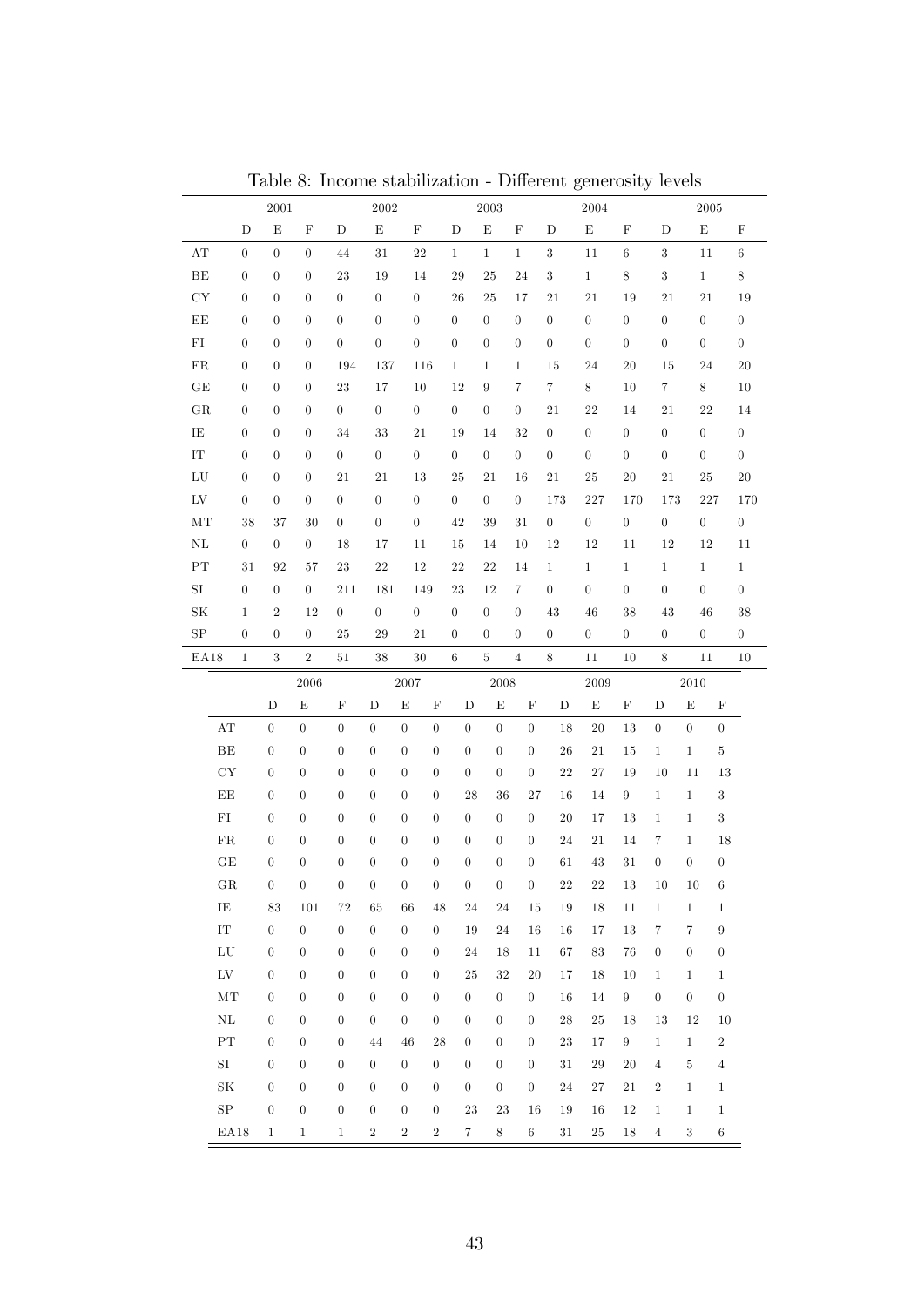|             |                  | 2011             |                  |                | 2012             |                  |                  | 2013             |                  |
|-------------|------------------|------------------|------------------|----------------|------------------|------------------|------------------|------------------|------------------|
|             | D                | E                | $_{\rm F}$       | D              | E                | $\mathbf{F}$     | D                | E                | $\mathbf F$      |
| AT          | $\overline{0}$   | $\overline{0}$   | $\overline{0}$   | 37             | 49               | 37               | 14               | 20               | 13               |
| BE          | $\overline{0}$   | $\overline{0}$   | $\boldsymbol{0}$ | 39             | 36               | 28               | 17               | 14               | 11               |
| CY          | 21               | 24               | 19               | 12             | 14               | 9                | 6                | $\overline{7}$   | 6                |
| EE          | $\overline{0}$   | $\overline{0}$   | $\boldsymbol{0}$ | $\overline{0}$ | $\boldsymbol{0}$ | $\overline{0}$   | $\boldsymbol{0}$ | $\overline{0}$   | $\boldsymbol{0}$ |
| FI          | $\boldsymbol{0}$ | $\boldsymbol{0}$ | $\boldsymbol{0}$ | $\overline{0}$ | $\boldsymbol{0}$ | $\boldsymbol{0}$ | 20               | 19               | 14               |
| FR          | $\overline{0}$   | $\boldsymbol{0}$ | $\overline{0}$   | 35             | 26               | 18               | 20               | 22               | 19               |
| GE          | $\overline{0}$   | $\overline{0}$   | $\overline{0}$   | $\overline{0}$ | $\overline{0}$   | $\overline{0}$   | $\boldsymbol{0}$ | $\overline{0}$   | $\boldsymbol{0}$ |
| GR          | 8                | 8                | 5                | 3              | 3                | $\overline{2}$   | $\mathbf{1}$     | $\mathbf{1}$     | $\mathbf{1}$     |
| IE          | $\mathbf{1}$     | $\mathbf{1}$     | $\mathbf{1}$     | $\overline{0}$ | $\boldsymbol{0}$ | $\overline{0}$   | $\overline{0}$   | $\overline{0}$   | $\overline{0}$   |
| IT          | $\overline{0}$   | $\overline{0}$   | $\overline{0}$   | 11             | 13               | $\overline{7}$   | $\overline{7}$   | 6                | $\overline{7}$   |
| LU          | 23               | 39               | 28               | 30             | 24               | 18               | 21               | 23               | 17               |
| LV          | $\overline{0}$   | $\overline{0}$   | $\overline{0}$   | $\overline{0}$ | $\overline{0}$   | $\overline{0}$   | $\boldsymbol{0}$ | $\boldsymbol{0}$ | $\boldsymbol{0}$ |
| MT          | $\overline{0}$   | $\overline{0}$   | $\overline{0}$   | $\overline{0}$ | $\boldsymbol{0}$ | $\overline{0}$   | 77               | 71               | 60               |
| NL          | $\overline{0}$   | $\overline{0}$   | $\overline{0}$   | 14             | 14               | 9                | 12               | 12               | $\overline{9}$   |
| PT          | 14               | 23               | 17               | 12             | 11               | 6                | $\mathbf{1}$     | $\mathbf{1}$     | $\mathbf{1}$     |
| SI          | 16               | 16               | 16               | $\mathbf{1}$   | 3                | $\overline{4}$   | 5                | 7                | $\overline{4}$   |
| SK          | $\overline{0}$   | $\overline{0}$   | $\overline{0}$   | 25             | 27               | 21               | $\mathbf 1$      | $\mathbf{1}$     | $\mathbf{1}$     |
| SP          | $\mathbf{1}$     | $\overline{2}$   | 3                | 10             | 9                | 6                | $\mathbf 1$      | $\mathbf{1}$     | $\mathbf{1}$     |
| <b>EA18</b> | $\mathbf{1}$     | $\overline{2}$   | $\mathbf{1}$     | 14             | 13               | 9                | $\overline{7}$   | 8                | $\overline{7}$   |

Notes: Income stabilization coefficients. D, E, F: Baseline coverage of EMU-UI (no waiting period, all new unemployed covered) D: Maximum benefit 50 per cent of median income. E: 50 per cent replacement rate applied to 70 per cent of gross income, i.e., net replacement rate of 35 per cent. F: D + E combined. Source: Own calculations based on EUROMOD.